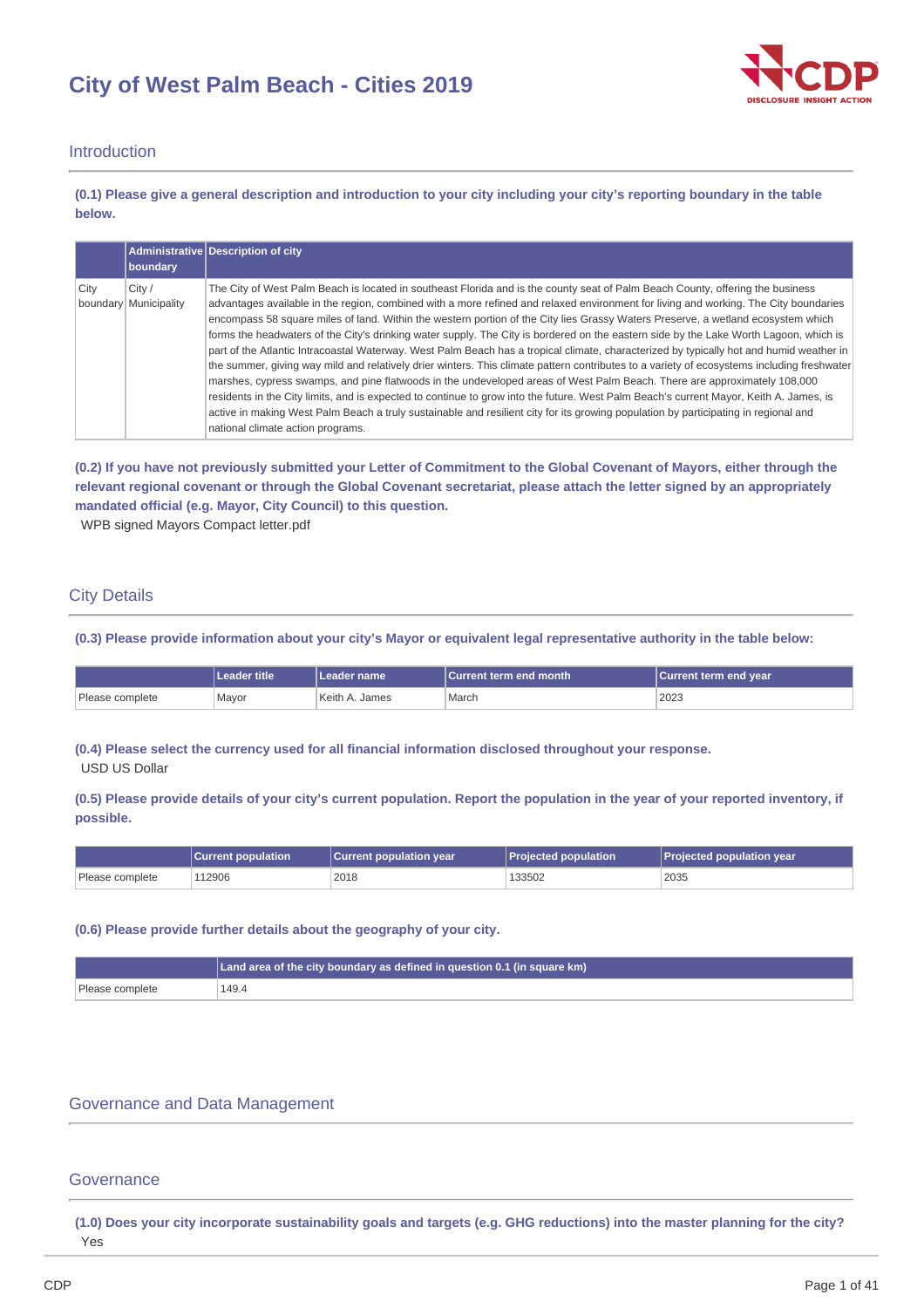### (1.0a) Please detail which goals and targets are incorporated in your city's master plan and describe how these goals are **addressed in the table below.**

| <b>Goal type</b>                  | How are these goals/targets addressed in the city master plan?                                                                                                                                                                                                                                                                                                                                                                                                                                                                                                                                                                                                                                                                                                                                                                                                                                                                                                                                                                                                                                                                                                                                                                                                                                                                                                                                                                                                                                                                              |
|-----------------------------------|---------------------------------------------------------------------------------------------------------------------------------------------------------------------------------------------------------------------------------------------------------------------------------------------------------------------------------------------------------------------------------------------------------------------------------------------------------------------------------------------------------------------------------------------------------------------------------------------------------------------------------------------------------------------------------------------------------------------------------------------------------------------------------------------------------------------------------------------------------------------------------------------------------------------------------------------------------------------------------------------------------------------------------------------------------------------------------------------------------------------------------------------------------------------------------------------------------------------------------------------------------------------------------------------------------------------------------------------------------------------------------------------------------------------------------------------------------------------------------------------------------------------------------------------|
| Emissions<br>reduction<br>targets | The City of West Palm Beach has incorporated the STAR Communities rating framework into its Strategic Plan (master plan) to identify seven key<br>priorities that will move the City toward it's vision of a vibrant, resilient community. One of the seven priorities is Climate and Energy, which<br>encompasses many of the City's environmental goals, including net zero greenhouse gas emissions by 2050. This goal was established when Mayor<br>Muoio signed onto the Global Covenant of Mayors. In order to meet these goals, the Strategic Plan for the City includes objectives to reduce emissions<br>by requiring green building standards, such as LEED Silver certifications, for new development and renovations greater than 1,000 square feet. The<br>Plan also prioritizes the Natural Systems portion of the STAR framework to emphasize and promote the development of green infrastructure and<br>increase the tree canopy within the City, which will help sequester carbon dioxide. Furthermore, the City has also streamlined "Rethink Paradise:<br>Sustainability Action Plan" with the STAR framework, as well as the Regional Climate Action Plan, to incorporate a robust rating system that<br>encompasses all of the compacts that the City has pledged to abide by.                                                                                                                                                                                                                                         |
| Adaptation<br>targets             | Under the Climate and Energy Priority section of the Strategic Plan, the City lists an objective to "work to mitigate the City's vulnerability to climate<br>conditions, resource availability, and energy issues, including projected sea level rise." The City worked with NEMAC/Fernleaf, a combined<br>public/private resilience planning group, to assess the City's vulnerability to specific climate change events, including but not limited to heat events,<br>storm surge, wildfires, and address the most sensitive areas of the City to these impacts. The resiliency and vulnerability assessment allowed all<br>departments within the City to identify areas of particular vulnerability and prioritize plans to bolster these areas in the event of climate change related<br>events. The City is also investing \$46 million dollars towards improving the conditions of seawalls along its waterfront, as well as incorporating "living<br>shorelines" of native littoral vegetation where possible.                                                                                                                                                                                                                                                                                                                                                                                                                                                                                                                      |
| energy<br>targets                 | Renewable The City plans to increase and support the use of alternative, renewable energy sources through the Climate and Energy Priority as well. The City<br>achieved a SolSmart Gold designation in January 2018 by including solar arrays as both primary and accessory uses in the City's code of ordinances,<br>and by streamlining its solar permitting process to have same day approval, provided appropriate supporting plan documentation. West Palm Beach is<br>the first city in the state of Florida to have a one-day permitting process. West Palm Beach was also an active sponsor in the Palm Beach County solar<br>co-op which helps homeowners use bulk purchasing power to get discounted rates on solar panels for their homes. West Palm Beach also signed on<br>to SolarTogether, a solar subscription service provided by the electric utility provider, Florida Power and Light. The City subscribed 12,305 kilowatts of<br>annual energy production to be offset via shares in the solar subscription program The solar energy produced would be multiplied by the subscription<br>share, and that figure would be multiplied by a flat subscription credit rate, eventually resulting in a net accumulation of funds. The City will obtain the<br>renewable energy credits and be allowed to use those to offset its greenhouse gas emissions. The SolarTogether program has yet to be approved by<br>the Florida Public Service Commission, but if approved, the program could start rolling out in late 2019. |
| Energy<br>efficiency<br>targets   | As previously mentioned, the City lists in its Strategic Plan that new development and renovations greater than 1,000 square feet will require a LEED<br>Silver certification. This requirement is also listed in the City's building permit paperwork. The City is also working with its electrical utility provider,<br>Florida Power and Light, to retrofit streetlights with high-efficiency LED bulbs for increased energy savings. While the City has already converted it's<br>City-owned streetlights to LED bulbs, the City an agreement with FPL in March 2019 to update the FPL-owned streetlights within City limits to LED<br>bulbs as well (approximately 1,700 streetlights).                                                                                                                                                                                                                                                                                                                                                                                                                                                                                                                                                                                                                                                                                                                                                                                                                                                |

(1.1) Has the Mayor or city council committed to climate adaptation and/or mitigation across the geographical area of the **city?**

Yes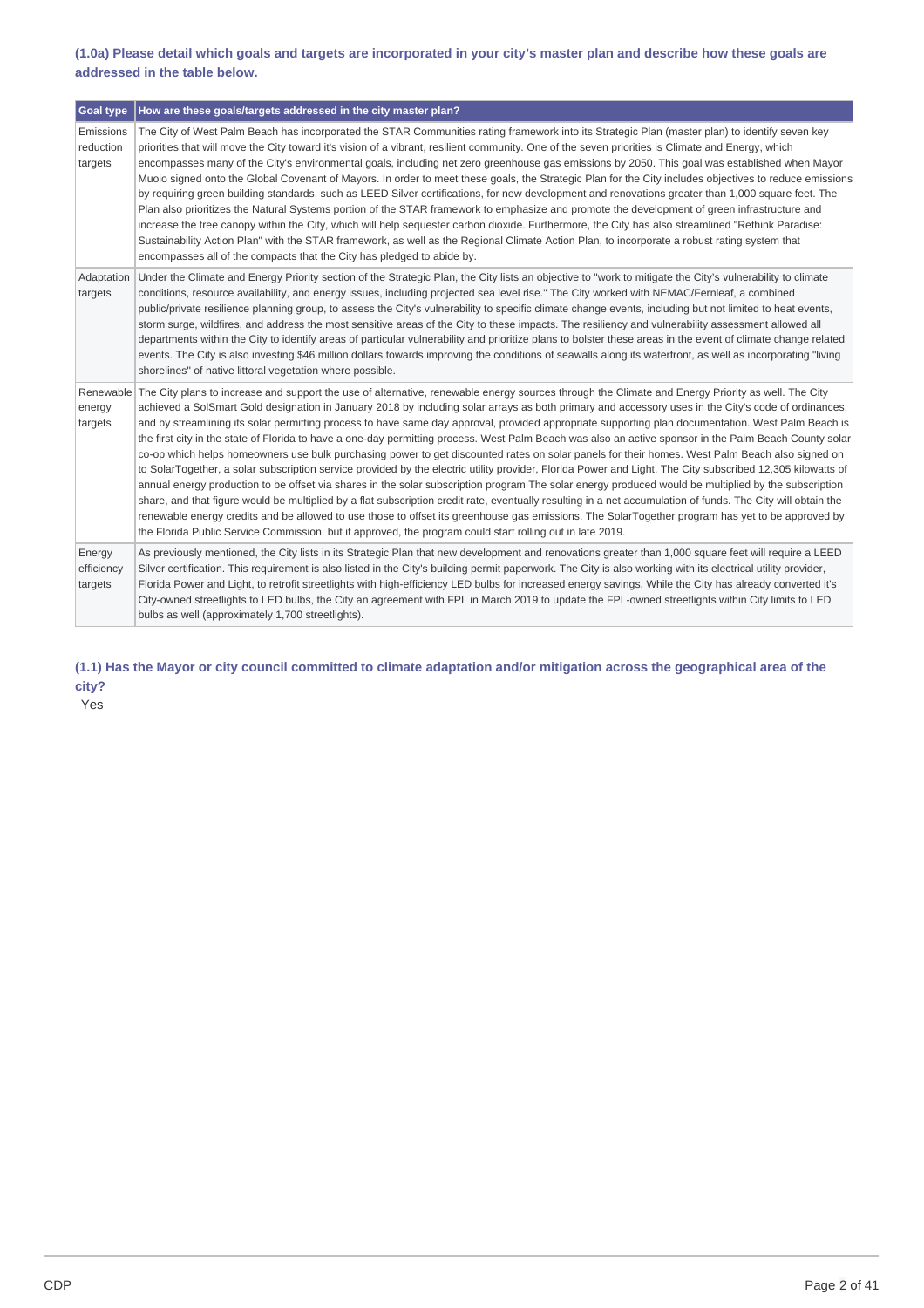#### (1.1a) Please select any commitments to climate adaptation and/or mitigation your city has signed and attach evidence.

**Name of commitment and attach document** Global Covenant of Mayors for Climate & Energy WPB signed Mayors Compact letter.pdf

**Type of commitment** Both

#### **Comments**

The City of West Palm Beach signed on to the Global Covenant of Mayors for Climate and Energy in 2015, when it the group was under the Compact of Mayors initiative. By committing to the Covenant, West Palm Beach is committed to reducing its greenhouse gas emissions to net zero by 2025, publicly disclose its carbon emissions via the Carbon Disclosure Platform, and establish climate change adaptation and mitigation strategies for key climate hazards posed to the City.

#### **Name of commitment and attach document**

STAR Communities

STAR Communities Subscription Agreement# 14726 Fully Executed.pdf STAR Communities Amendment 1 14-14726\_fully executed.pdf STAR Contract No. 14726.002 fully executed.pdf

**Type of commitment** Both

#### **Comments**

The City of West Palm Beach applied for the STAR Communities program in 2015, and was awarded a 4-STAR rating later that year. The STAR Community Rating system formed the basis of the City's Strategic Plan, which identified key performance indicators throughout the seven branches of the rating system. These KPI's formed the basis of City initiatives designed to demonstrate the City's progress and growth as a world-class community in which to live, work, and play. Next year, the City will be working on transitioning from the STAR Communities rating system to the LEED for Cities program. Currently, we are working with a consultant to manage our transition and make sure that our City's Strategic Plan will align with LEED for Cities.

### Climate Hazards & Vulnerability

### Risk and Vulnerability Assessment

### **(2.0) Has a climate change risk and vulnerability assessment been undertaken for the city area?** Yes

The draft executive vulnerability summary attached later in this section has not been made publicly available. Please do not distribute this publicly. This was presented to our Mayor and Commissioners in March 2019. Our next steps are to create workshops within our community to present the risk and vulnerability assessment to our residents and business owners so they fully understand the *strategies the City will be developing to address climate change issues that may affect them.*

### (2.0a) Please select the primary process or methodology used to undertake the risk and vulnerability assessment of your **city.**

|                           | Primary     | <b>Description</b>                                                                                                                           |
|---------------------------|-------------|----------------------------------------------------------------------------------------------------------------------------------------------|
|                           | methodology |                                                                                                                                              |
| <b>Risk</b>               | Agency      | We began working with the NEMAC+Fernleaf group in early 2018 to develop West Palm Beach's vulnerability assessment. The City                 |
| assessment                | specific    | will be using the vulnerability assessment to identify areas that are of specific concern in regards to local climate hazards. Adaptation    |
| methodology vulnerability |             | strategies will be developed to protect the more vulnerable areas of the City from future climate events. Strategies were prioritized        |
|                           | and risk    | based on a ranking matrix of four criteria: 1) targets key vulnerability and risk areas, 2) provides co-benefit [environmental or other], 3) |
|                           | assessment  | ability to implement [financial], 4) socially responsible [equity].                                                                          |
|                           | methodology |                                                                                                                                              |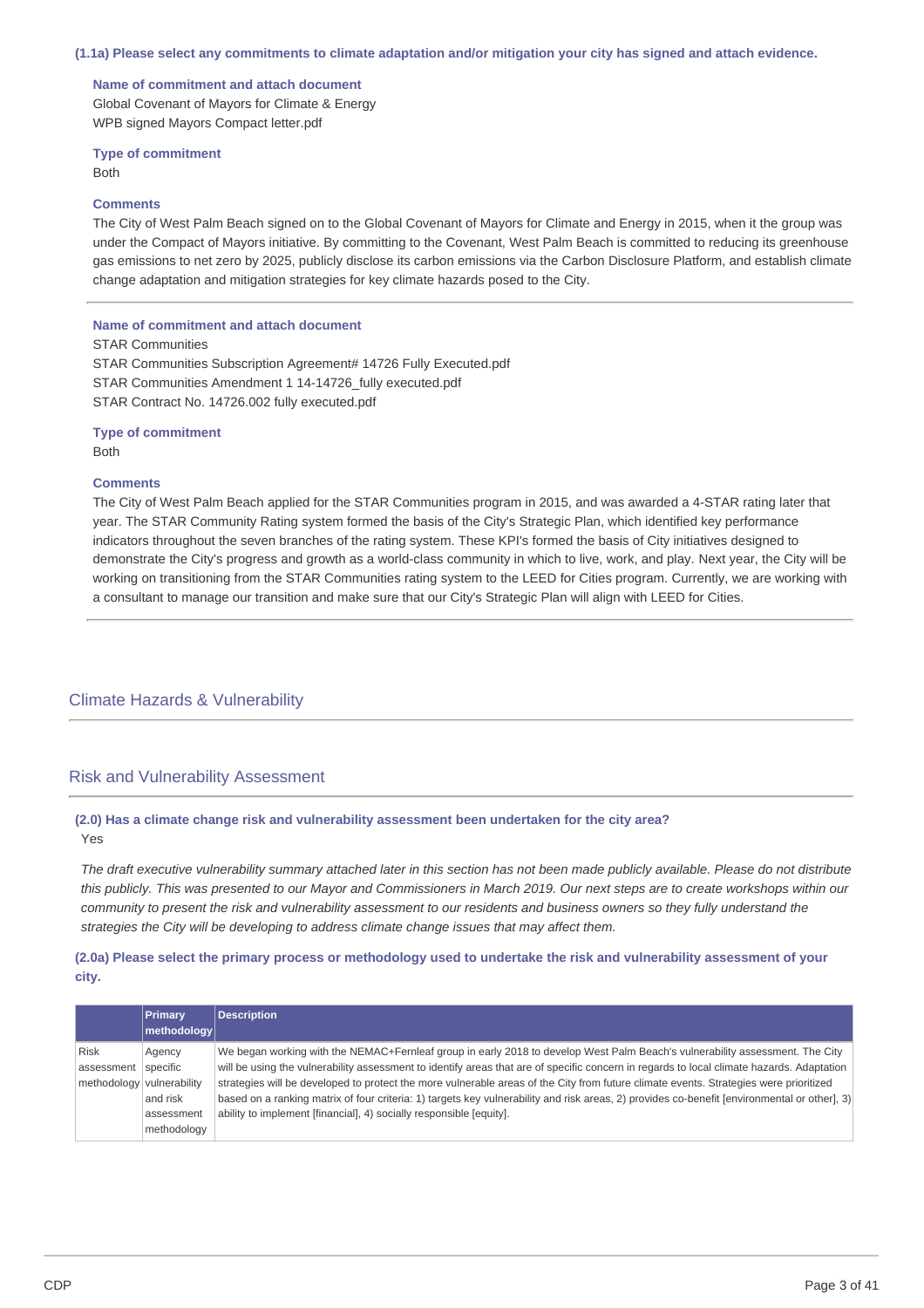(2.0b) Please attach and provide details on your climate change risk and vulnerability assessment. Please provide details on the boundary of your assessment, and where this differs from your city's boundary, please provide an explanation.

**Publication title and attach the document** West Palm Beach DRAFT Resilience Assessment WPB Final Report Draft June 2019.pdf

**Year of adoption from local government** 2020

#### **Web link**

Not available as of yet. The assessment was presented to the Mayor and City Commission in March 2019, and has not yet been made publicly available.

**Boundary of assessment relative to city boundary (reported in 0.1)** Same – covers entire city and nothing else

**Explanation of boundary choice where the assessment boundary differs from the city boundary** Not applicable

#### **Areas/sectors covered by the risk and vulnerability assessment**

Energy Water Supply & Sanitation **Transport** Food and agriculture Waste Management Information & Communications Technology Environment, Biodiversity and Forestry Industrial Commercial Residential Education Public health Community & Culture Law & Order Emergency Management Land use planning Tourism

# **Primary author of assessment**

**Consultant** 

**Does the assessment identify vulnerable populations?** Yes

### Climate Hazards

(2.1) Please list the most significant climate hazards faced by your city and indicate the probability and consequence of these hazards, as well as the expected future change in frequency and intensity. Please also select the most relevant assets **or services that are affected by the climate hazard and provide a description of the impact.**

**Climate Hazards** Storm and wind > Cyclone (Hurricane / Typhoon) **Did this hazard significantly impact your city before 2019?** Yes **Current probability of hazard** High

**Current consequence of hazard** High

**Social impact of hazard overall** Increased demand for public services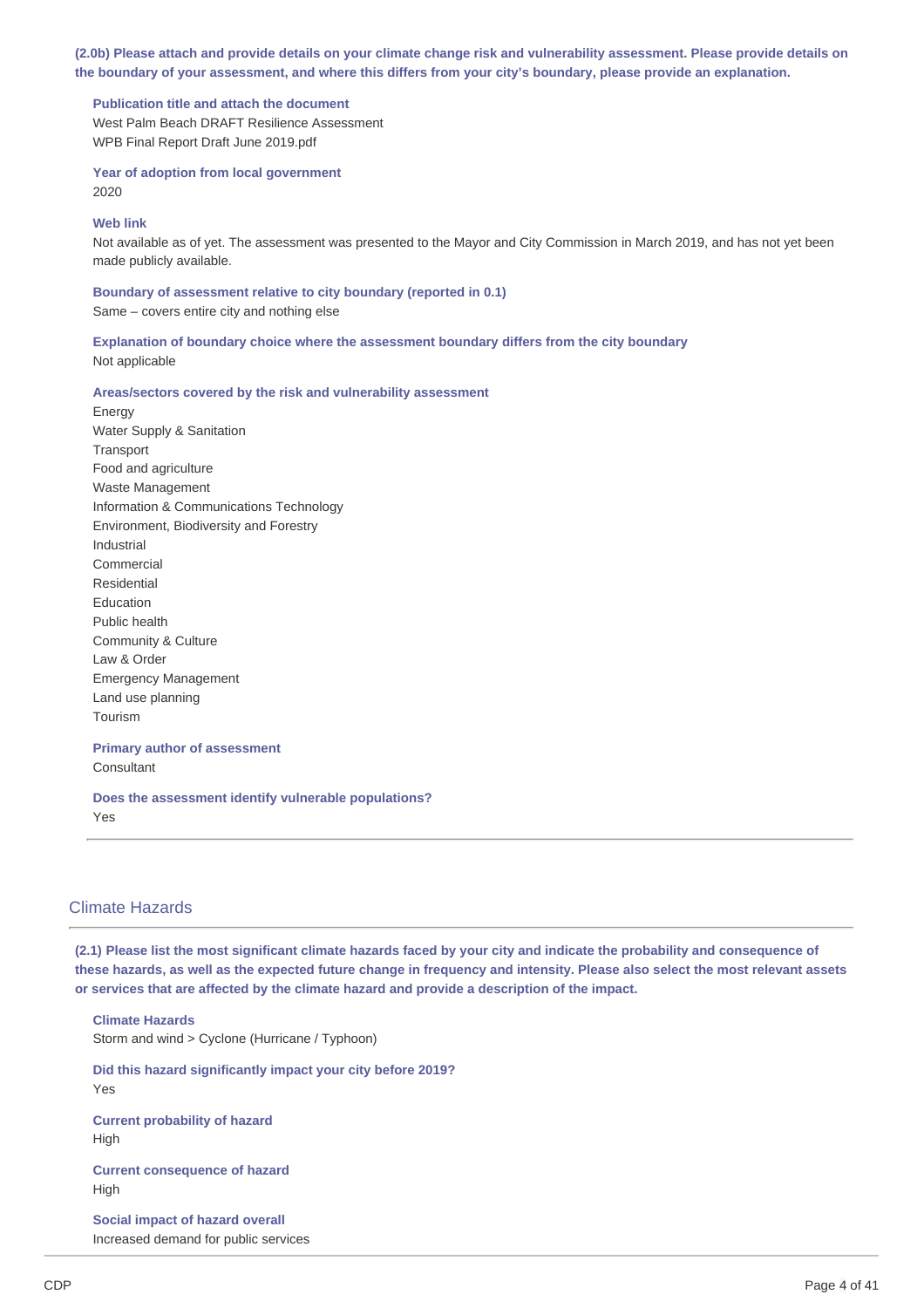Increased risk to already vulnerable populations Population displacement

### **Future change in frequency**

Increasing

### **Future change in intensity**

Increasing

**When do you first expect to experience those changes?** Immediately

### **Most relevant assets / services affected overall**

Energy Water supply & sanitation **Transport** Environment, biodiversity, forestry Industrial Commercial Residential Society / community & culture Emergency services

### **Please identify which vulnerable populations are affected**

Children & youth Elderly Persons with disabilities Low-income households Persons living in sub-standard housing

**Magnitude of expected future impact** High

### Please describe the impacts experienced so far, and how you expect the hazard to impact in the future

Due to rising ocean temperatures, hurricanes are expected in to increase in severity and intensity. Considering West Palm Beach's proximity to the Atlantic Ocean, these increased storms put the City at great risk for the disruption of transportation and local economic interests. This could also put a strain on emergency management services should there be a dramatic storm that stretches the need for emergency response units.

**Climate Hazards** Storm and wind > Tropical storm

**Did this hazard significantly impact your city before 2019?** Yes **Current probability of hazard** High

**Current consequence of hazard** Medium

**Social impact of hazard overall** Increased demand for healthcare services Increased risk to already vulnerable populations Population displacement

**Future change in frequency** Increasing

**Future change in intensity** Increasing

**When do you first expect to experience those changes?** Immediately

**Most relevant assets / services affected overall** Energy Water supply & sanitation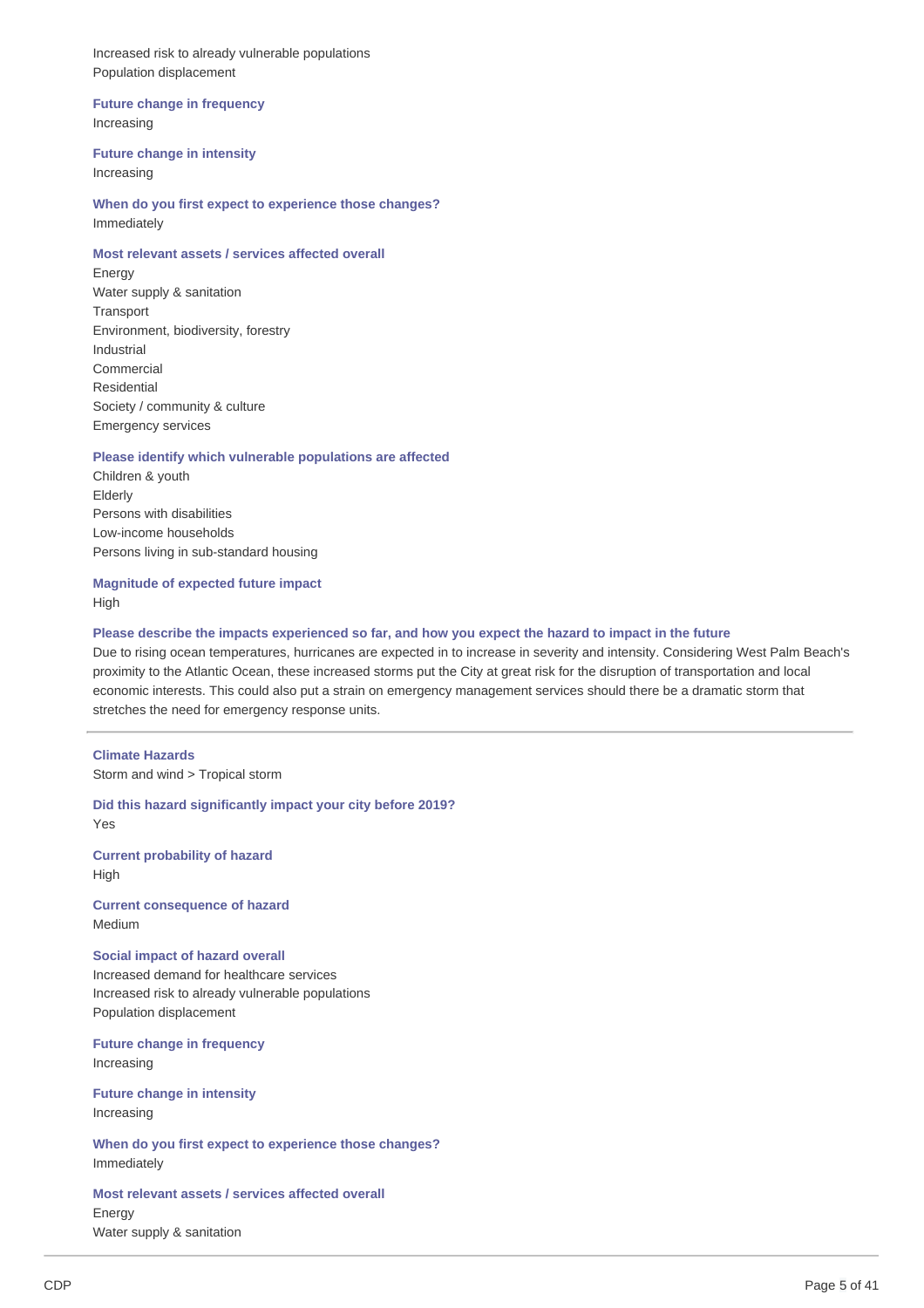**Transport** Environment, biodiversity, forestry Industrial Commercial Residential Emergency services

### **Please identify which vulnerable populations are affected**

Children & youth Elderly Low-income households Persons living in sub-standard housing

### **Magnitude of expected future impact** High

#### Please describe the impacts experienced so far, and how you expect the hazard to impact in the future

Similar to hurricanes, due to rising ocean temperatures, tropical storms are expected in to increase in severity and intensity. Considering West Palm Beach's proximity to the Atlantic Ocean, these increased storms put the City at great risk for the disruption of transportation and local economic interests. This could also put a strain on emergency management services should there be a dramatic storm that stretches the need for emergency response units. Tropical storms are less severe in intensity than hurricanes.

### **Climate Hazards**

Extreme hot temperature > Extreme hot days

**Did this hazard significantly impact your city before 2019?** No

**Current probability of hazard** Medium High

**Current consequence of hazard** Medium High

### **Social impact of hazard overall** Increased demand for public services Increased demand for healthcare services

**Future change in frequency** Increasing

**Future change in intensity** Increasing

**When do you first expect to experience those changes?** Short-term (by 2025)

### **Most relevant assets / services affected overall**

Residential Public health Society / community & culture

### **Please identify which vulnerable populations are affected**

Children & youth Elderly Persons with disabilities Low-income households Persons living in sub-standard housing

### **Magnitude of expected future impact** Medium

### Please describe the impacts experienced so far, and how you expect the hazard to impact in the future

Extreme hot days and heat waves can be particularly detrimental to public health, including sick and elderly members of the community, as well as poor and homeless citizens that do not have access to air conditioning.

### **Climate Hazards**

Wild fire > Forest fire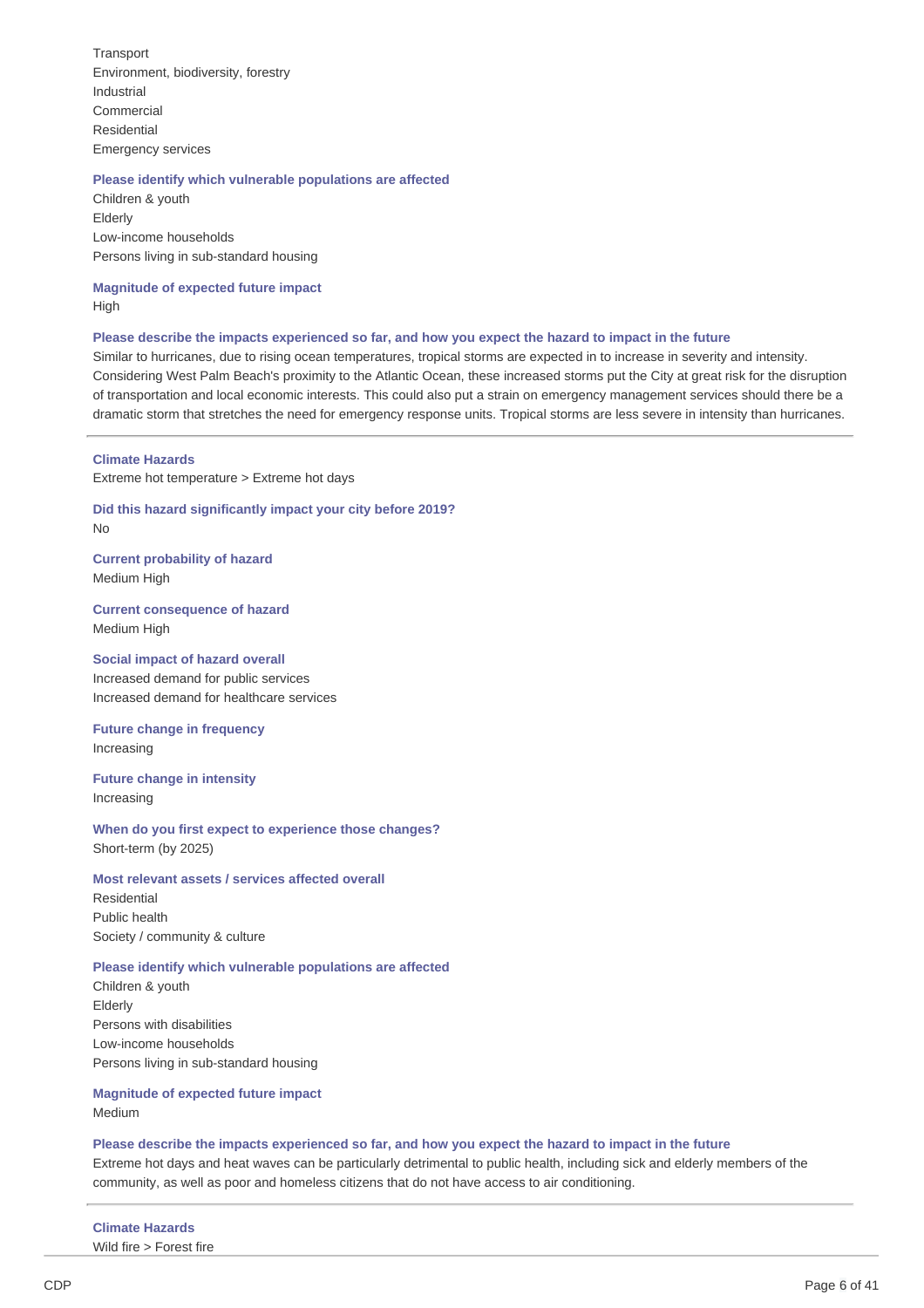**Did this hazard significantly impact your city before 2019?** No

**Current probability of hazard** Low

**Current consequence of hazard** Low

**Social impact of hazard overall** Increased demand for healthcare services Increased risk to already vulnerable populations

**Future change in frequency** Increasing

**Future change in intensity** Increasing

**When do you first expect to experience those changes?** Medium-term (2026-2050)

### **Most relevant assets / services affected overall**

Water supply & sanitation Environment, biodiversity, forestry Emergency services

### **Please identify which vulnerable populations are affected**

Children & youth Elderly Persons with chronic diseases Unemployed persons Persons living in sub-standard housing

#### **Magnitude of expected future impact**

Please select

#### Please describe the impacts experienced so far, and how you expect the hazard to impact in the future

Forest fires within the City limits would be a rare occurrence, but given the fact that a large portion of the western city limits contain the undeveloped Grassy Waters Preserve, which serves as the city's drinking water catchment area, fires could pose a threat low threat to this area and the city's water supply. Smoke from wildfires could irritate people suffering with asthma and other chronic respiratory ailments.

**Climate Hazards** Flood and sea level rise > Coastal flood

**Did this hazard significantly impact your city before 2019?** Yes

**Current probability of hazard** Medium

**Current consequence of hazard** Medium High

**Social impact of hazard overall** Increased risk to already vulnerable populations Population displacement

**Future change in frequency** Increasing

**Future change in intensity** Increasing

**When do you first expect to experience those changes?** Medium-term (2026-2050)

**Most relevant assets / services affected overall**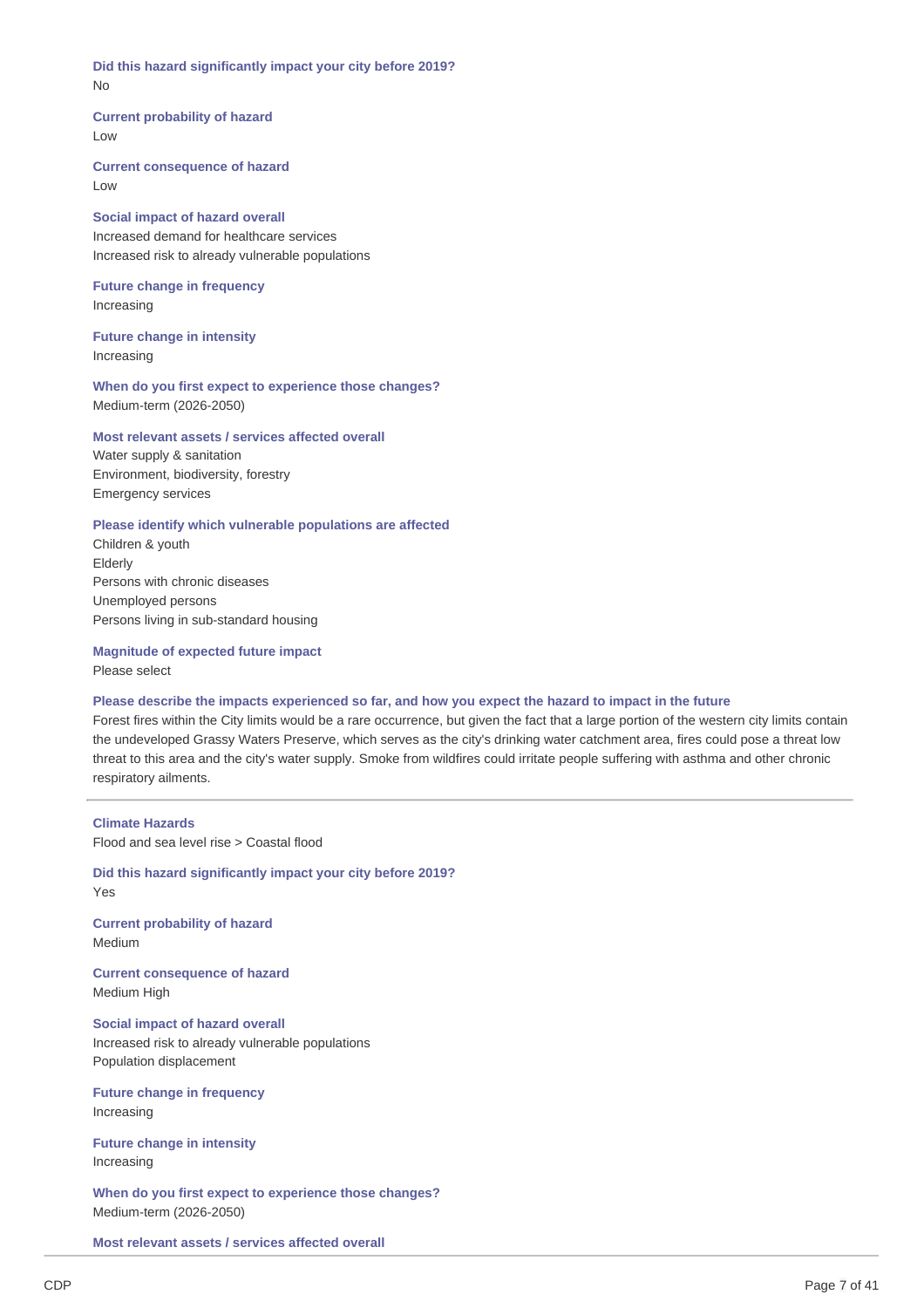**Transport** Commercial Residential

#### **Please identify which vulnerable populations are affected**

Children & youth Elderly Persons with disabilities Low-income households Persons living in sub-standard housing

**Magnitude of expected future impact** Low

### Please describe the impacts experienced so far, and how you expect the hazard to impact in the future

West Palm Beach is already seeing some "sunny day flooding" in the event of King Tides, which happen mostly during the fall equinox, where water from the Intracoastal Waterway intrudes storm water drains and effects roadways and commercial and residential properties. This is expected to increase as sea levels rise in the future. However, it is important to note that West Palm Beach does have a higher elevation than some of the cities to the south, which does give the City more time to prepare for sea level rise. (see page 48 of the resiliency assessment for more information).

### **Climate Hazards**

Storm and wind > Storm surge

**Did this hazard significantly impact your city before 2019?** No

**Current probability of hazard** Medium High

**Current consequence of hazard** Medium High

#### **Social impact of hazard overall**

Increased demand for public services Increased risk to already vulnerable populations Population displacement

**Future change in frequency** Increasing

### **Future change in intensity** Increasing

**When do you first expect to experience those changes?** Medium-term (2026-2050)

### **Most relevant assets / services affected overall**

Water supply & sanitation **Transport** Industrial Commercial Residential Emergency services

#### **Please identify which vulnerable populations are affected**

Children & youth Elderly Persons with disabilities Low-income households Persons living in sub-standard housing

**Magnitude of expected future impact** Medium

Please describe the impacts experienced so far, and how you expect the hazard to impact in the future Storm surge is expected to increase due to warming ocean temperatures that will bring more intense tropical systems and coastal flooding. Erosion associated with storm surge also poses a threat to roadways/railways, and commercial and residential properties.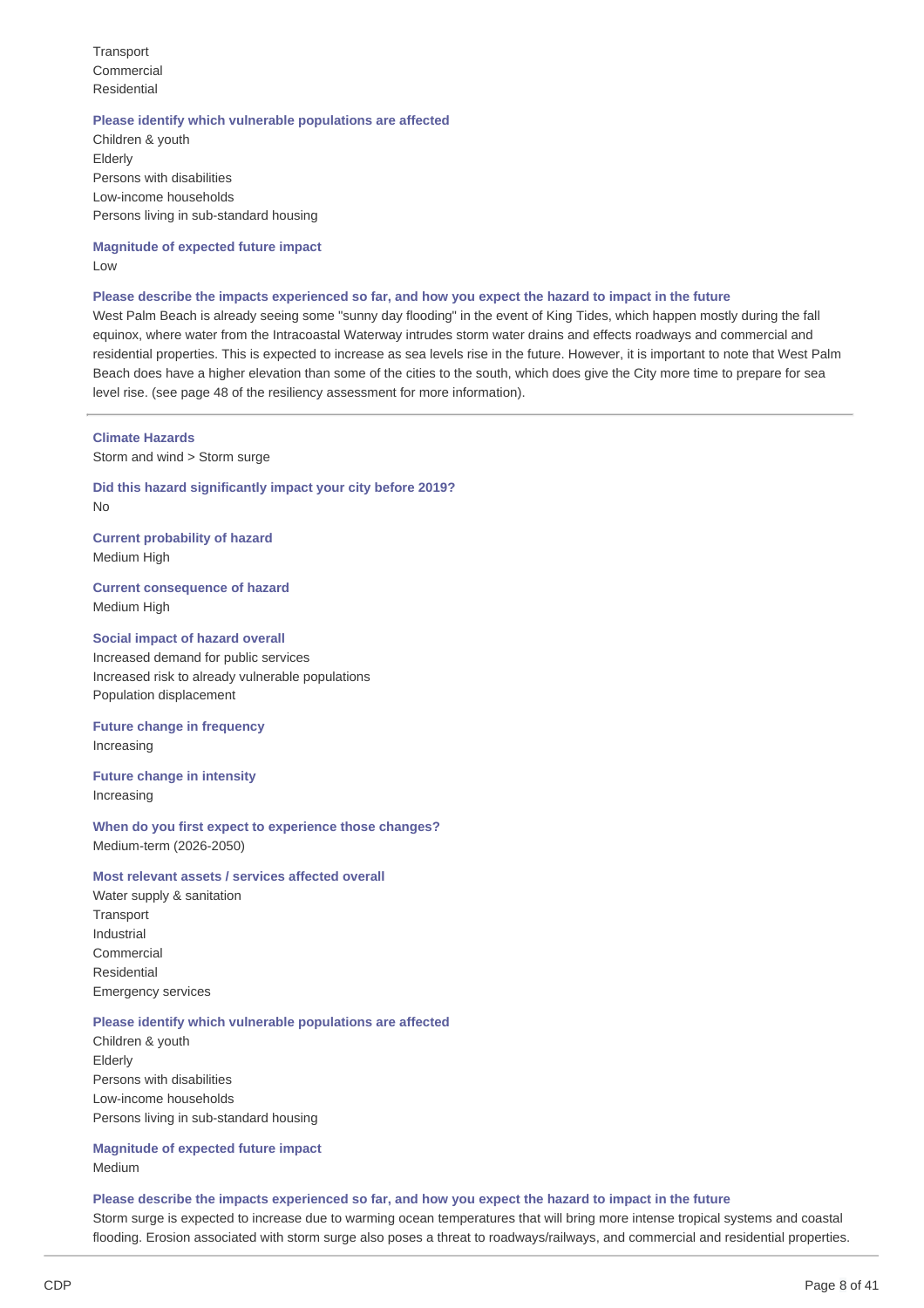### **Climate Hazards**

Chemical change > Atmospheric CO2 concentrations

**Did this hazard significantly impact your city before 2019?** No

**Current probability of hazard** High

**Current consequence of hazard** High

### **Social impact of hazard overall**

Fluctuating socio-economic conditions Increased incidence and prevalence of disease and illness Increased demand for public services Increased demand for healthcare services Increased risk to already vulnerable populations Increased conflict and/or crime Migration from rural areas to cities Population displacement

### **Future change in frequency** Increasing

**Future change in intensity** Increasing

**When do you first expect to experience those changes?** Medium-term (2026-2050)

### **Most relevant assets / services affected overall**

Environment, biodiversity, forestry Public health Society / community & culture

### **Please identify which vulnerable populations are affected**

Women & girls Children & youth Elderly Indigenous population Marginalized groups Persons with disabilities Persons with chronic diseases Low-income households Unemployed persons Persons living in sub-standard housing

### **Magnitude of expected future impact** High

#### Please describe the impacts experienced so far, and how you expect the hazard to impact in the future

Increased carbon dioxide concentrations would have the farthest reaching impact on our City since the environmental impacts associated with high amounts of atmospheric carbon dioxide are do diverse. High atmospheric GHG emissions form the crux of most of the other issues listed in this portion of the survey: heat events, vector-borne disease, coastal flooding, etc. These climate threats have a direct impact of the health and social welfare of the entire community and can have repercussions that affect all residents and visitors to the City.

### **Climate Hazards**

Biological hazards > Vector-borne disease

**Did this hazard significantly impact your city before 2019?** No

**Current probability of hazard** Medium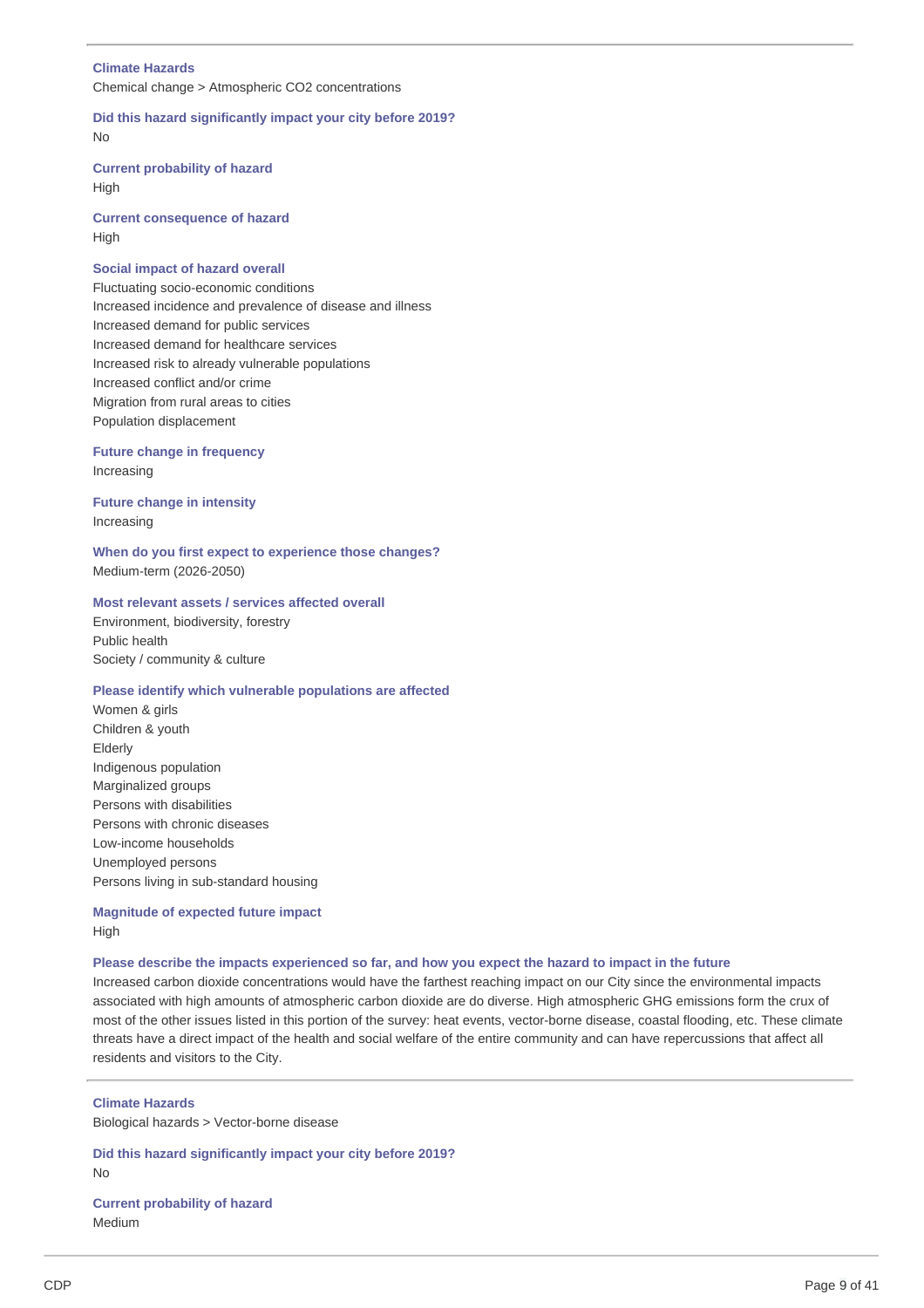**Current consequence of hazard** Medium High

#### **Social impact of hazard overall**

Increased incidence and prevalence of disease and illness Increased demand for healthcare services Increased risk to already vulnerable populations

**Future change in frequency** Increasing

**Future change in intensity** Increasing

**When do you first expect to experience those changes?** Medium-term (2026-2050)

#### **Most relevant assets / services affected overall**

Water supply & sanitation Environment, biodiversity, forestry Public health Society / community & culture

### **Please identify which vulnerable populations are affected**

Children & youth Elderly Persons with chronic diseases Low-income households Unemployed persons Persons living in sub-standard housing

### **Magnitude of expected future impact** Medium

### Please describe the impacts experienced so far, and how you expect the hazard to impact in the future

Considering that West Palm Beach has a large percentage of area that is dedicated to wetlands, in addition to ponds, canals, and other water catchment areas, increased rainfall from climate change events would only increase the area of possible insect breeding grounds. This, in addition to rising temperatures, would also increase the spread of tropical insects and other disease vectors migrating from south to north as the Floridian climate becomes more hospitable.

#### **Climate Hazards**

Chemical change > Ocean acidification

**Did this hazard significantly impact your city before 2019?** No

**Current probability of hazard** Medium

**Current consequence of hazard** Medium High

**Social impact of hazard overall** Increased resource demand

**Future change in frequency** Increasing

**Future change in intensity** Increasing

**When do you first expect to experience those changes?** Medium-term (2026-2050)

**Most relevant assets / services affected overall** Food & agriculture Environment, biodiversity, forestry Commercial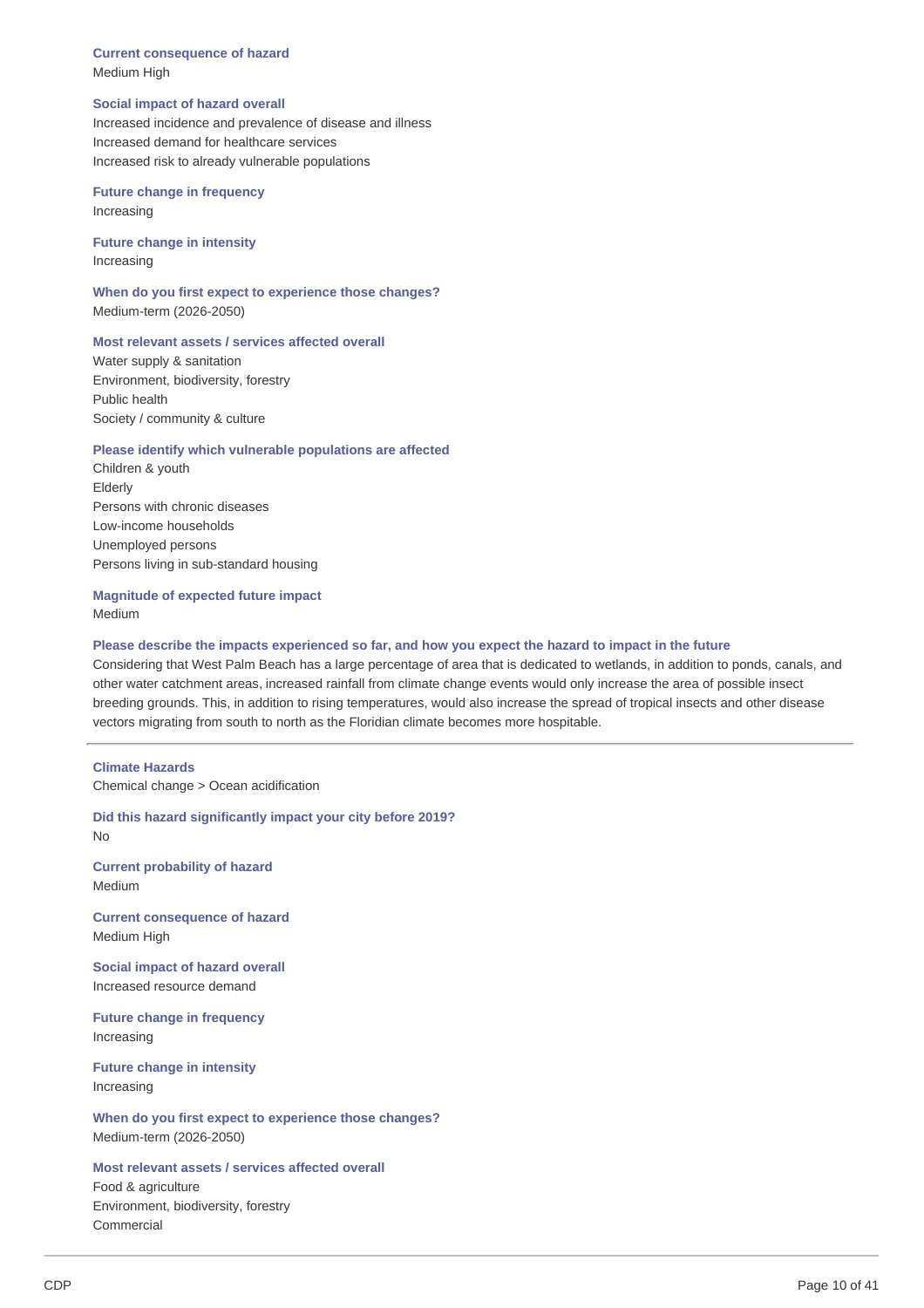**Please identify which vulnerable populations are affected** Marginalized groups

**Magnitude of expected future impact**

Low

### Please describe the impacts experienced so far, and how you expect the hazard to impact in the future

Ocean acidification is expected to increase worldwide. Local effects are uncertain, but could include a disruption in local marine life ecosystems and aquaculture. West Palm beach does not have any direct coastline, but does have nine miles of land bordering the Lake Worth Lagoon, part of the intracoastal waterway system.

### **Climate Hazards**

Water Scarcity > Drought

**Did this hazard significantly impact your city before 2019?** No

**Current probability of hazard** High

**Current consequence of hazard** Medium High

### **Social impact of hazard overall**

Increased demand for public services Increased demand for healthcare services Increased risk to already vulnerable populations Increased resource demand

**Future change in frequency** Increasing

**Future change in intensity** Increasing

**When do you first expect to experience those changes?** Medium-term (2026-2050)

**Most relevant assets / services affected overall**

Water supply & sanitation Food & agriculture Public health

### **Please identify which vulnerable populations are affected**

Children & youth Elderly Persons with disabilities Persons with chronic diseases Low-income households Persons living in sub-standard housing

**Magnitude of expected future impact** Low

### Please describe the impacts experienced so far, and how you expect the hazard to impact in the future

Prolonged periods of low to no rainfall could lead to strains on agricultural supplies and drinking water services. West Palm Beach's drinking water begins at the headwaters of the Grassy Waters Preserve. This is a surface water system that is fed by rainwater. If the City experiences a prolonged severe drought, this could result in water shortages not typically seen in the area.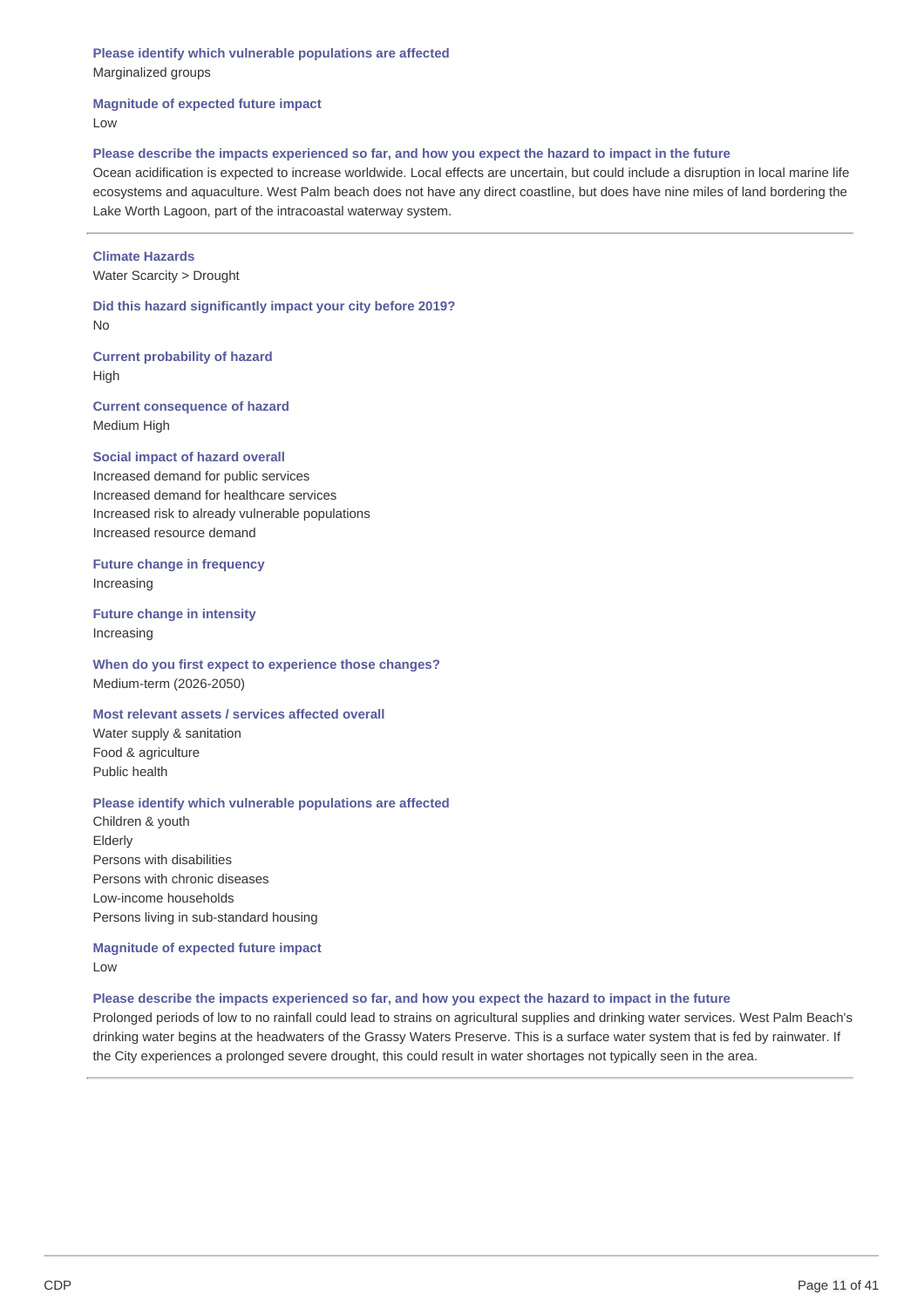### (2.2) Please identify and describe the factors that most greatly affect your city's ability to adapt to climate change and **indicate how those factors either support or challenge this ability.**

| Factors that Support /<br>affect ability<br>to adapt    | <b>Challenge</b> | Please describe the factor and the degree to which it supports or challenges the adaptive capacity of your city                                                                                                                                                                                                                                                                                                                                                                                                                                                                                                                                                                                                                                                                  |
|---------------------------------------------------------|------------------|----------------------------------------------------------------------------------------------------------------------------------------------------------------------------------------------------------------------------------------------------------------------------------------------------------------------------------------------------------------------------------------------------------------------------------------------------------------------------------------------------------------------------------------------------------------------------------------------------------------------------------------------------------------------------------------------------------------------------------------------------------------------------------|
| Community<br>engagement                                 | Support          | Community engagement is crucial to reducing the environmental impacts associated with climate change. One of the most important<br>factors in carbon emission reduction involves behavioral changes that come about from environmental education through outreach<br>events, marketing strategies, and social media platforms.                                                                                                                                                                                                                                                                                                                                                                                                                                                   |
| Access to<br>education                                  | Support          | Education is imperative in making residents, business owners, employees, and visitors aware of the impacts day-to-day processes and<br>services have on the environment. That is why the City is active in promoting energy and water savings programs, as well as recycling,<br>waste reduction, and general sustainability programs.                                                                                                                                                                                                                                                                                                                                                                                                                                           |
| Inequality                                              | Support          | West Palm Beach does have areas of low-income housing, in addition to homeless residents that may not be able to access some of the<br>environmental education programs the City offers. The City is trying to combat this issue with a high efficiency toilet voucher program,<br>free rain barrel workshops, free tree giveaways, PACE (Property Assessed Clean Energy) financing, and free giveaway items that help<br>conserve water and energy in homes and businesses.                                                                                                                                                                                                                                                                                                     |
| <b>Budgetary</b><br>capacity                            | Challenge        | The City's budget ultimately determines the funding for sustainable initiatives. If there were to be budget cuts throughout the City,<br>sustainability programming and marketing may be effected.                                                                                                                                                                                                                                                                                                                                                                                                                                                                                                                                                                               |
| Land use<br>planning                                    | Support          | The Planning and Zoning, Engineering, and Sustainability Departments within the City are very active is increasing mobility throughout<br>the City, increasing the accessibility of walking, biking, and public transit. This would decrease the use of general automobile traffic and<br>would greatly reduce transportation emissions. Moreover, the City is planning to increase its green infrastructure with "living shorelines"<br>for littoral zones and increased tree canopy coverage to reduce heat island effects and increase walkability.                                                                                                                                                                                                                           |
| Political<br>engagement<br>transparency                 | Support          | The City of West Palm Beach aims for data transparency among all of its departments. The City developed a public-facing website that<br>displays the City's key performance indicators, organized in the STAR community rating framework categories, as graphical<br>representations. The data is updated every quarter to reflect transparent progress or lack thereof towards main City objectives.<br>Additionally, the City plans to roll out a public engagement program to get people involved in how to prepare for climate change events,<br>based on the recent Fernleaf/NEMAC vulnerability assessment. This way, the community will have a greater understanding of the City is<br>doing to protect them if they are particularly vulnerable according to the report. |
| Infrastructure Challenge<br>conditions /<br>maintenance |                  | The City's drinking water distribution and wastewater collection system are imperative to the health of the community. Constant<br>maintenance is needed to make sure the systems function optimally. The wastewater infrastructure and water distribution system have<br>the largest potential impact from rainfall-induced flooding events.                                                                                                                                                                                                                                                                                                                                                                                                                                    |
| Migration                                               | Challenge        | The City may experience pressure from migration events that may occur when communities from the south migrate to West Palm Beach.<br>The counties of Broward and Miami Dade are more prone to sea level rise, and as such, citizens of those counties may migrate to West<br>Palm Beach because of it's higher elevation. The added strain from a greater population could exacerbate water demand as well as<br>other natural resources.                                                                                                                                                                                                                                                                                                                                        |

### Adaptation

### Adaptation Actions

(3.0) Please describe the main actions you are taking to reduce the risk to, and vulnerability of, your city's infrastructure, **services, citizens, and businesses from climate change as identified in the Climate Hazards section.**

**Climate hazards** Storm and wind > Cyclone (Hurricane / Typhoon)

**Action** Projects and policies targeted at those most vulnerable

**Action title** Rainfall-Induced Flooding

**Status of action** Pre-implementation

**Co-benefit area** Enhanced resilience Disaster preparedness Improved access to and quality of mobility services and infrastructure

### **Action description and implementation progress**

Since the City of West Palm Beach does not have any direct ocean-front property, storm surge associated with tropical storms and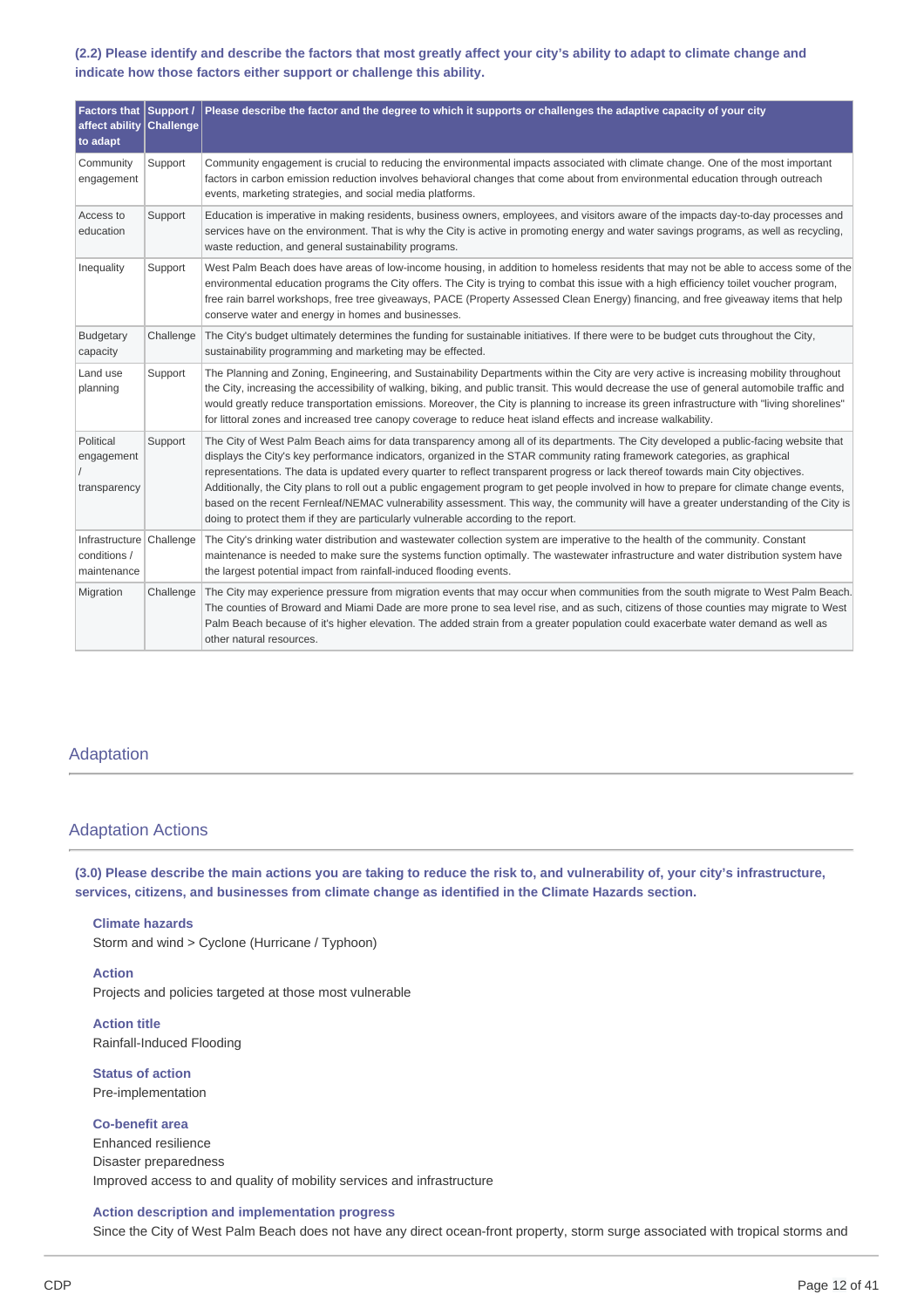cyclones is not a big of a threat as rainfall-induced flooding from these type of climate events. Tropical systems can drop a lot of rain in a very short amount of time, causing localized flooding which was determined to be the greatest risk to the City. In the preimplementation stage, the City has formulated a game plan to prioritize capital improvement projects (CIPs) based on vulnerable areas identified in the assessment. The City will also coordinate with Northern Palm Beach County (another water utility) for stormwater solutions in the low-lying western communities, develop Adaptation Action Areas to do detailed resilience projects, develop policies to increase capacity beyond a 3-year event, and bolster emergency response for points of access solutions.

**Finance status**

Pre-feasibility study status

**Total cost of the project**

**Total cost provided by the local government**

**Primary fund source** Please select

**Web link** Not applicable

**Climate hazards** Water Scarcity > Drought

**Action** Water use restrictions and standards

**Action title** Climate Impacts on Water Supply

**Status of action** Pre-implementation

### **Co-benefit area**

Disaster preparedness Improved resource efficiency (e.g. food, water, energy) Improved resource quality (e.g. air, water) Improved resource security (e.g. food, water, energy) Shift to more sustainable behaviours

#### **Action description and implementation progress**

The City is developing a Drought Master Plan that will use the City's projected population, to simulate increase water demand) and severity of drought, to simulate future weather events. The City will also work with the South Florida Water Management District to update the Regional Water Plan, and will also consider linking water use plans based on community water supply reaching critical thresholds (based on National Best Practice model).

**Finance status**

Please select

**Total cost of the project**

**Total cost provided by the local government**

**Primary fund source** Please select

**Web link** Not applicable.

**Climate hazards** Storm and wind > Cyclone (Hurricane / Typhoon)

**Action** Storm water capture systems

**Action title** Coastal Issues: Storm Surge, Tidal Flooding, and Sea Level Rise

**Status of action** Implementation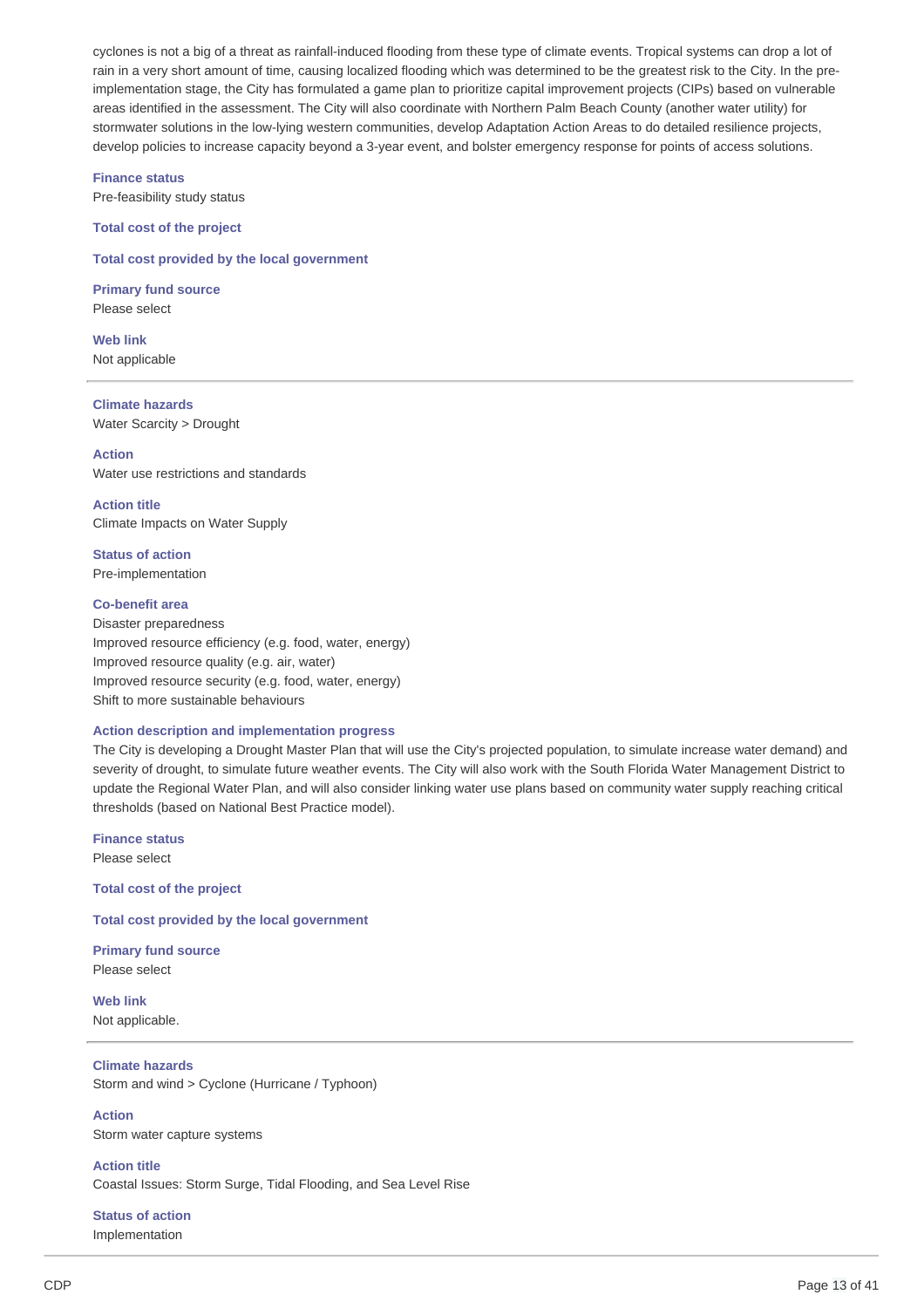**Co-benefit area** Enhanced resilience Disaster preparedness Ecosystem preservation and biodiversity improvement

#### **Action description and implementation progress**

The City's Stormwater Master Plan incorporates the effects of tropical cyclones into City-wide water management strategies to foster a more resilient and climate-adapted City. The Stormwater Master plan was first implemented in 2016 and since then, the City has made improvements to its storm drain infrastructure to better handle flooding from heavy rainfall, in addition to more robust storm drain and tidal valves to tackle rising sea levels/storm surges/tidal flooding events from the Intracoastal Waterway. The City is planning to inventory and access seawall and outfalls to better understand areas of vulnerability, as well as identifying areas that could be used for "living shoreline" littoral zones that could serve as a storm surge buffer and habitat for native plant and animal species.

**Finance status** Pre-feasibility study status

**Total cost of the project**

**Total cost provided by the local government**

**Primary fund source** Please select

**Web link** Not applicable.

**Climate hazards** Storm and wind > Tropical storm

**Action** Resilience and resistance measures for buildings

**Action title** High Winds

**Status of action** Pre-implementation

**Co-benefit area** Disaster Risk Reduction Enhanced resilience Disaster preparedness

### **Action description and implementation progress**

In preparation from strong wind events, such as those from tropical systems, the City is planning to move one of its Fire Stations (FS#1) further west to buffer the impacts from high winds coming from the coast. This will be challenging due to lack of funding for this issue, but it would help address a largely vulnerable area of the City. The City is also ensuring that funding can be invested for after-storm tree canopy improvement and coordination can exist to clear roads and sidewalks of debris.

**Finance status** Pre-feasibility study status

**Total cost of the project**

### **Total cost provided by the local government**

**Primary fund source** Please select

**Web link** Not applicable.

### **Climate hazards**

Extreme hot temperature > Extreme hot days

**Action**

Heat mapping and thermal imaging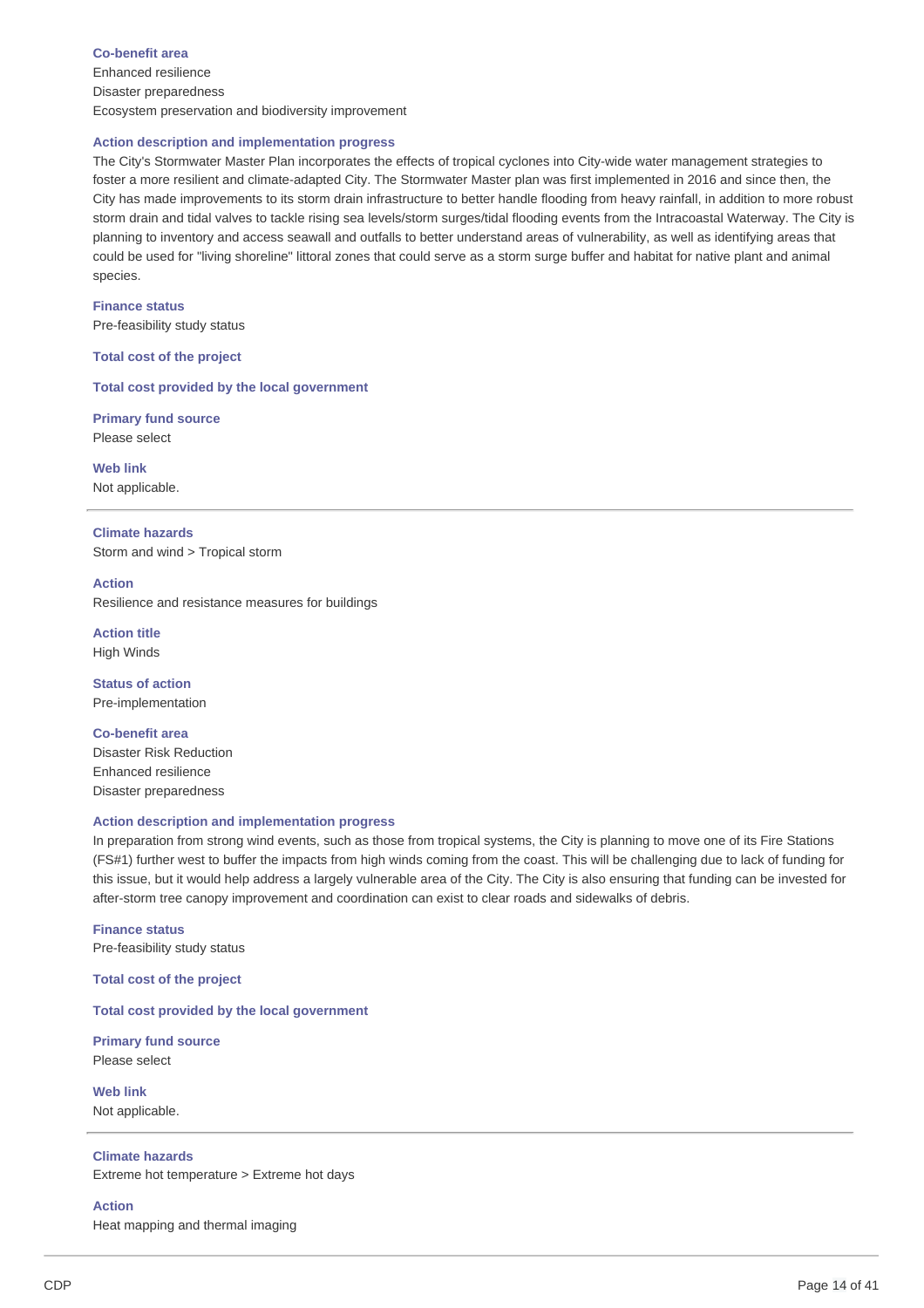**Action title** Extreme Heat

**Status of action** Pre-implementation

**Co-benefit area** Enhanced resilience Enhanced climate change adaptation Social inclusion, social justice Improved public health Ecosystem preservation and biodiversity improvement

### **Action description and implementation progress**

The City is currently undertaking a community-wide tree canopy assessment survey, which in 2017 used ESRI and aerial thermal imaging to develop a heat map of the entire City's land area. This data is being used to target heat islands and center the focus of the City's tree canopy improvement plan on these areas to mitigate the effects of extreme hot days, by increasing shade and reducing albedo effects. More recently, the City will be working with the CAPA Strategies group and participate in a heat mapping study ("Heat Watch") to identify the heat distribution throughout the City and serve as a blueprint of how to reduce heat island effects where possible. The Heat Watch program will serve as the blueprint to target tree canopy improvements, cooling centers, and building retrofits to ensure the equality of access to cooler temperatures throughout the City. We intend to participate in CAPA's Heat Watch in mid-August, 2019.

**Finance status**

Pre-feasibility study status

**Total cost of the project**

**Total cost provided by the local government**

**Primary fund source** Please select

**Web link** https://capastrategies.com/capa-heat-watch/

**Climate hazards**

Water Scarcity > Drought

**Action**

Awareness campaign/education to reduce water use

**Action title** Climate Impacts on Water Supply

**Status of action** Implementation

### **Co-benefit area**

Improved resource efficiency (e.g. food, water, energy) Improved resource security (e.g. food, water, energy) Resource conservation (e.g. soil, water)

### **Action description and implementation progress**

Although the City has a drinking water supply fed by surface water, we are expecting increased droughts in the future, West Palm Beach has several plans to educate its citizens about water conservation. The City offers rain barrels workshops and high efficiency toilet vouchers. Furthermore, the City has secured funding for a three year contract with the Dropcountr group, who offers a mobile-friendly water conservation app that residents and business owners can use to gain insight into water usage and receive water conservation tips. The app will be rolled out to customers in late 2019.

**Finance status** Finance secured

**Total cost of the project** 49750

**Total cost provided by the local government** 49750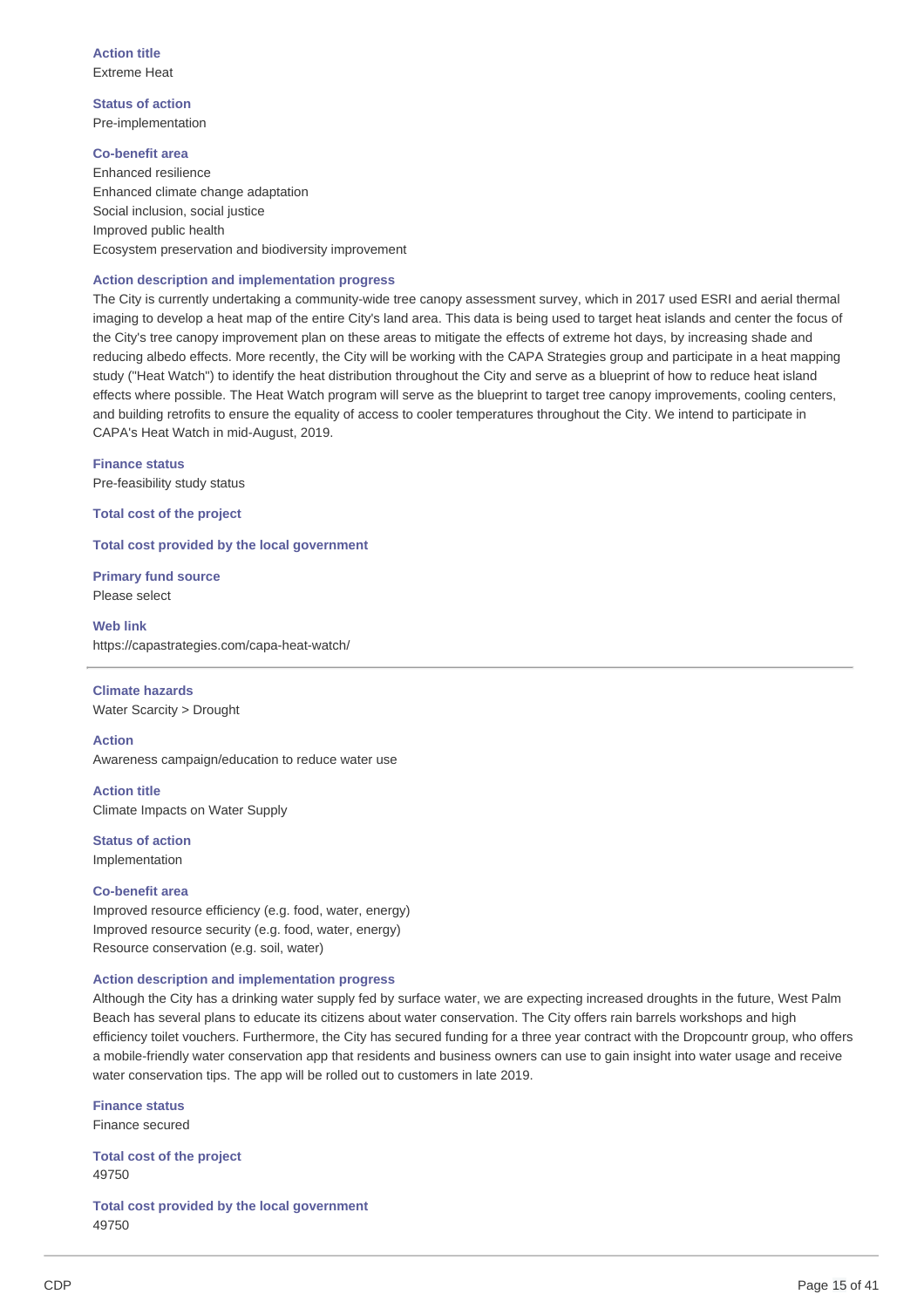**Primary fund source** Local

#### **Web link**

https://wpb.org/Departments/Sustainability/City-Initiatives/Water-Savings-Program https://www.dropcountr.com/

#### **Climate hazards**

Wild fire > Forest fire

### **Action**

Crisis management including warning and evacuation systems

**Action title** Wildfire

**Status of action** Pre-implementation

#### **Co-benefit area**

Disaster Risk Reduction Enhanced resilience Disaster preparedness Enhanced climate change adaptation

### **Action description and implementation progress**

The City has just begun to map its forest fire threat through the FernLeaf/NEMAC vulnerability assessment workshops. This plan identifies which properties in the City will be most vulnerable to forest fires and assess the sensitivity of the properties based on infrastructure, location, access to water supply, etc. The vulnerability/resilience plan aims to have the Fire Department coordinate wildfire equipment (brush trucks) in key areas, improve communications between State/Federal entities and WPB Fire, track Fire staff certifications, red cards, and CEUs, and require new developments to install fire hydrants.

**Finance status** Pre-feasibility study status

**Total cost of the project**

**Total cost provided by the local government**

**Primary fund source** Please select

**Web link** Not applicable.

**Climate hazards** Storm and wind > Storm surge

**Action** Flood mapping

**Action title** Coastal Issues: Storm Surge, Tidal Flooding, and Sea Level Rise

**Status of action** Implementation

**Co-benefit area** Please select

#### **Action description and implementation progress**

Using the FEMA flood maps, we are assessing the status of areas prone to coastal flooding during King Tides, and the Stormwater Master Plan is addressing areas of particular concern in the City that are vulnerable to storm surge. The City's Development Services Department has been active in educating the public on the importance of using FEMA flood maps to identify flooding zones (i.e. "know your zone") to make sure residents in low-lying areas evacuate in the event of a tropical system.

**Finance status** Pre-feasibility study status

**Total cost of the project**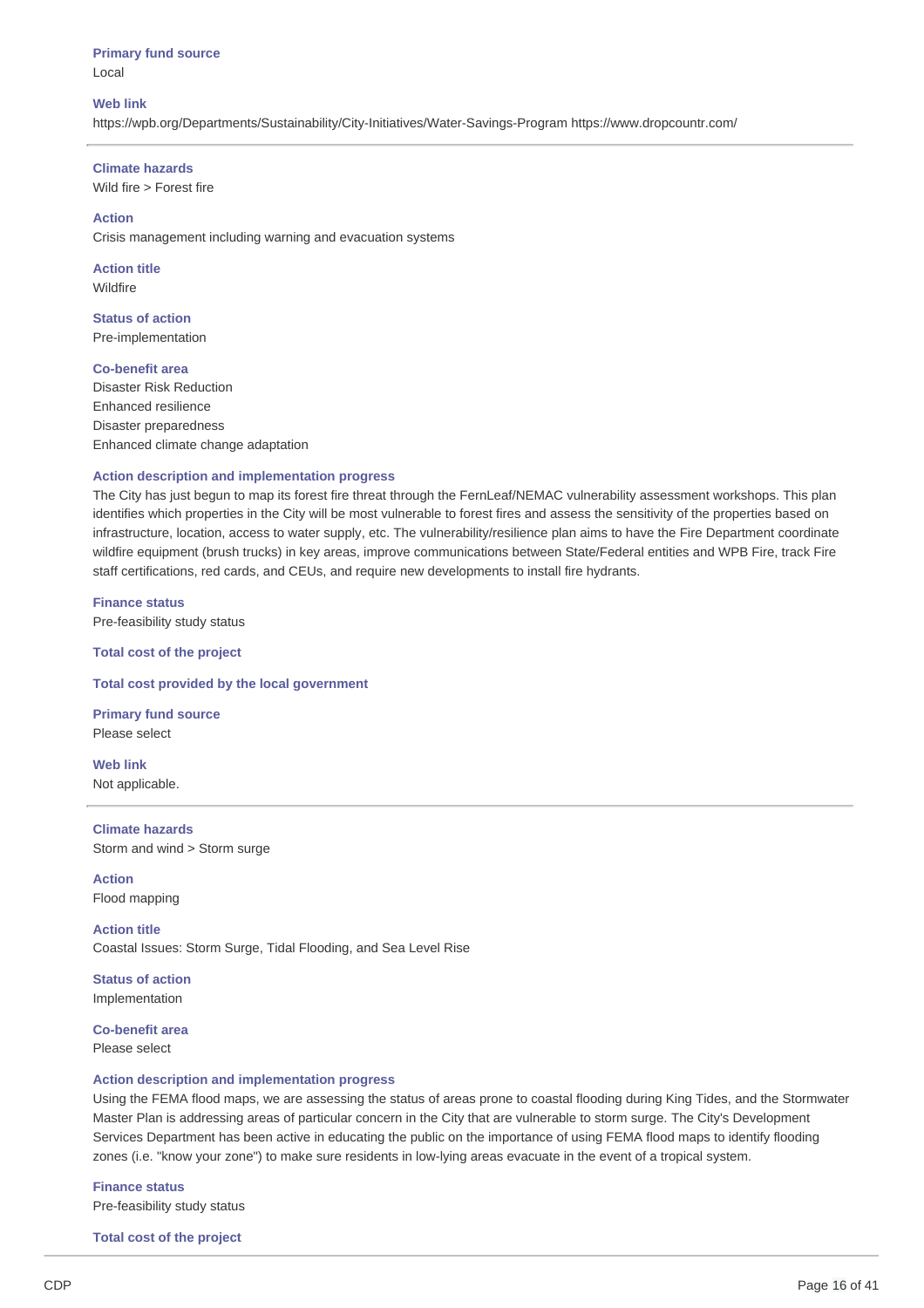#### **Total cost provided by the local government**

**Primary fund source** Please select

**Web link** https://wpb.org/Departments/Development-Services/Flood-Information

**Climate hazards** Mass movement > Vector-borne disease

**Action** Disease prevention measures

**Action title**

**Status of action** Implementation

**Co-benefit area** Enhanced climate change adaptation Improved public health

### **Action description and implementation progress**

With the rise of the Zika virus, City operations have been active in attempting to reduce the spread of mosquitoes by limiting their breeding grounds. This includes removing areas of standing water and using pest control solutions that are complicit with the City's STAR Integrated Pest Management Policy.

**Finance status** Pre-feasibility study status

**Total cost of the project**

### **Total cost provided by the local government**

**Primary fund source** Please select

#### **Web link**

https://wpb.org/Departments/Sustainability/City-Initiatives/Internal-City-Policies (Click the "Integrated Pest Management" link on this page.)

#### **Climate hazards**

Chemical change > Ocean acidification

#### **Action**

Incorporating climate change into long-term planning documents

**Action title** Greenhouse Gas Reduction Strategies

**Status of action** Implementation

#### **Co-benefit area**

Enhanced climate change adaptation Reduced GHG emissions Improved resource efficiency (e.g. food, water, energy) Greening the economy Improved resource quality (e.g. air, water) Shift to more sustainable behaviours

#### **Action description and implementation progress**

In order to reduce ocean acidification, the City first has to address its atmospheric carbon emissions. The Mayor has pledged to reduce carbon emissions to net zero by 2050, by means of using renewable energy, procuring electric fleet vehicles, and the promotion of more energy efficient technologies for City operations. These measures are incorporated in the Sustainability Action Plan, which is aligned with the City's overarching Strategic Plan.

**Finance status**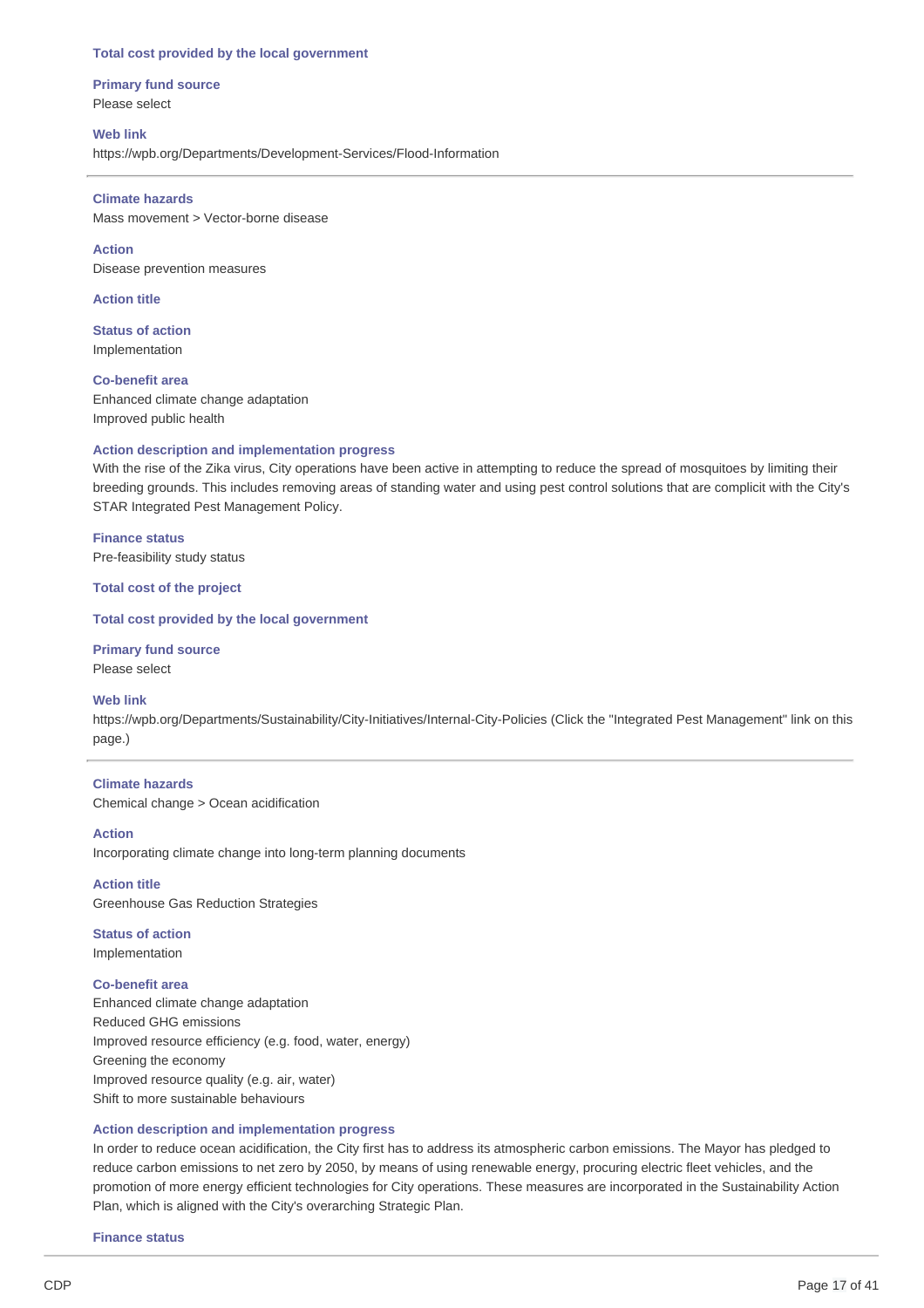### Pre-feasibility study status

**Total cost of the project**

### **Total cost provided by the local government**

**Primary fund source** Please select

**Web link**

https://wpb.org/Departments/Sustainability/City-Initiatives/Greenhouse-Gas-Reduction-Strategies https://wpb.org/Departments/Sustainability/Climate-Change/Action-Plan -> for this link, the Sustainability Action Plan PDF is located towards the bottom of the page, under "Rethink Paradise: West Palm Beach Sustainability Action Plan"

### Adaptation Planning

**(3.1) Does your city council have a published plan that addresses climate change adaptation?** In progress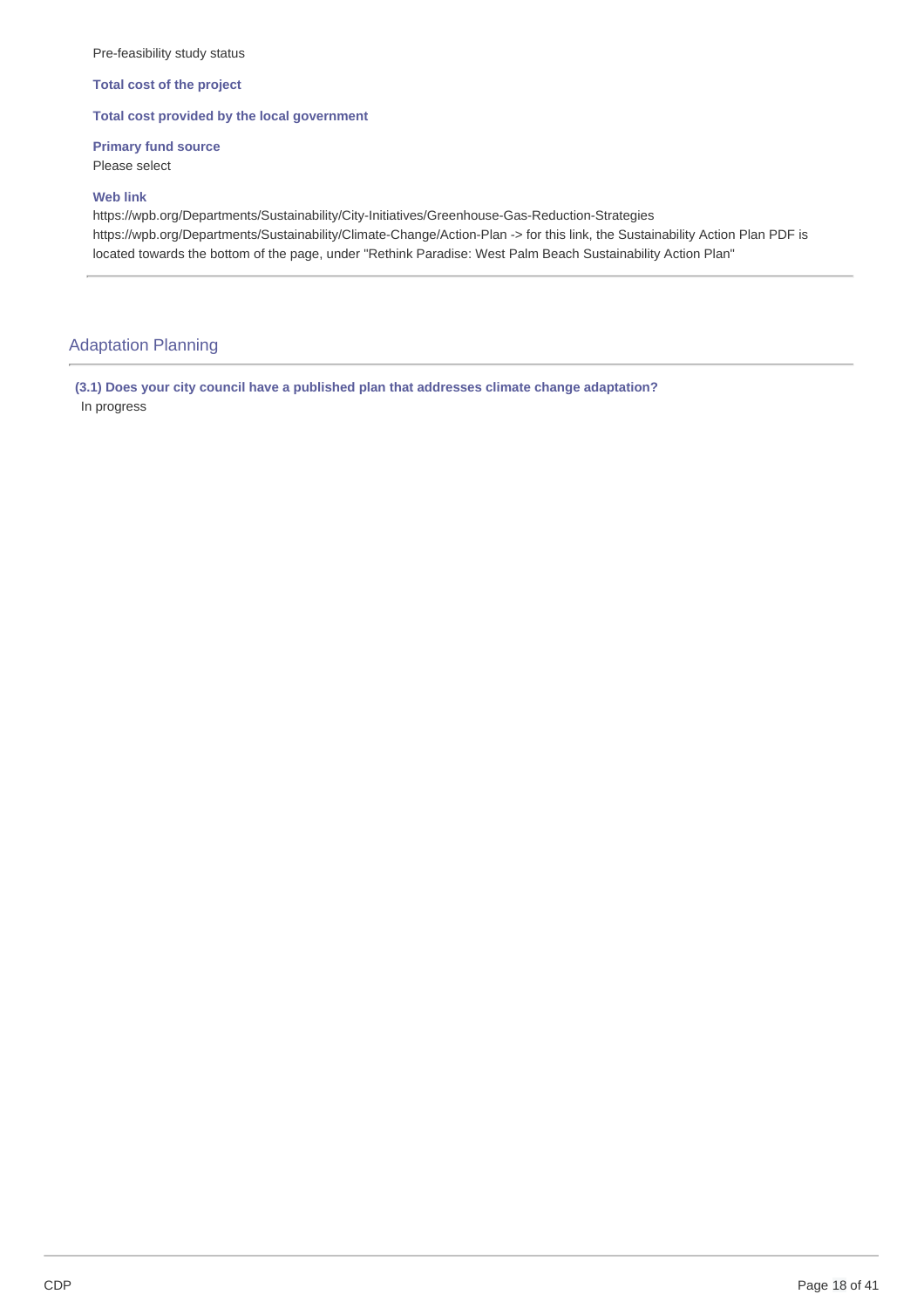(3.1a) Please provide more information on your plan that addresses climate change adaptation and attach the document. Please provide details on the boundary of your plan, and where this differs from your city's boundary, please provide an **explanation.**

### **Publication title and attach the document**

Rethink Paradise: West Palm Beach Sustainability Action Plan SAP 4.25.12 small.pdf

### **Areas covered by adaptation plan**

Energy Transport (Mobility) Building and Infrastructure Industry Agriculture and Forestry Water Waste Public Health and Safety Social Services

**Year of adoption from local government** 2011

**Boundary of plan relative to city boundary (reported in 0.1)** Same - covers entire city and nothing else

If the city boundary is different from the plan boundary, please explain why and any areas/other cities excluded or **included**

Not applicable.

**Stage of implementation** Plan in implementation

**Type of plan** Addressed in general city plan

Has your local government assessed the synergies, trade-offs, and co-benefits, if any, of the main mitigation and **adaptation actions you identified?** Yes

### **Comment or describe the synergies, trade-offs, and co-benefits of this interaction**

The City's Sustainability Action Plan and Strategic Plan are both modeled using the STAR Community Rating framework. The framework divides City initiatives into seven different categories that measure the health of our community on a holistic level. We are finding areas of commonality in each of the City initiatives we have as it relates to the overall perception of the City. For example, our tree canopy improvements along our major downtown thoroughfare, Clematis Street, is improving walkability downtown, increasing property values, and adding to the natural systems of the urban environment.

### **Primary author of plan**

Relevant city department

### **Description of the stakeholder engagement processes**

The Sustainability Advisory Committee was pivotal in creating the Sustainability Action Plan, as well as several workshops with key stakeholders throughout the community.

### **Web link**

https://wpb.org/wpb\_website/media/wpb\_content/sap-4-26-12-for-web.pdf

### Adaptation Goals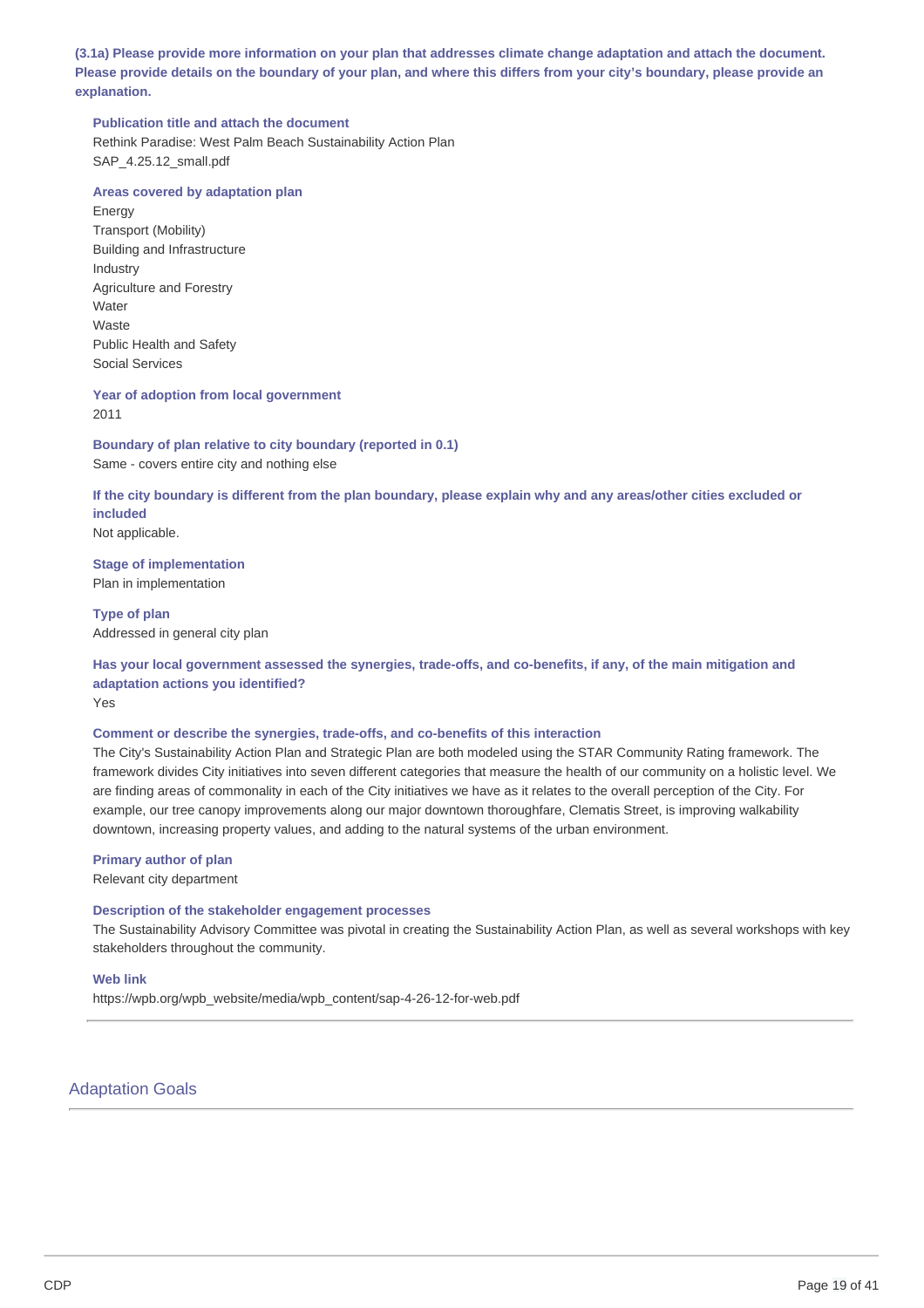(3.2) Please describe the main goals of your city's adaptation efforts and the metrics / KPIs for each goal.

The City has just recently concluded its draft vulnerability and risk assessment with the NEMAC+FernLeaf group, and will be using this assessment to identify new metrics based strictly on adaptation efforts. The adaptation initiatives listed here were established in *the Sustainability Action Plan and City Strategic Plan.*

#### **Adaptation goal**

Net Zero Greenhouse Gas Emissions by 2050

**Target year** 2050

#### **Metrics / indicators**

West Palm Beach uses a consultant group, Kim Lundgren and Associates, to do a community-wide greenhouse gas inventory every five years. The percentage target listed below is from our 2013 inventory year. This takes electricity, water and wastewater treatment and delivery, waste disposal, natural gas, and other energy sources into account. We are currently updating our emissions inventory, and are hoping to have draft results by the end of September 2019. We also plan to increase our communitywide inventory frequency to once every three years.

### **Percentage of target achieved so far**

11

**Does this target align with a requirement from a higher level of government?**

No

### **Adaptation goal**

Government Fleet Electrification

**Target year** 2025

#### **Metrics / indicators**

West Palm Beach is a member of the Energy Secure Cities Coalition, which aims to fully transition government fleets to all-electric vehicles. To date, the City has 9.7% of vehicles in it's fleet that are hybrid or electric vehicles. The City has already issued purchase orders for four new all-electric vehicles by the end of 2019. The City is planning to transition all vehicle types to alternative fuels where possible. For example, heavy duty trucks do not have an all-electric equivalent yet, so we are exploring biodiesel fuels as a stepping stone in the interim.

**Percentage of target achieved so far**

9.7

**Does this target align with a requirement from a higher level of government?** No

### **Adaptation goal**

Tree Canopy Improvements (10,000 Trees in 10 Years Program)

**Target year**

2025

#### **Metrics / indicators**

The City of West Palm Beach is committed to improving its tree canopy for a multitude of reasons. Trees adsorb carbon dioxide from the atmosphere, helping to offset greenhouse gas emissions. Trees also improve shade canopies, allowing for increased walkability/bikeability along City streets, further reducing GHG emissions from traditional fossil fuel transport. They also provide habitats for local wildlife, increase property values, lessen energy usage if planted appropriately, etc. West Palm Beach established its 10,000 Trees in 10 Years free tree giveaway program in 2015. Three gallon trees are given away to confirmed West Palm Beach residents and businesses, to improve the tree canopy coverage into the future as the trees grow. The trees are distributed at City events and recipients are educated on where to plant their trees and how to maintain them. The program will conclude in 2025.

#### **Percentage of target achieved so far**

46.2

**Does this target align with a requirement from a higher level of government?**  $N<sub>0</sub>$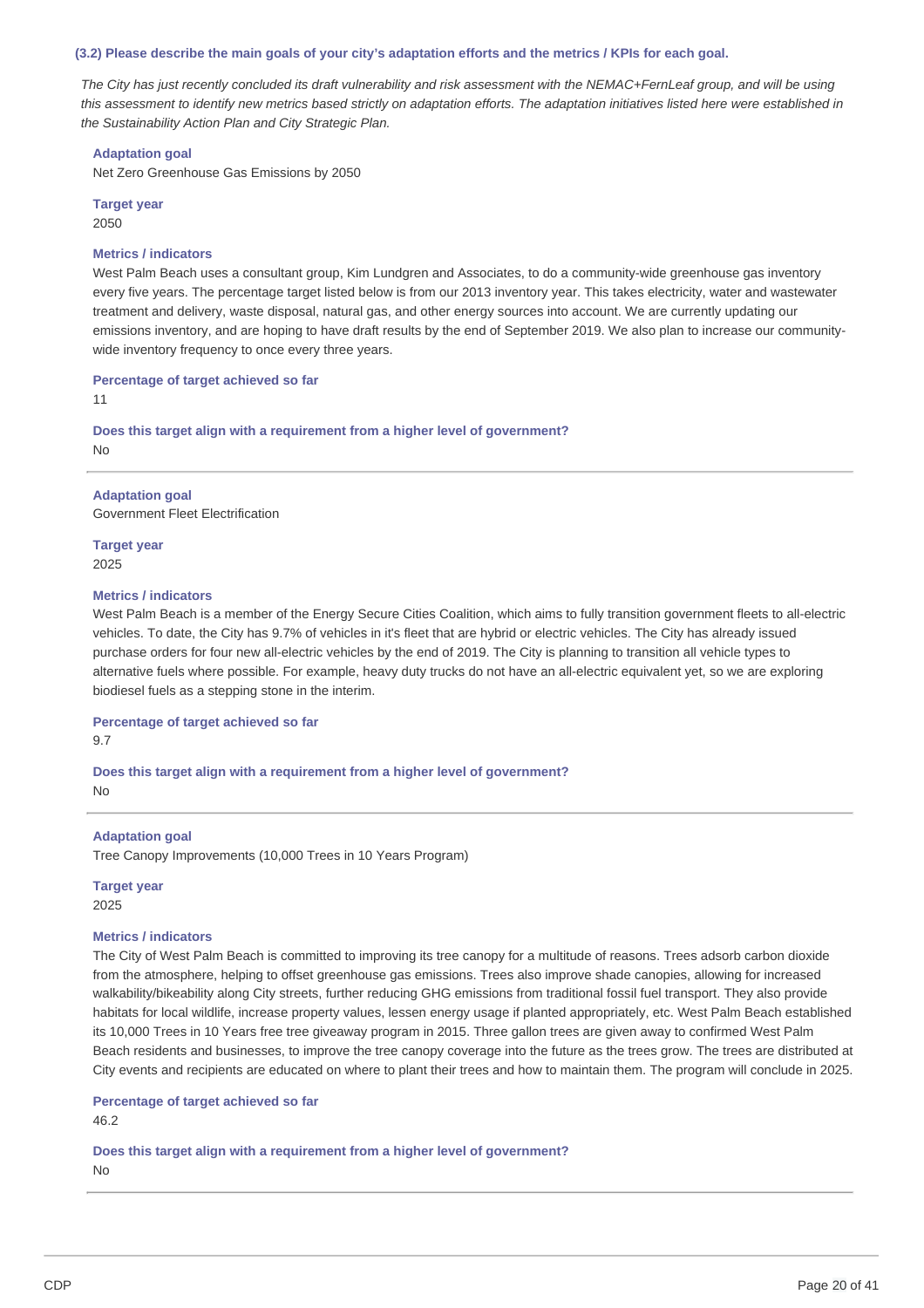### City-wide GHG Emissions Data

# **(4.0) Does your city have a city-wide emissions inventory to report?**

Yes

The City of West Palm Beach is currently undertaking both a local government and community-wide greenhouse gas inventory for the 2018 calendar year. This is a requirement of the campaigns that West Palm Beach is actively participating in: We Are Still In, Global Covenant of Mayors of Climate and Energy, and U.S. Climate Mayors. The draft summary of the 2018 inventory will not be available until September 2019. The data below is representative of the 2013 calendar year, our most recently completed holistic inventory. After the 2018 inventory, we will start to perform government and community-wide inventories at three year intervals.

### (4.1) Please state the dates of the accounting year or 12-month period for which you are reporting your latest city-wide GHG **emissions inventory.**

|                       | From                |                  |
|-----------------------|---------------------|------------------|
| Accounting year dates | 1 2013<br>, January | December 31 2013 |

### **(4.2) Please indicate the category that best describes the boundary of your city-wide GHG emissions inventory.**

|                   | Boundary of inventory relative to city Excluded | sources <i> </i> | <b>Explanation of boundary choice where the inventory boundary differs from the city</b> |
|-------------------|-------------------------------------------------|------------------|------------------------------------------------------------------------------------------|
|                   | boundary (reported in 0.1)                      | areas            | boundary (include inventory boundary, GDP and population)                                |
| Please<br>explain | Same – covers entire city and nothing<br>else   | Not applicable   | Not applicable                                                                           |

(4.3) Please give the name of the primary protocol, standard, or methodology you have used to calculate your city's city**wide GHG emissions.**

|                       | Primary protocol                                                         |  |
|-----------------------|--------------------------------------------------------------------------|--|
| Emissions methodology | Global Protocol for Community Greenhouse Gas Emissions Inventories (GPC) |  |

(4.3a) The Global Covenant of Mayors requires committed cities to report their inventories in the format of the new Common Reporting Framework, to encourage standard reporting of emissions data. If your city is reporting an updated inventory, we encourage reporting this in the CRF format, for which guidance can be found in the link below. Would you like to report your inventory in the CRF format or continue to report in the GPC format? Please ensure you respond to this question in order for **the correct emissions breakdown questions to be displayed.**

No – continue to use the GPC format

Going forward with our 2018 calendar year inventory that we are currently working on, we will use the CRF format for our 2018 *inventory and consequent 2019 CDP response.*

**(4.4) Which gases are included in your city-wide emissions inventory? Select all that apply.**

CO<sub>2</sub> CH4

N20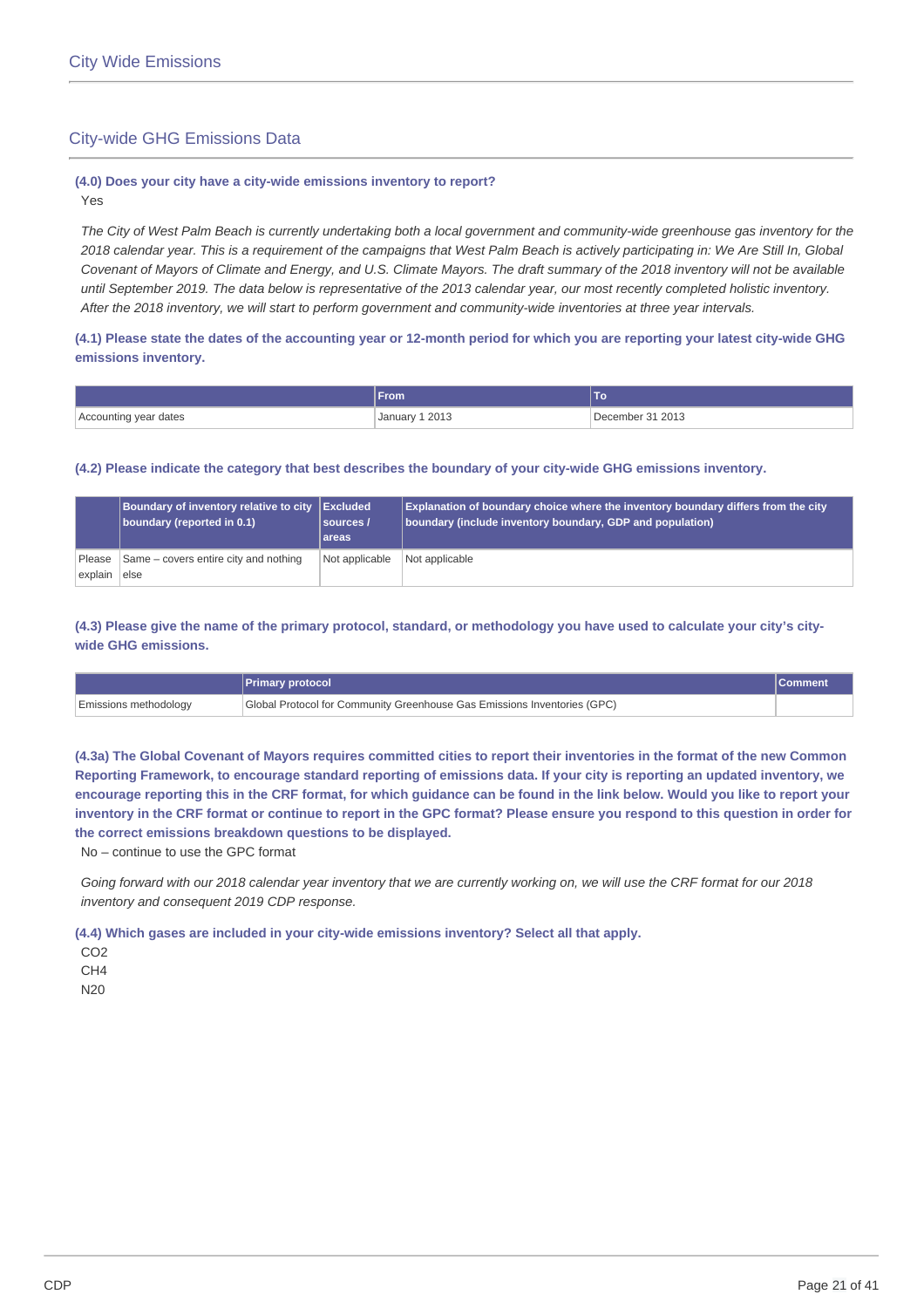(4.5) Please attach your city-wide inventory in Excel or other spreadsheet format and provide additional details on the **inventory calculation methods in the table below.**

### **Emissions inventory format**

GPC format: City Inventory Reporting and Information System (CIRIS) GPC Reporting tool

#### **Document title and attachment**

GPC\_Reporting\_Tool\_WPB\_FINAL unlinked without macros GPC\_Reporting\_Tool\_WPB\_FINAL unlinked without macros.xlsx

**Emissions factors used** IPCC

**Global Warming Potential (select relevant IPCC Assessment Report)** IPCC 5th AR (2013)

**Please select which additional sectors are included in the inventory** Please select

**Population in inventory year** 102436

**Overall Level of confidence** High

**Comment on level of confidence**

The 2013 data was updated in 2015 and revised further in 2017 by Kim Lundgren and Associates to better reflect government building data.

(4.6b) Please provide a summary of emissions by sector and scope as defined in the Global Protocol for Community **Greenhouse Gas Emissions Inventories (GPC) in the table below.**

|                                                                                         | <b>Emissions (metric tonnes</b><br>CO <sub>2e</sub> ) | Where data is not available, please explain why |
|-----------------------------------------------------------------------------------------|-------------------------------------------------------|-------------------------------------------------|
| Stationary Energy: energy use - Scope 1 (I.X.1)                                         | 35882.8                                               |                                                 |
| Stationary Energy: energy use - Scope 2 (I.X.2)                                         | 789569                                                |                                                 |
| Stationary Energy: energy use - Scope 3 (I.X.3)                                         | $\Omega$                                              | Not included in the scope of the inventory.     |
| Stationary Energy: energy generation supplied to the grid – Scope 1 (I.4.4) $ 0\rangle$ |                                                       | Not included in the scope of the inventory.     |
| Transportation - Scope 1 (II.X.1)                                                       | 604669                                                |                                                 |
| Transportation - Scope 2 (II.X.2)                                                       | $\Omega$                                              | Not included in the scope of the inventory.     |
| Transportation - Scope 3 (II.X.3)                                                       | $\Omega$                                              | Not included in the scope of the inventory.     |
| Waste: waste generated within the city boundary - Scope 1 (III.X.1)                     | 54646.32                                              |                                                 |
| Waste: waste generated within the city boundary - Scope 3 (III.X.2)                     | $\Omega$                                              | Not included in the scope of the inventory.     |
| Waste: waste generated outside the city boundary - Scope 1 (III.X.3)                    | $\mathbf{0}$                                          | Not included in the scope of the inventory.     |
| Industrial Processes and Product Use - Scope 1 (IV)                                     | $\Omega$                                              | Not included in the scope of the inventory.     |
| Agriculture, Forestry and Land Use - Scope $1 (V)$                                      | $\Omega$                                              | Not included in the scope of the inventory.     |
| TOTAL Scope 1 (Territorial) emissions                                                   | 383625                                                |                                                 |
| <b>TOTAL Scope 2 emissions</b>                                                          | 789569                                                |                                                 |
| <b>TOTAL Scope 3 emissions</b>                                                          | 21146.7                                               |                                                 |
| <b>TOTAL BASIC emissions</b>                                                            | 1484767                                               |                                                 |
| <b>TOTAL BASIC+ emissions</b>                                                           | $\Omega$                                              | Not included in the scope of the inventory.     |

(4.8) Please indicate if your city-wide emissions have increased, decreased, or stayed the same since your last emissions **inventory, and describe why.**

|         | <b>Change in Primary</b> | emissions reason for<br>change | Please explain and quantify changes in emissions                                                                                                                                                                                                                                                                                                                                                                                                                                                                    |
|---------|--------------------------|--------------------------------|---------------------------------------------------------------------------------------------------------------------------------------------------------------------------------------------------------------------------------------------------------------------------------------------------------------------------------------------------------------------------------------------------------------------------------------------------------------------------------------------------------------------|
| explain |                          | change                         | Please Decreased Technological Technology has enabled the City of West Palm Beach to decrease it energy usage, thereby decreasing the greenhouse gas<br>emissions that the City produces. In 2012, the City retrofitted its City-owned and maintained streetlights to energy-efficient LED<br>bulbs. Additionally, the City's electrical utility provider, Florida Power and Light, moved to more natural gas instead of coal,<br>which is cleaner burning, and they also added renewable solar energy to the grid. |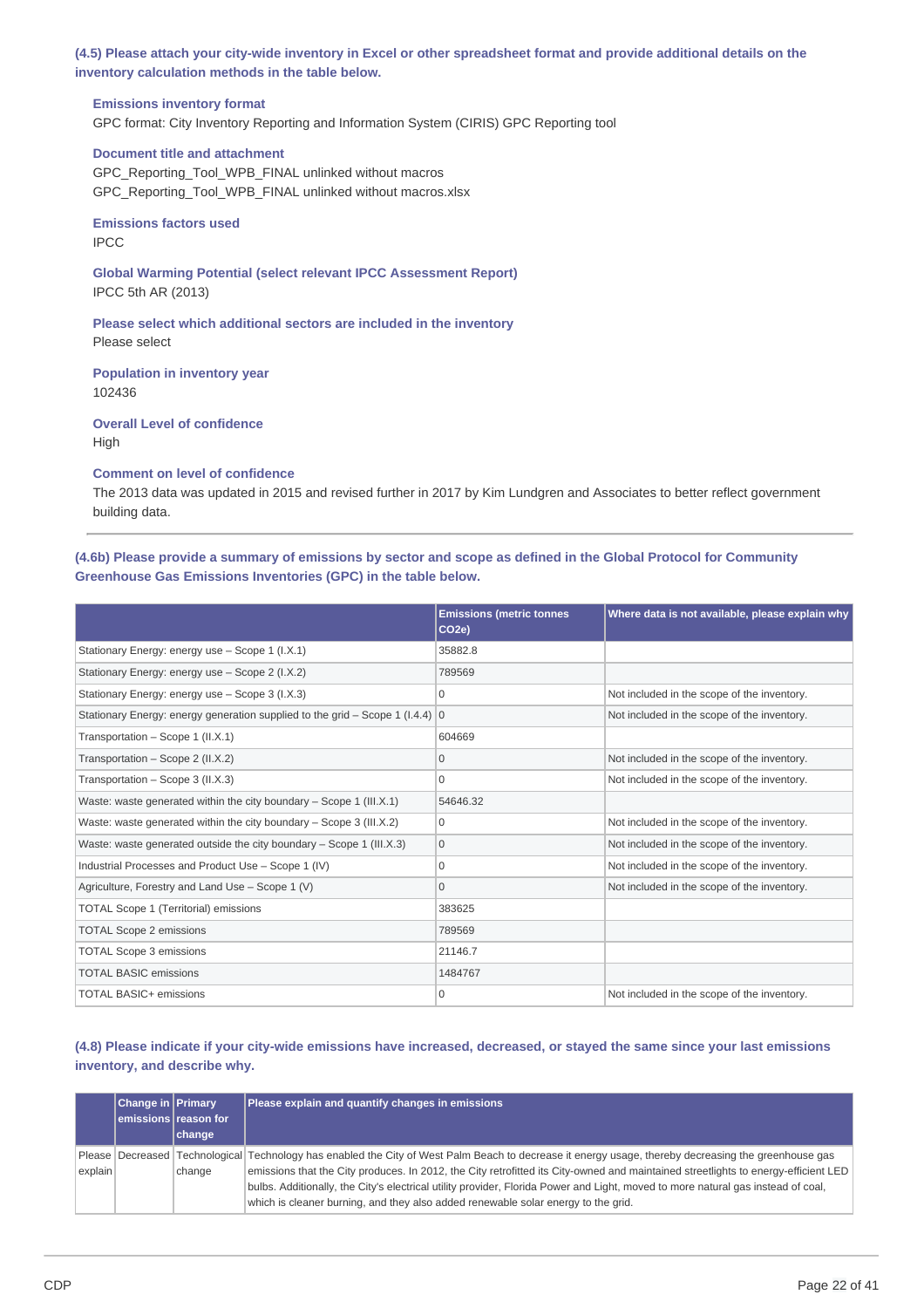### (4.9) Does your city have a consumption-based inventory to measure emissions from consumption of goods and services by **your residents?**

|  | Response Provide an overview and attach your consumption-based inventory if relevant                                                                           |
|--|----------------------------------------------------------------------------------------------------------------------------------------------------------------|
|  | Please Not intending Currently, the City is not undertaking a consumption-based inventory in its upcoming 2018 calendar year inventory. This could potentially |
|  | complete to undertake be addressed in the future, but we will have to ensure the funding for our consultant group is available to do so.                       |

### City-wide external verification

(4.11) Has the city-wide GHG emissions data you are currently reporting been externally verified or audited in part or in **whole?**

Not intending to undertake

(4.11b) Please explain why your city-wide emissions inventory is not verified and describe any plans to verify your city-wide **emissions in the future.**

|                | Reason                  | <b>NComments</b>                                                                         |
|----------------|-------------------------|------------------------------------------------------------------------------------------|
| Please explain | Other ((ICLEI/carbonn)) | The 2013 community inventory was completed by consultants and reviewed by ICLEI/carbonn. |

### Historical emissions inventories

(4.12) Please provide details on any historical and base year city-wide emissions inventories your city has, in order to allow **assessment of targets in the table below.**

**Inventory date from** January 1 2008

**Inventory date to** December 31 2008

**Scopes / boundary covered** Scope 1 (direct) Scope 2 (indirect)

Scope 3 (other indirect)

**Previous emissions (metric tonnes CO2e)** 5513890

**Is this inventory used as the base year inventory?** Yes

**Methodology**

Global Protocol for Community Greenhouse Gas Emissions Inventories (GPC)

**File name and attach your inventory** Govt and Comm GHG Summary\_final Govt and Comm GHG Summary\_final.xls

### **Comments**

2008 served as the City's baseline year for greenhouse gas emissions inventory reporting.

### Re-stating previous emissions inventories

(4.13) Since your last submission, have you needed to recalculate any past city-wide GHG emission inventories previously **reported to CDP?**

No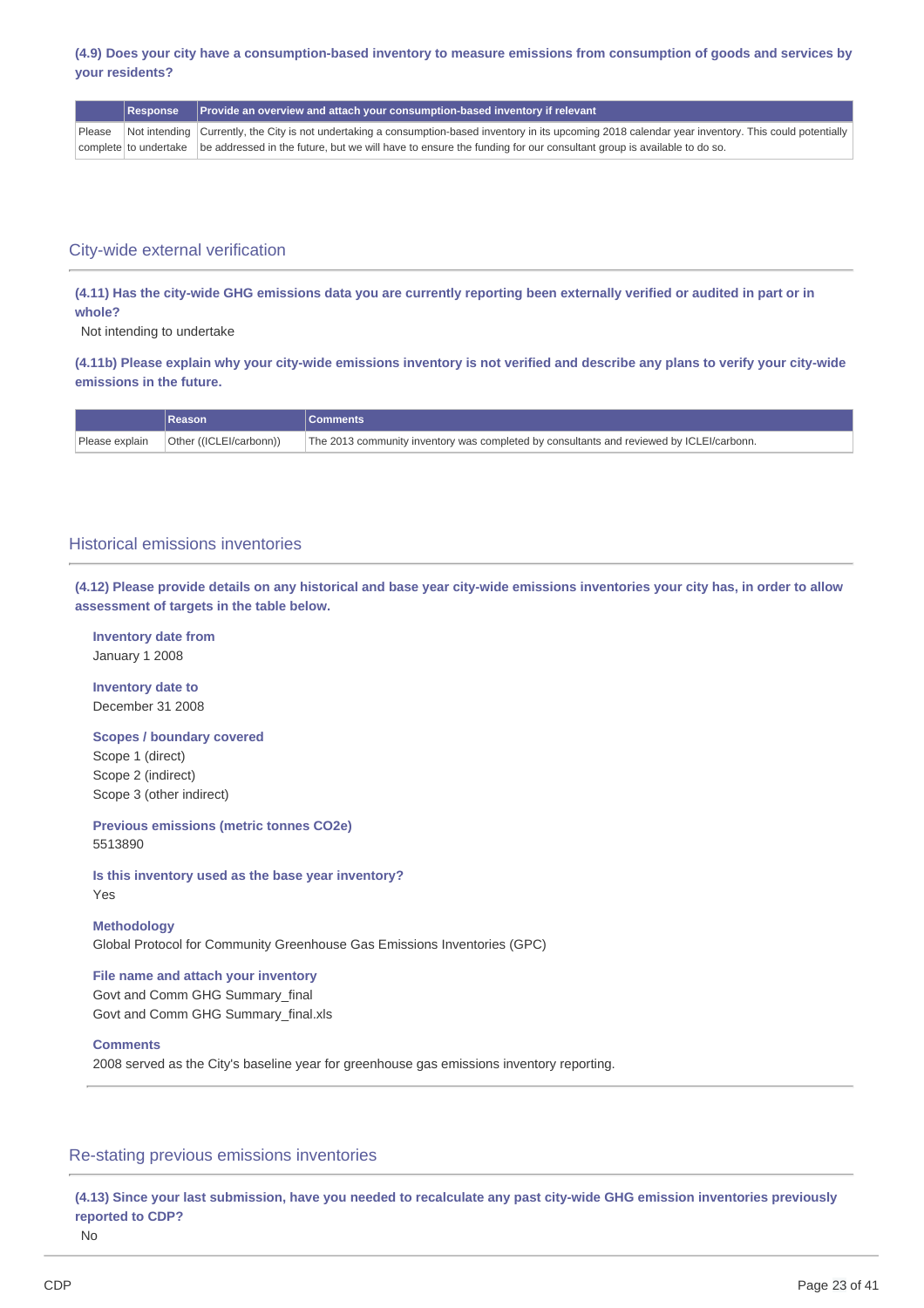### Mitigation Target setting

(5.0) Do you have a GHG emissions reduction target in place at the city-wide level? Select all that apply. Base year emissions (absolute) target

The data below reflects our 2013 GHG inventory results, compared to the 2008 inventory results. We will have more statistics on the *2018 inventory at the end of 2019.*

(5.0a) Please provide details of your total city-wide base year emissions reduction (absolute) target. In addition, you may add rows to provide details of your sector-specific targets, by providing the base year emissions specific to that target.

#### **Sector**

All emissions sources included in city inventory

**Where sources differ from the inventory, identify and explain these additions / exclusions**

**Boundary of target relative to city boundary (reported in 0.1)** Same – covers entire city and nothing else

**Base year** 2008

**Year of target implementation** 2016

**Base year emissions (metric tonnes CO2e)** 5513890

**Percentage reduction target** 100

**Target year** 2050

**Target year absolute emissions (metric tonnes CO2e)**  $\Omega$ 

**Percentage of target achieved so far**

5

**Does this target align with the global 1.5 - 2 °C pathway set out in the Paris Agreement?** Yes - 2 °C

**Please indicate to which sector(s) the target applies**

Heating and cooling supply Commercial buildings Residential buildings Public facility Industrial facilities **Transport Water** 

**Does this target align to a requirement from a higher level of sub-national government** No

### Please describe your target. If your country has an NDC and your city's target is less ambitious than the NDC, please **explain why.**

We will be doing our next community-wide inventory in 2019 with Kim Lundgren and Associates, reporting on the 2018 calendar year. After the 2018 inventory is complete, we will start working on community-wide inventories every three years to comply with our regulatory commitments.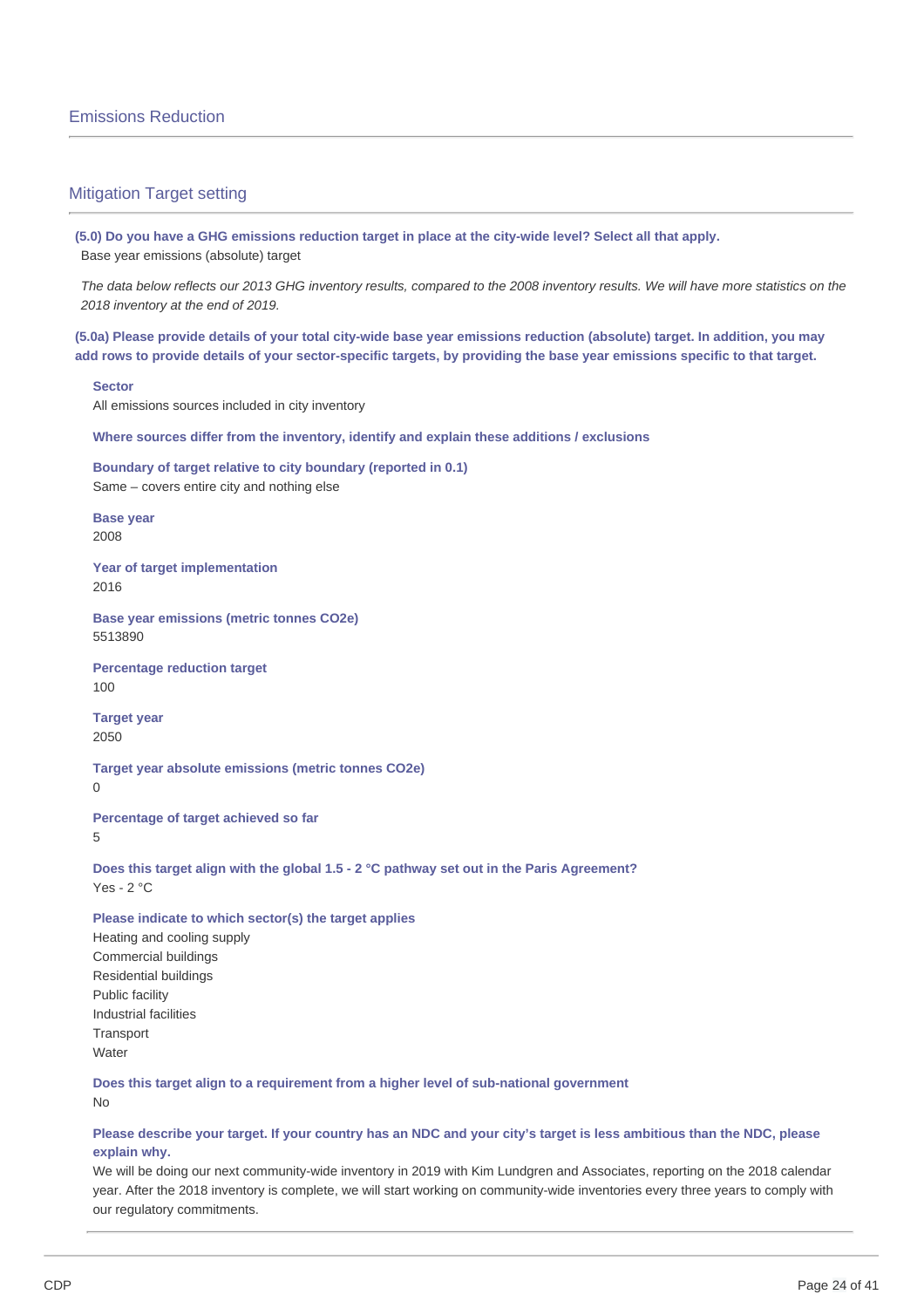### (5.1) Please describe how the target(s) reported above align with the global 1.5 - 2 °C pathway set out in the Paris agreement.

Our Net Zero Greenhouse Gas Emissions by 2050 goal was a commitment that was aligned with the Paris Accord and the Global Covenant of Mayors for Climate and Energy to ensure carbon neutrality and the capping of global temperature increases to 1.5 degrees Celsius.

(5.2) Is your city-wide emissions reduction target(s) conditional on the success of an externality or component of policy **outside of your control?**

Yes

#### **(5.2a) Please identify and describe the conditional components of your city-wide emissions reduction target(s).**

The majority of city-wide emissions come from non-governmental sectors. This means that across the board, emission reduction strategies are dependent on the actions of residents, business owners, and visitors. This could range from individuals installing solar panels on their private properties, using water conserving appliances, reducing personal car use, among a variety of other things. The City is responsible for the overarching goals for City building codes, climate plans, and education of our citizens, but in order to reach our Net Zero by 2050 goal, behavioral changes from our general population will have to occur as well.

### **(5.3) Does your city-wide emissions reduction target(s) account for the use of transferable emissions units?** No

Our 2013 inventory report did not account for transferable emissions units, but we are hoping that future inventories will be able to accommodate these. We are partnering with our electric utility (FPL) in their shared solar program "SolarTogether," which has yet to be approved by the Florida Public Service Commission. If approved, we would offset roughly 20,000 kWh of energy, and would get *renewable energy credits totaling roughly 14.1 metric tons of carbon dioxide offset.*

### **Mitigation Actions**

(5.4) Describe the anticipated outcomes of the most impactful mitigation actions your city is currently undertaking; the total **cost of the action and how much is being funded by the local government.**

### **Mitigation action** Buildings > Building codes and standards

**Action title** Building Code Compliance

**Means of implementation** Policy and regulation

**Implementation status** Operation

**Estimated emissions reduction (metric tonnes CO2e)**

**Energy savings (MWh)**

**Renewable energy production (MWh)**

**Timescale of reduction / savings / energy production** Per year

### **Co-benefit area**

Enhanced resilience Reduced GHG emissions Improved resource efficiency (e.g. food, water, energy) Improved resource security (e.g. food, water, energy)

#### **Action description**

The City follows the State building code which was updated in December 2017. The State building code was improved to not only improve energy and water efficiency, but also to increase building resilience in the event of stronger tropical storm systems.

**Finance status** Pre-feasibility study status

**Total cost of the project**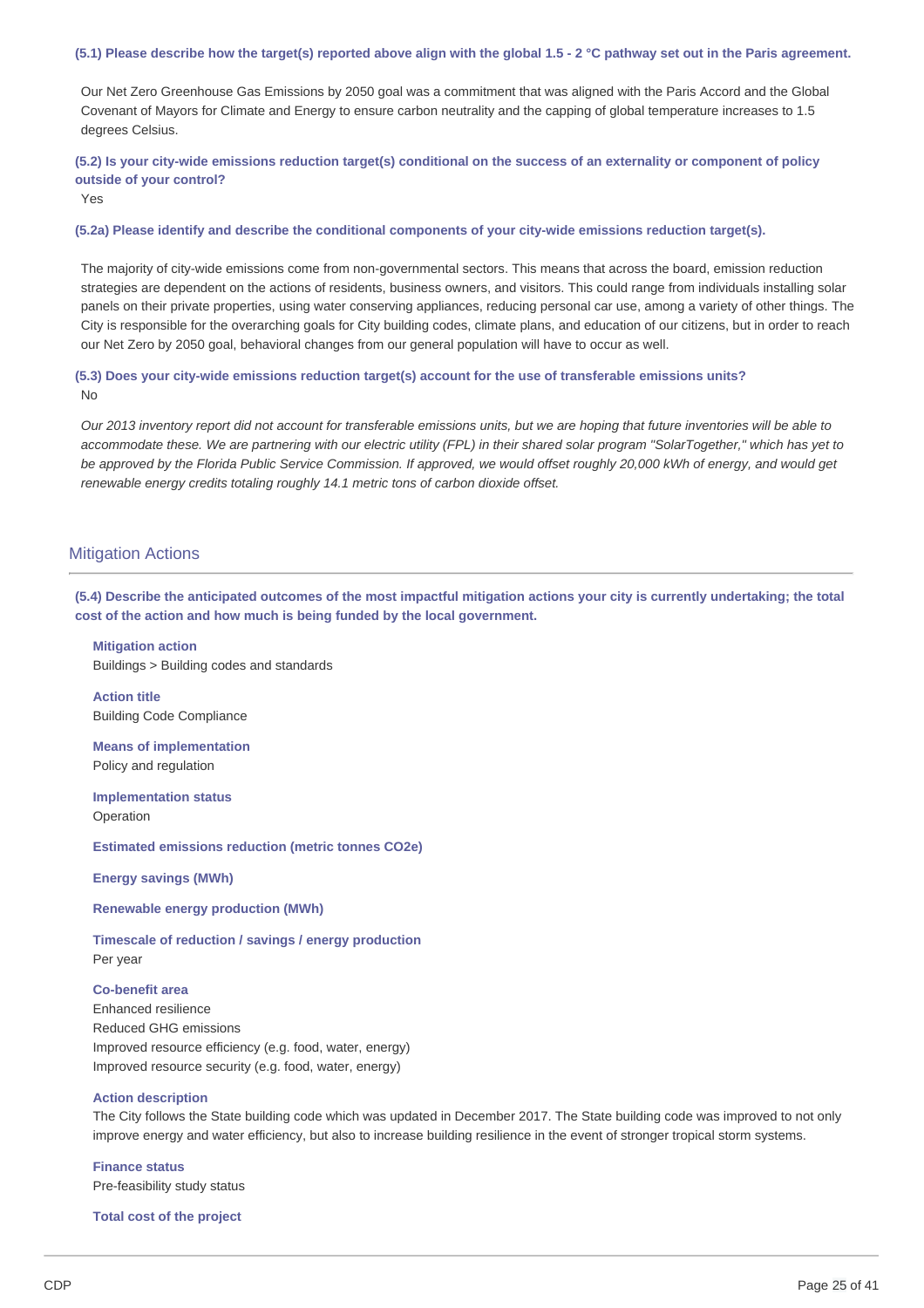#### **Total cost provided by the local government**

**Primary fund source** Please select

### **Web link to action website** https://codes.iccsafe.org/category/Florida?year[]=Current+Adoption&page=1

### **Name of the stakeholder group** <Not Applicable>

### **Role in the GCC program** <Not Applicable>

### **Name of the engagement activities** <Not Applicable>

**Aim of the engagement activities** <Not Applicable>

**Attach reference document** <Not Applicable>

**Mitigation action** Buildings > Building performance rating and reporting

**Action title** Better Buildings Challenge

### **Means of implementation** Awareness raising program or campaign Stakeholder engagement

**Implementation status** Monitoring and reporting

**Estimated emissions reduction (metric tonnes CO2e)** 3130

**Energy savings (MWh)** 4.4

**Renewable energy production (MWh)** 0.26

**Timescale of reduction / savings / energy production** Per year

### **Co-benefit area**

Reduced GHG emissions Improved resource efficiency (e.g. food, water, energy) Improved resource security (e.g. food, water, energy) Shift to more sustainable behaviours

### **Action description**

In the near future, the City plans to implement voluntary rating and disclosure for commercial buildings. Currently, the City is partnering with the Florida Department of Health, the South Florida Science Museum, the Schumacher Automotive Group, and Palm Beach Tours and Transportation, which report their electricity and water usage to the City in participation with West Palm Beach's Better Buildings Challenge portfolio. The City is looking into adding more partnerships to monitor the energy intensity of city buildings. The City also hosts a Green Business Challenge, in which local businesses compete with each other to be the most sustainable, based on a point-based grading framework, which espouse energy and water conservation, as well as recycling initiatives and waste management.

**Finance status** Pre-feasibility study status

**Total cost of the project**

**Total cost provided by the local government**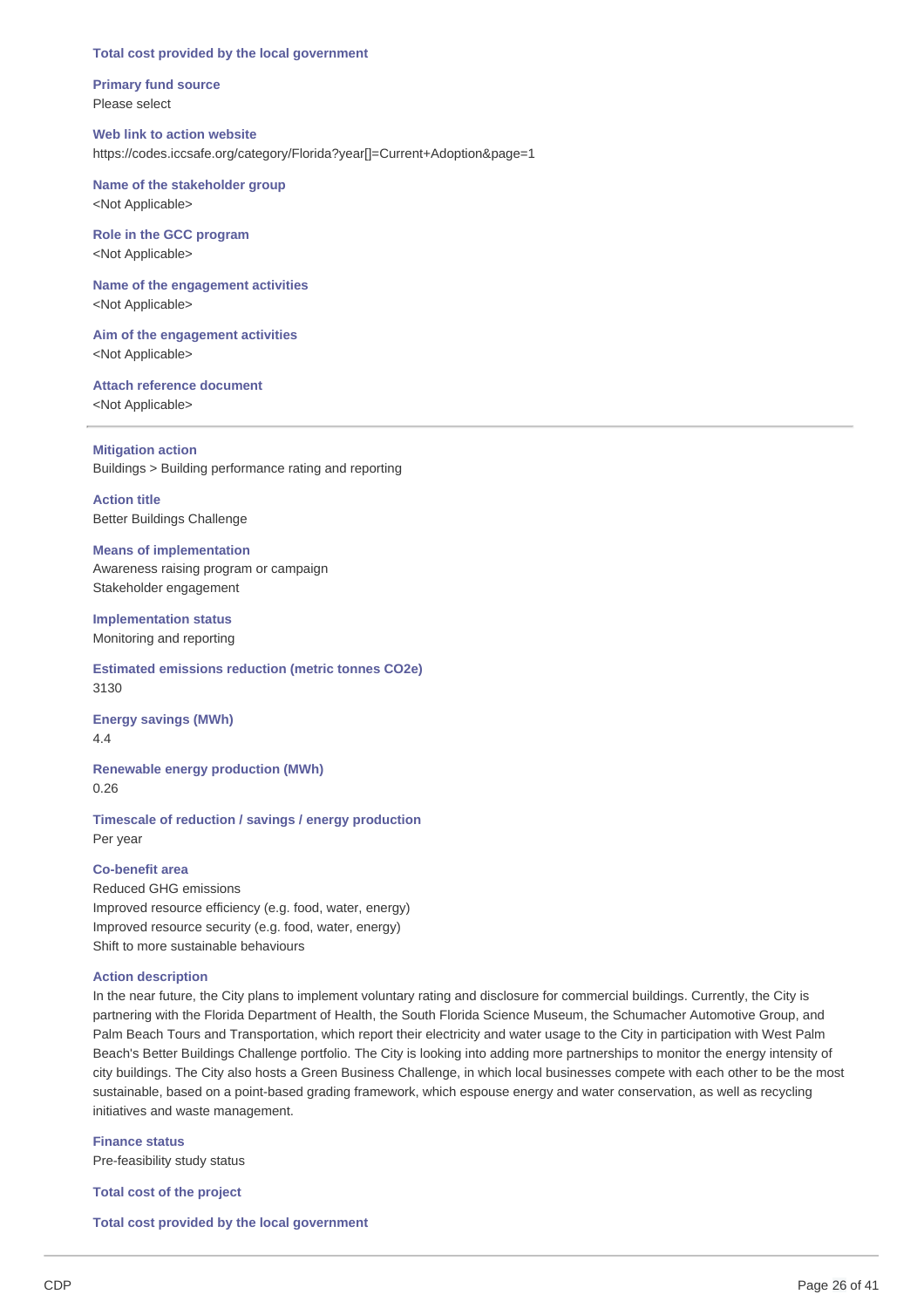**Primary fund source** Please select

#### **Web link to action website**

http://wpb.org/Departments/Sustainability/City-Initiatives/Better-Business-Challenge

#### **Name of the stakeholder group**

<Not Applicable>

### **Role in the GCC program**

<Not Applicable>

### **Name of the engagement activities** <Not Applicable>

**Aim of the engagement activities** <Not Applicable>

### **Attach reference document** <Not Applicable>

**Mitigation action** Buildings > Energy efficiency/ retrofit measures

**Action title** Conservation Awareness

#### **Means of implementation** Education

Awareness raising program or campaign

**Implementation status** Operation

#### **Estimated emissions reduction (metric tonnes CO2e)**

**Energy savings (MWh)**

#### **Renewable energy production (MWh)**

**Timescale of reduction / savings / energy production** Per year

#### **Co-benefit area**

Reduced GHG emissions Improved resource efficiency (e.g. food, water, energy) Social inclusion, social justice Improved resource security (e.g. food, water, energy) Resource conservation (e.g. soil, water) Shift to more sustainable behaviours

#### **Action description**

The Office of Sustainability distributes energy efficiency products to residents and businesses at City events, including our e4 Life Sustainability Summit Series, which we hold twice a year. We distribute energy saving kits that include LED light bulbs, outlet covers and gaskets, door sweeps and weather stripping, all aimed at reducing cooling costs and energy consumption. The City spends roughly \$25,000 from the Office of Sustainability's budget on the procurement of energy conservation materials. The City is also rolling out Sustainability programs that target undeserved neighborhoods, bringing free conservation resources and implementation workshops to West Palm Beach residents. These neighborhood programs will begin in late 2019.

**Finance status** Finance secured

**Total cost of the project** 25000

**Total cost provided by the local government** 25000

**Primary fund source** Local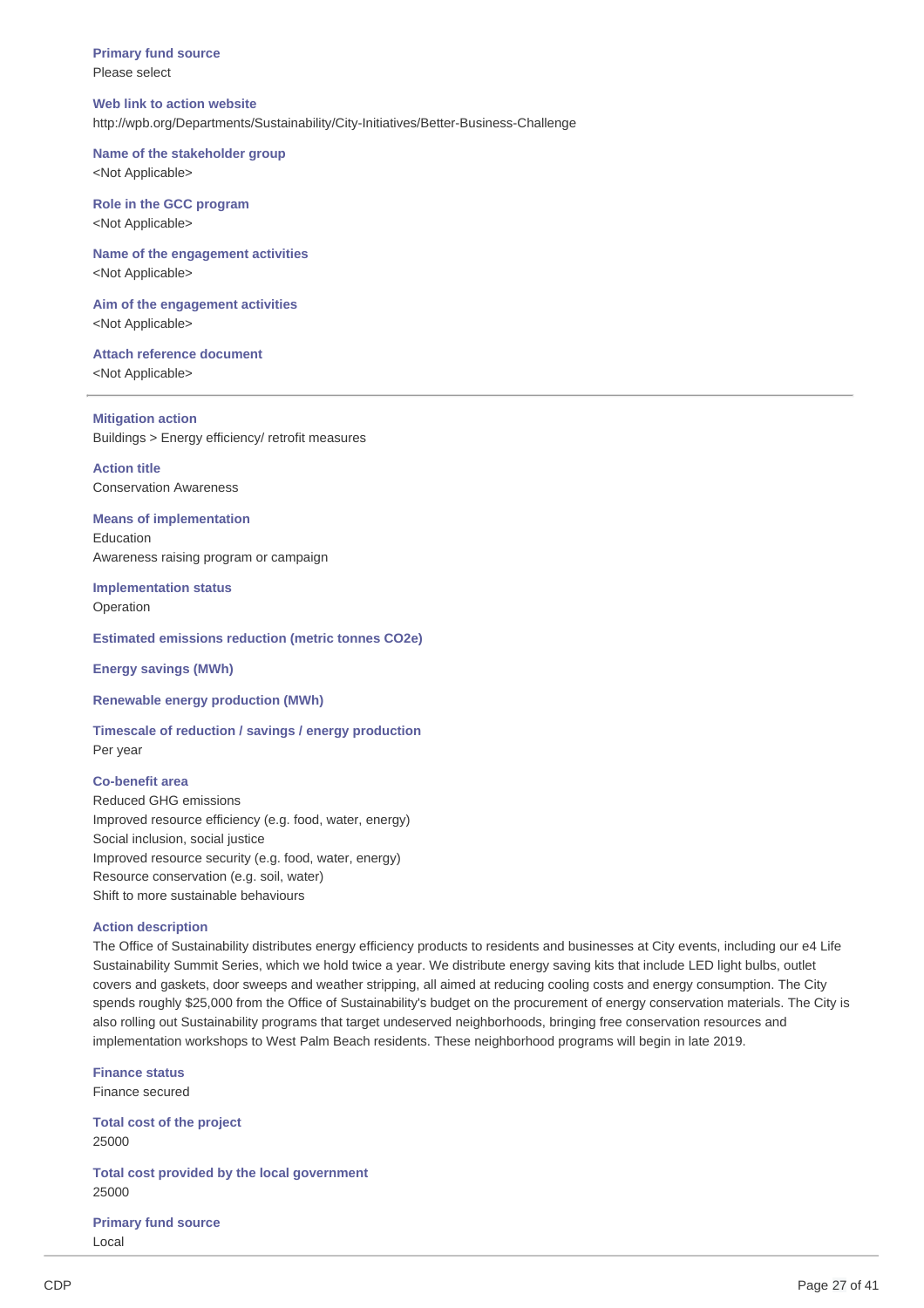**Web link to action website** http://wpb.org/e4

**Name of the stakeholder group** <Not Applicable>

**Role in the GCC program** <Not Applicable>

**Name of the engagement activities** <Not Applicable>

**Aim of the engagement activities** <Not Applicable>

**Attach reference document** <Not Applicable>

**Mitigation action** Private Transport > Improve fuel economy and reduce CO2 from motorized vehicles

**Action title** West Palm Beach Mobility Plan

#### **Means of implementation**

Infrastructure development Assessment and evaluation activities Development and implementation of action plan

**Implementation status** Implementation

**Estimated emissions reduction (metric tonnes CO2e)**

**Energy savings (MWh)**

**Renewable energy production (MWh)**

**Timescale of reduction / savings / energy production** Per year

#### **Co-benefit area**

Reduced GHG emissions Social community and labour improvements Improved public health Ecosystem preservation and biodiversity improvement Improved access to and quality of mobility services and infrastructure

### **Action description**

The City is in the process of implementing a Mobility Plan to create a well-balanced transportation system, which includes options to walk, bike, drive, or ride public transportation in a safe and welcoming environment. This is in effort to reduce our City's dependence on personal cars (the largest source of greenhouse gas emission within the City) and encourage people to bike, walk, or use public transportation. The Mobility Plan includes roadway widening for increased bicycle safety, greater numbers of pedestrian crosswalks and traffic signals, and increased shade via tree canopies and overhead art installations. The Mobility plan also has overlaps with the City's tree canopy improvement plan, which aims to plant trees in key transportation corridors to increase shade and therefore increase walkability comfort.

**Finance status** Pre-feasibility study status

**Total cost of the project**

**Total cost provided by the local government**

**Primary fund source** Please select

**Web link to action website** https://wpb.org/wpb\_website/media/engineering/mobility\_plan-master\_final-5-21-18\_1.pdf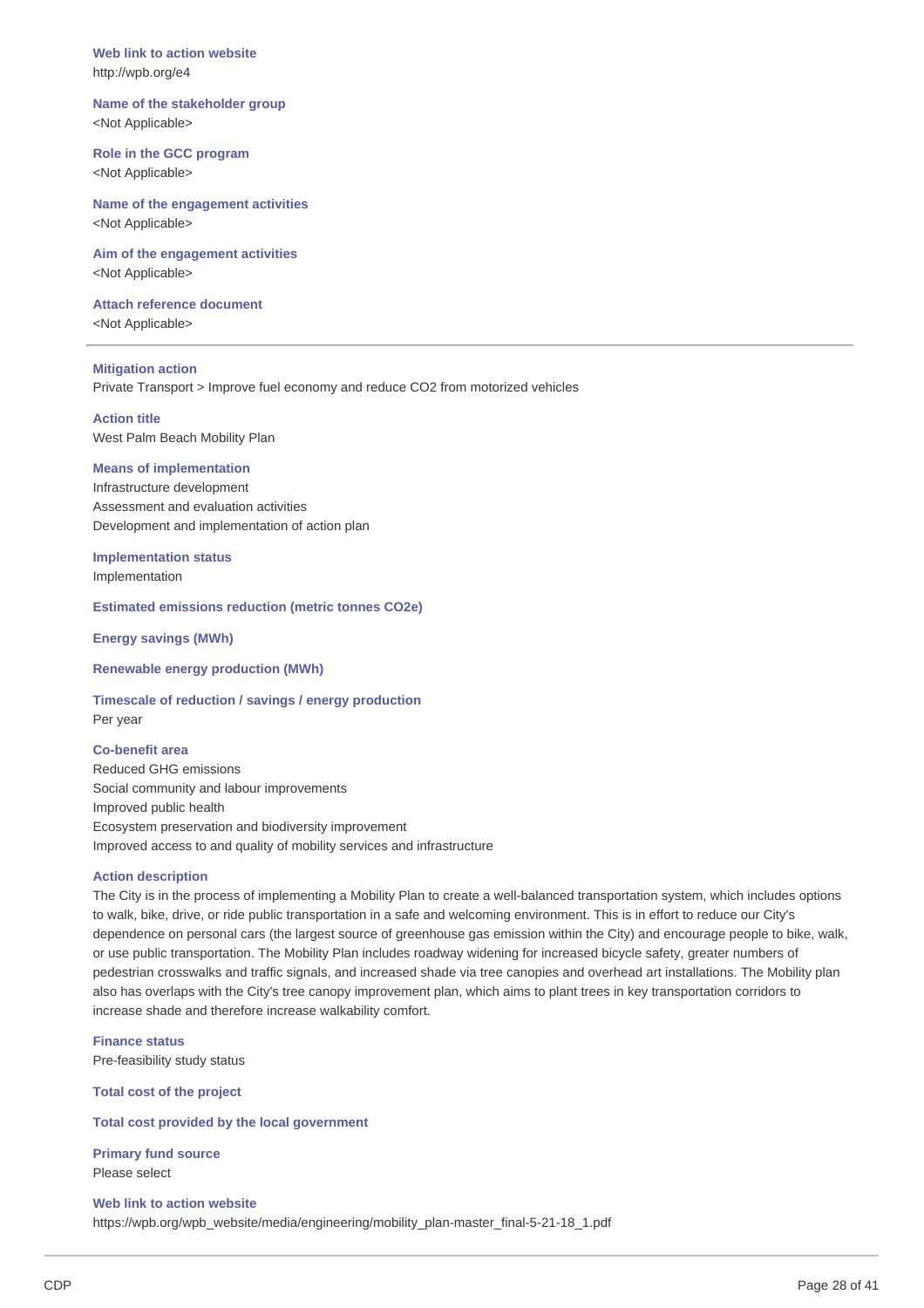**Name of the stakeholder group** <Not Applicable>

**Role in the GCC program** <Not Applicable>

**Name of the engagement activities** <Not Applicable>

**Aim of the engagement activities** <Not Applicable>

**Attach reference document** <Not Applicable>

#### **Mitigation action**

Outdoor Lighting > LED / CFL / other luminaire technologies

**Action title** Streetlight Spotlight

**Means of implementation** Financial mechanism

**Implementation status** Operation

**Estimated emissions reduction (metric tonnes CO2e)**

**Energy savings (MWh)**

**Renewable energy production (MWh)**

**Timescale of reduction / savings / energy production** Per year

#### **Co-benefit area**

Reduced GHG emissions Improved resource efficiency (e.g. food, water, energy) Social community and labour improvements Improved resource security (e.g. food, water, energy)

#### **Action description**

The City engaged in an Energy Performance Contract in 2012 that allowed for LED lighting upgrades throughout West Palm Beach, which aims to reduce energy consumption by 14% while saving over \$10,000,000 during the contract term, ending in 2027. This effort also helped West Palm Beach's performance in the U.S. Department of Energy's Better Buildings Challenge. The biggest cost and energy savings has been in the retrofitting of LED streetlights throughout the City, which represent 25% of the city's energy expenditure in 2010 (the baseline reporting year). In 2014, we reported a 54% energy savings compared to 2010 energy use because of the retrofitted streetlights. Most of the streetlights that were upgraded were in the older sections of the City, and businesses and residents very happy with the improved light quality and increased neighborhood safety. The upgraded LED lights are also Dark Sky compliant, which reduce light pollution.

**Finance status** Finance secured

**Total cost of the project** 4900000

**Total cost provided by the local government**  $\Omega$ 

**Primary fund source** Other (Energy Savings Performance Contract)

**Web link to action website** https://betterbuildingsinitiative.energy.gov/showcase-projects/street-light-upgrade-project

**Name of the stakeholder group** <Not Applicable>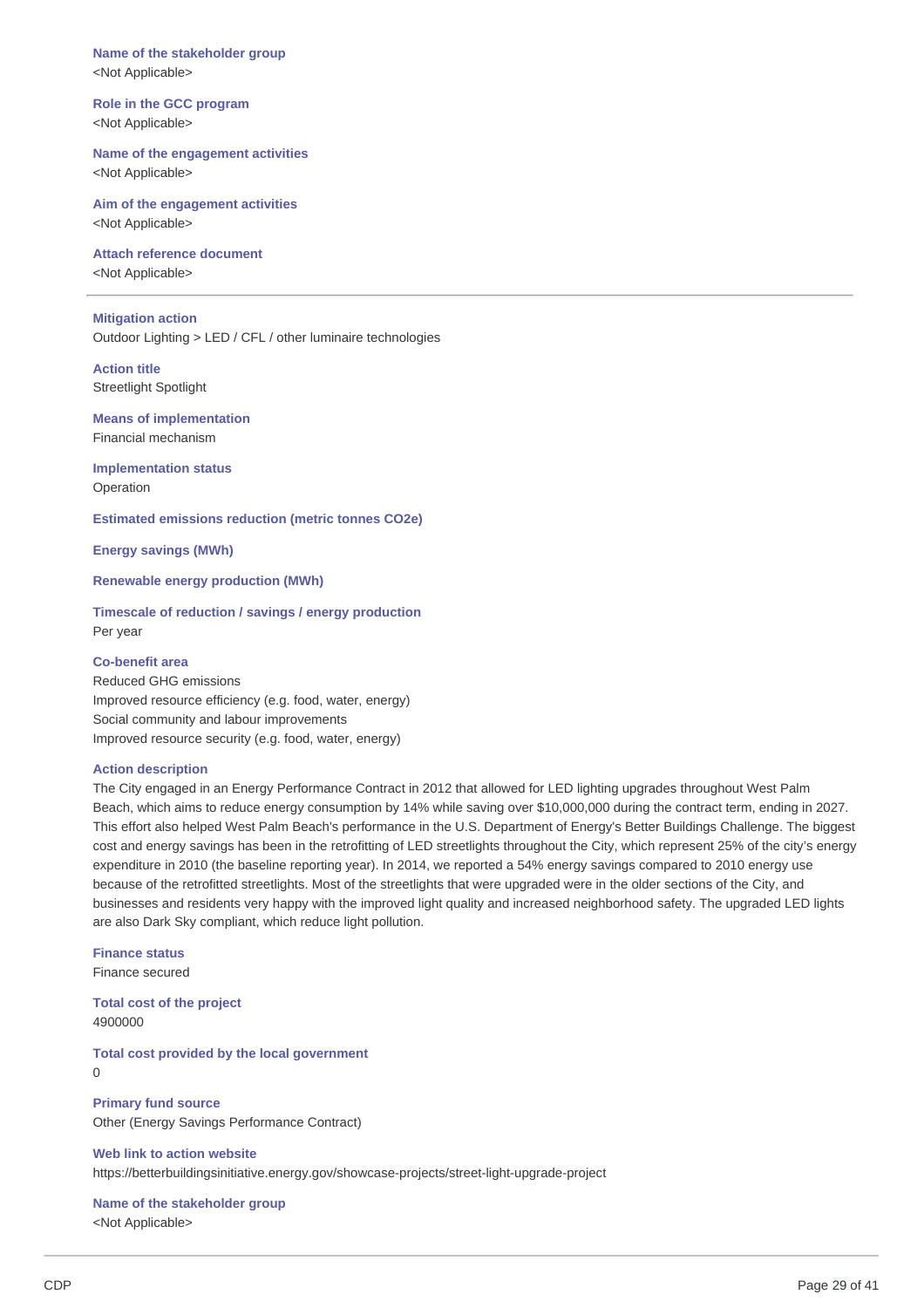**Role in the GCC program** <Not Applicable>

### **Name of the engagement activities** <Not Applicable>

### **Aim of the engagement activities**

<Not Applicable>

### **Attach reference document**

<Not Applicable>

### **Mitigation action**

Buildings > On-site renewable energy generation

# **Action title**

Solar Energy Goals

# **Means of implementation**

Infrastructure development

### **Implementation status**

Operation

#### **Estimated emissions reduction (metric tonnes CO2e)**

**Energy savings (MWh)**

#### **Renewable energy production (MWh)**

### **Timescale of reduction / savings / energy production** Per year

### **Co-benefit area**

Enhanced resilience Enhanced climate change adaptation Reduced GHG emissions Improved resource efficiency (e.g. food, water, energy) Improved resource quality (e.g. air, water)

#### **Action description**

The City currently has 42 kW of potential solar energy installed on the roof of the Lake Pavilion and the adjacent solar trellises, which are located on the Waterfront, near the Visitor's Center. The City is also working on a solar site assessment to examine the feasibility of installing solar panels on its most energy intensive properties. The City was also awarded a SolSmart Gold designation in January 2018, by becoming the first city in the state of Florida to have a one-day solar permit application approval process. The City is also signed up to participate in Florida Power and Light's "SolarTogether" program, which allows for the City to potentially offset 20,000 kWh of electricity annually through a solar subscription service. The program will hopefully roll out in late 2019, and would allow the City to offset over 14 metric tons of carbon emissions.

### **Finance status** Pre-feasibility study status

**Total cost of the project**

### **Total cost provided by the local government**

**Primary fund source** Please select

**Web link to action website** http://wpb.org/Departments/Sustainability/City-Initiatives/Solar-Initiatives-in-the-City

### **Name of the stakeholder group** <Not Applicable>

**Role in the GCC program** <Not Applicable>

**Name of the engagement activities** <Not Applicable>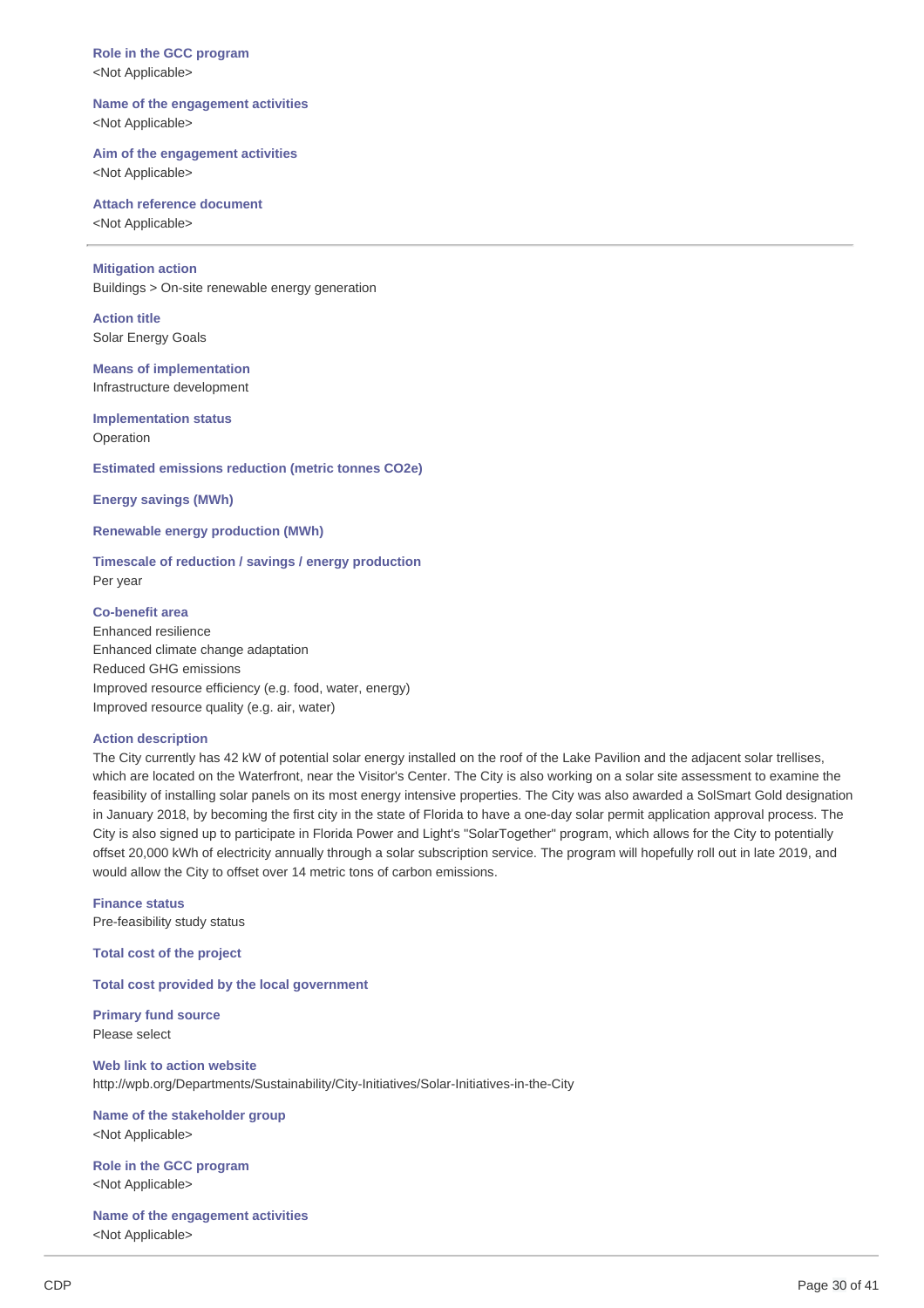### **Aim of the engagement activities** <Not Applicable>

#### **Attach reference document**

<Not Applicable>

### **Mitigation action**

Mass Transit > Smart public transport

**Action title** West Palm Beach Trolley

**Means of implementation** Awareness raising program or campaign

**Implementation status** Operation

**Estimated emissions reduction (metric tonnes CO2e)**

**Energy savings (MWh)**

**Renewable energy production (MWh)**

**Timescale of reduction / savings / energy production** Per year

### **Co-benefit area**

Reduced GHG emissions Social community and labour improvements Improved resource quality (e.g. air, water) Improved public health Improved access to and quality of mobility services and infrastructure Shift to more sustainable behaviours

### **Action description**

The City has expanded its propane-fueled Trolley service lines to access more areas of town, especially in connecting the Downtown areas to the historic Northwest District. The City also rolled out a "Trolley Tracker" app available for mobile phones to encourage riders to take advantage of the latest technology to get them to their destinations in a timely manner. In 2020, the City will begin exploring procurement options for all-electric, zero emissions trolleys for public use.

**Finance status** Pre-feasibility study status

**Total cost of the project**

**Total cost provided by the local government**

**Primary fund source** Please select

**Web link to action website** http://www.downtownwpb.com/trolley/

**Name of the stakeholder group** <Not Applicable>

**Role in the GCC program** <Not Applicable>

**Name of the engagement activities** <Not Applicable>

**Aim of the engagement activities** <Not Applicable>

**Attach reference document** <Not Applicable>

**Mitigation action**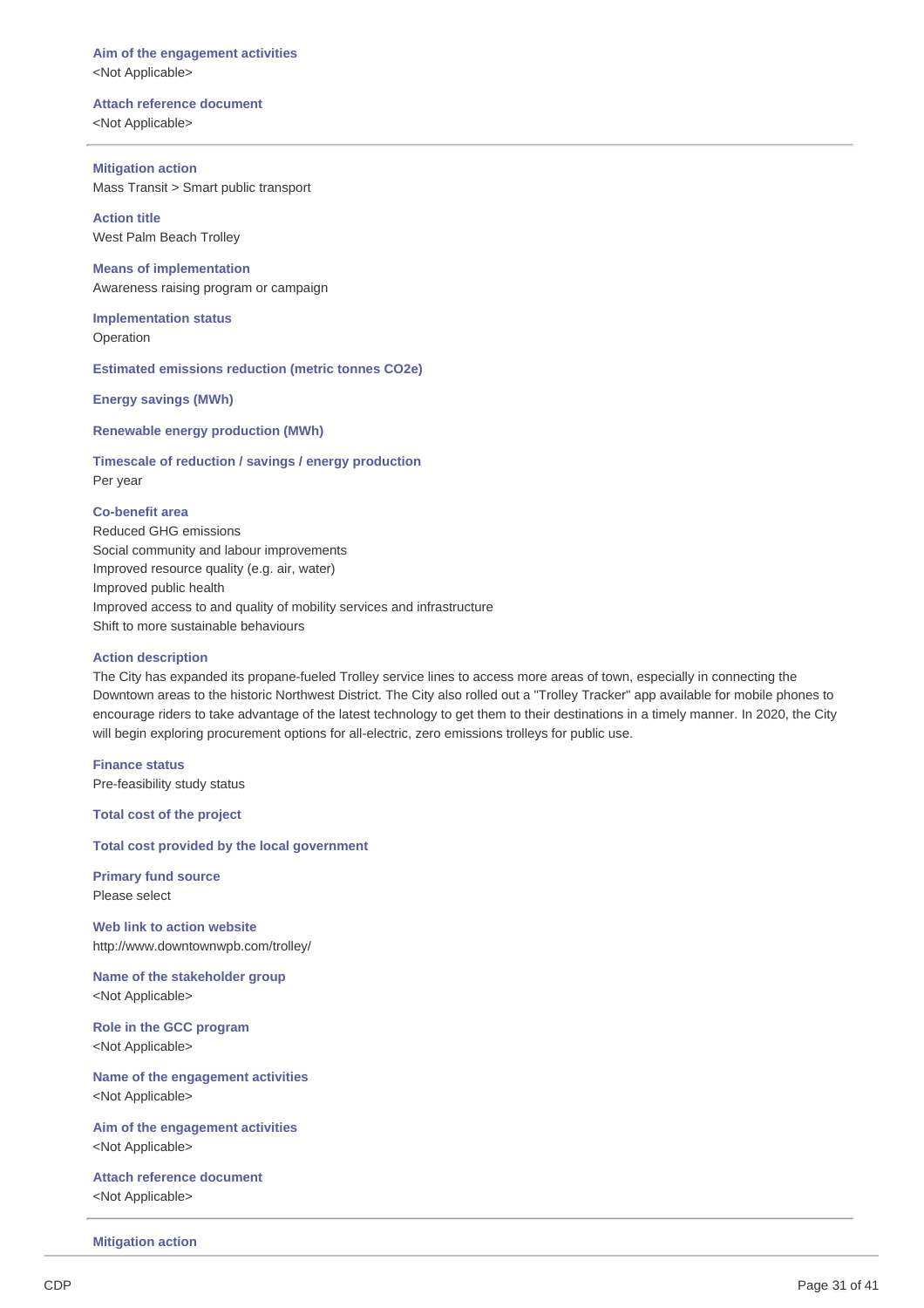### **Action title**

Increasing Electric Vehicle Charging Infrastructure

**Means of implementation** Infrastructure development

**Implementation status** Implementation complete

**Estimated emissions reduction (metric tonnes CO2e)**

**Energy savings (MWh)**

**Renewable energy production (MWh)**

**Timescale of reduction / savings / energy production** Per year

**Co-benefit area** Please select

#### **Action description**

The City is in the process of updating it's electric vehicle (EV) charging station infrastructure, for both city government fleet vehicles as well as general public use. In the summer of 2019, the City installed 38 electric vehicle charging stations, 16 universal plugs and 16 Tesla plugs. The stations an infrastructure was donated by Tesla and installed by their partner, EnviroSpark. The only cost the City had to pay were the electrical permitting fees. The stations were distributed in three of the City's busiest downtown parking garages to meet customer demand for EV charging stations.

**Finance status** Finance secured

**Total cost of the project** 86212.01

**Total cost provided by the local government** 1620

**Primary fund source** Other (Donation-based program funded through Tesla's Destination Charging Program)

#### **Web link to action website**

http://wpb.org/Departments/Sustainability/City-Initiatives/Charging-Stations

## **Name of the stakeholder group**

<Not Applicable>

**Role in the GCC program** <Not Applicable>

**Name of the engagement activities** <Not Applicable>

**Aim of the engagement activities** <Not Applicable>

### **Attach reference document**

<Not Applicable>

#### **Mitigation action**

Private Transport > Transportation demand management

**Action title** West Palm Beach Mobility Plan

**Means of implementation** Capacity building and training activities Infrastructure development

**Implementation status**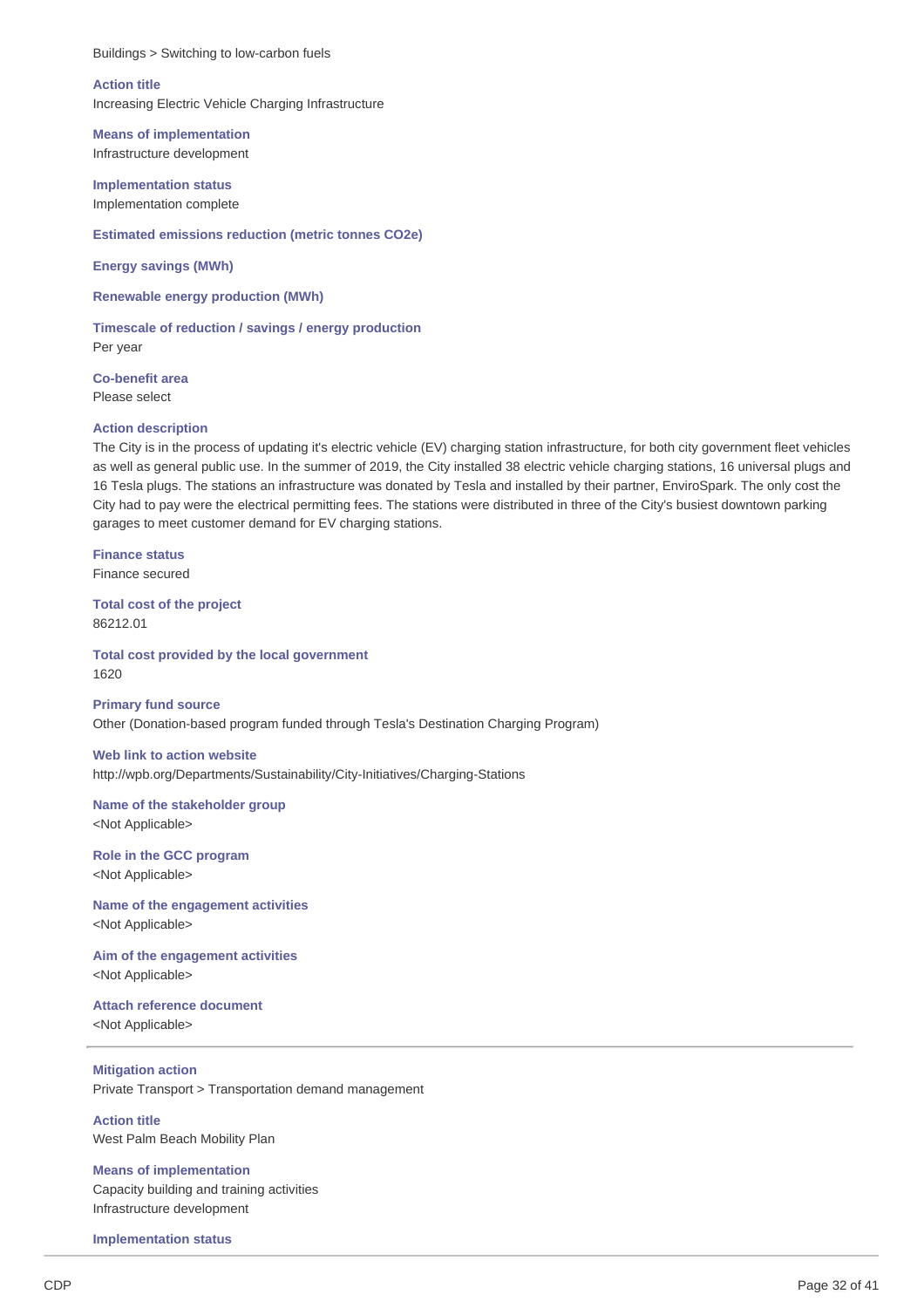#### Implementation

#### **Estimated emissions reduction (metric tonnes CO2e)**

**Energy savings (MWh)**

**Renewable energy production (MWh)**

**Timescale of reduction / savings / energy production** Per year

### **Co-benefit area**

Enhanced climate change adaptation Reduced GHG emissions Social community and labour improvements Improved public health Improved access to and quality of mobility services and infrastructure Shift to more sustainable behaviours

#### **Action description**

The City is in the process of implementing a Mobility Plan to create a well-balanced transportation system, which includes options to walk, bike, drive, or ride public transportation in a safe and welcoming environment. This is in effort to reduce our City's dependence on personal cars (the largest source of greenhouse gas emission within the City) and encourage people to bike, walk, or use public transportation. The Mobility Plan includes roadway widening for increased bicycle safety, greater numbers of pedestrian crosswalks and traffic signals, and increased shade via tree canopies and overhead art installations.

**Finance status** Pre-feasibility study status

**Total cost of the project**

**Total cost provided by the local government**

**Primary fund source** Please select

**Web link to action website** http://wpb.org/Departments/Engineering-Public-Works/MOBILITY-AND-TRANSPORTATION

**Name of the stakeholder group** <Not Applicable>

**Role in the GCC program** <Not Applicable>

**Name of the engagement activities** <Not Applicable>

**Aim of the engagement activities** <Not Applicable>

# **Attach reference document**

<Not Applicable>

### Mitigation Planning

(5.5) Does your city have a climate change mitigation or energy access plan for reducing city-wide GHG emissions? Yes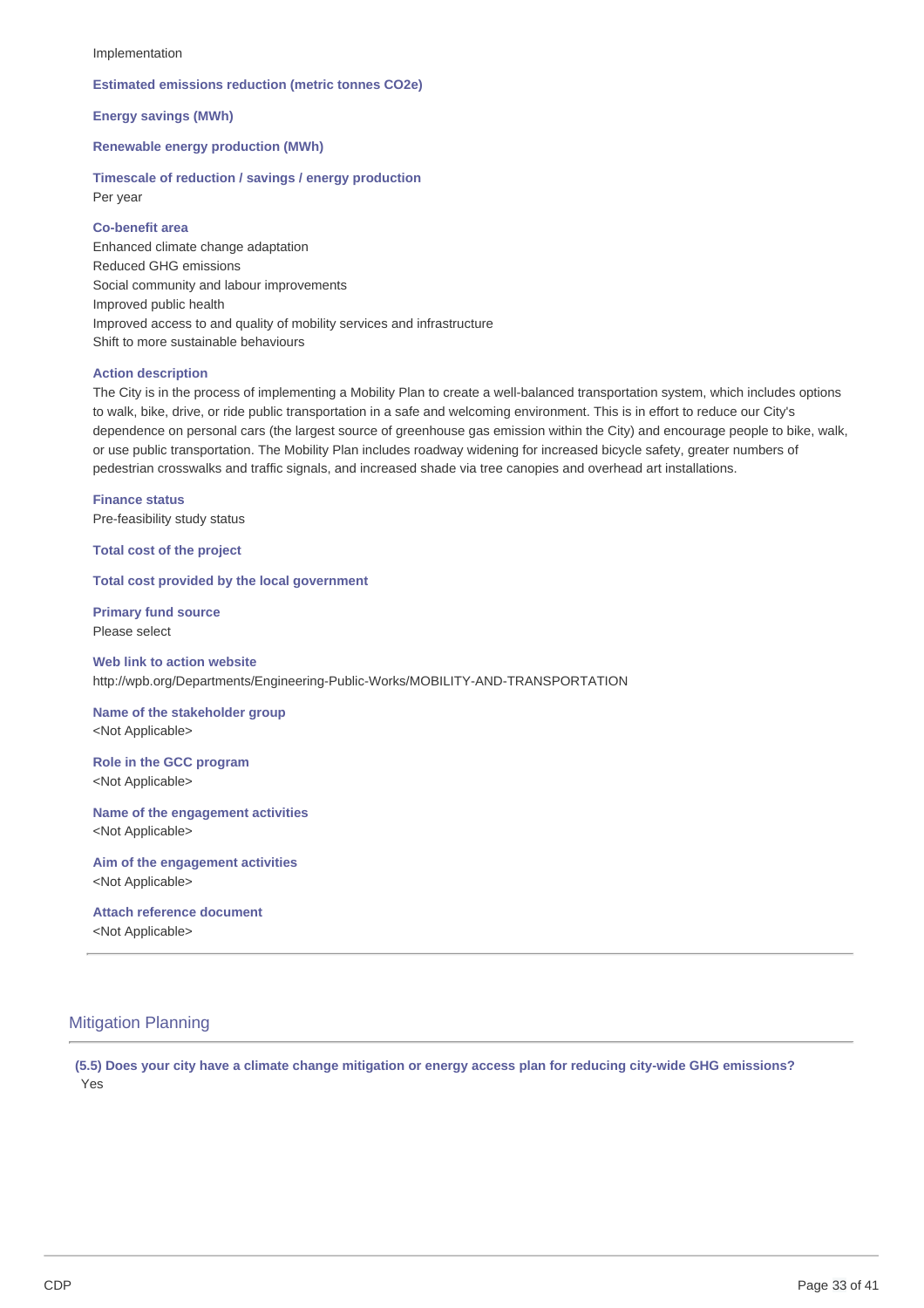(5.5a) Please attach your city's climate change mitigation plan below. If your city has both action and energy access plans, **please make sure to attach all relevant documents below.**

**Publication title and attach document** Sustainability Action Plan SAP 4.25.12 small.pdf

**Year of adoption from local government** 2012

### **Web link**

http://wpb.org/CMSPages/GetAmazonFile.aspx?path=~\wpb\_website\media\wpb\_content\sap-4-26-12-forweb.pdf&hash=6f3c0a3e5bec8057f00c51e6dfd83288b3a65f704169701599eae13d2e1ff469

#### **Areas covered by action plan**

Energy Transport (Mobility) Building and Infrastructure Industry Water Waste Public Health and Safety

**Boundary of plan relative to city boundary (reported in 0.1)** Same – covers entire city and nothing else

If the city boundary is different from the plan boundary, please explain why and any areas/other cities excluded or **included**

Not applicable.

### **Stage of implementation** Measurement in progress

Has your local government assessed the synergies, trade-offs, and co-benefits, if any, of the main mitigation and **adaptation actions you identified?**

In progress

### **Comment or describe the synergies, trade-offs, and co-benefits of this interaction**

The City has aligned its Strategic Plan with the goals set forth in the Sustainability Action Plan. This has been helpful in determining Key Performance Indicators that the City is using to monitor the progress of its goals. This is evidenced in our "West Palm Beach Working" dashboard, which is a public-facing webpage that aims to increase data transparency and show goal progression over time. http://westpalmbeach.clearpointstrategy.com/

### **Has there been a stakeholder engagement plan to develop the plan?**

Yes, stakeholders from all economic sectors were invited to a series of workshops that effectively planned the

**Primary author of plan** Relevant city department

**Opportunities** 

### **Opportunities**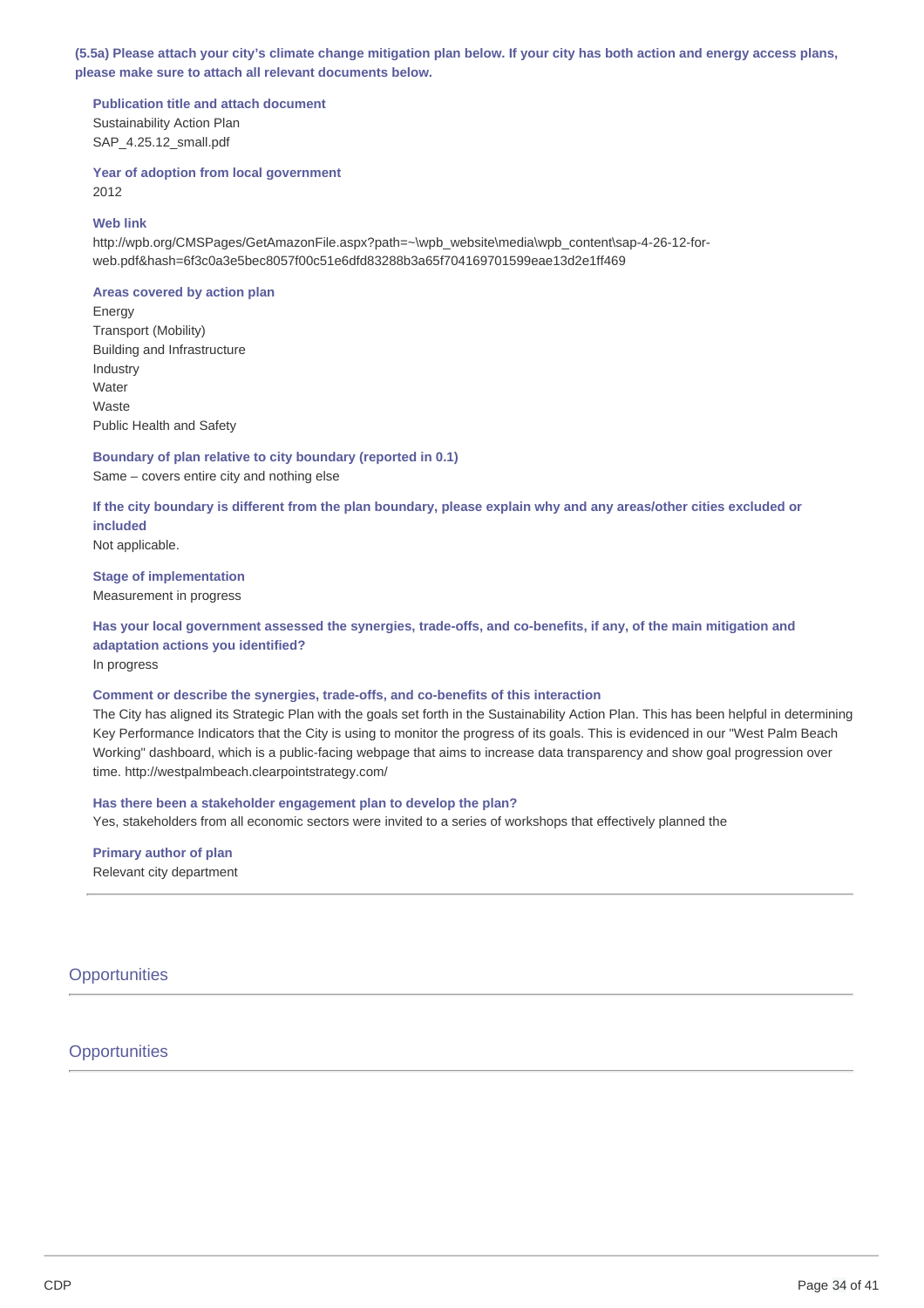(6.0) Please indicate the opportunities your city has identified as a result of addressing climate change and describe how the **city is positioning itself to take advantage of these opportunities.**

| Opportunity                                             | Describe how the city is maximizing this opportunity                                                                                                                                                                                                                                                                                |
|---------------------------------------------------------|-------------------------------------------------------------------------------------------------------------------------------------------------------------------------------------------------------------------------------------------------------------------------------------------------------------------------------------|
| operations                                              | Improved efficiency of The City is increasing the efficiency of its operations by incorporating LED lighting technology in its streetlights and indoor areas, as well as<br>more efficient HVAC systems with higher SEER ratings.                                                                                                   |
| Development of<br>climate change<br>resiliency projects | The City is exploring new opportunities for resiliency projects to decrease its energy intensity, embrace clean energy, and fund new projects<br>to combat the challenges of a changing climate.                                                                                                                                    |
| Increased energy<br>security                            | One of the benefits of signing onto the Energy Secure Cities Coalition and the pledge to move away from traditional fossil fuels is increased<br>energy security.                                                                                                                                                                   |
| Development of<br>sustainable transport<br>sector       | The City is conducting a mobility study to address how the City can move towards more pedestrian and bicyclist oriented activity, rather<br>than personal cars. Additionally, the City is trying to increase its public transportation through cleaner, propane-fueled trolleys that users can<br>track with a mobile-friendly app. |

### (6.1) Does your city collaborate in voluntary partnership with businesses in your city on sustainability projects? Yes

#### **(6.1a) Please provide some key examples of how your city collaborates with business in the table below.**

|        | Collaboration Description of collaboration                                                                                                                                                                                                                                                                                                                                                                                                                                                                                   |
|--------|------------------------------------------------------------------------------------------------------------------------------------------------------------------------------------------------------------------------------------------------------------------------------------------------------------------------------------------------------------------------------------------------------------------------------------------------------------------------------------------------------------------------------|
| l area |                                                                                                                                                                                                                                                                                                                                                                                                                                                                                                                              |
| Energy | The City collaborates with a handful of businesses within the City in both the Better Buildings Challenge and the Green Business Challenge. The<br>Better Buildings Challenge is in partnership with the US Department of Energy and aims to have local businesses participate in reducing their<br>energy intensity by monitoring their electricity usage and setting reductions from baseline levels. The Green Business Challenge is a friendly<br>competition between local businesses that inspire energy conservation. |
| Waste  | The Green Business Challenge espouses material conservation, recycling, and responsible purchasing for local businesses.                                                                                                                                                                                                                                                                                                                                                                                                     |
| Water  | Both the Better Buildings Challenge and Green Business Challenge aim to help businesses save water through high efficiency appliances and<br>behavioral changes.                                                                                                                                                                                                                                                                                                                                                             |

(6.2) List any emission reduction, adaptation, water related or resilience projects you have planned within your city for which you hope to attract financing and provide details on the estimated costs and status of the project. If your city does not **have any relevant projects, please select No relevant projects under Project Area.**

# **Project area**

**Transport** 

**Project title** WPB/FPL Electric Bus Pilot Program

**Stage of project development** Transaction preparation

#### **Status of financing**

Project partially funded and seeking additional funding

#### **Project description**

Just approved by the City Commission on July 29th, the City of West Palm Beach will be partnering with Florida Power and Light to procure five electric activity buses to be used by the City's Parks and Recreation Department. The City will be paying a portion of the bus purchase cost, and FPL will be paying the remainder (essentially the cost of the bus batteries). FPL will be using the buses in a pilot program to test the efficacy of vehicle to grid energy storage, and the City will be gaining access to new, zero-emission buses with little downtime. Our next steps are to determine how to process the requisition forms for the five buses.

**Total cost of project** 1560000

**Total investment cost needed** 1100000

### Local Government Emissions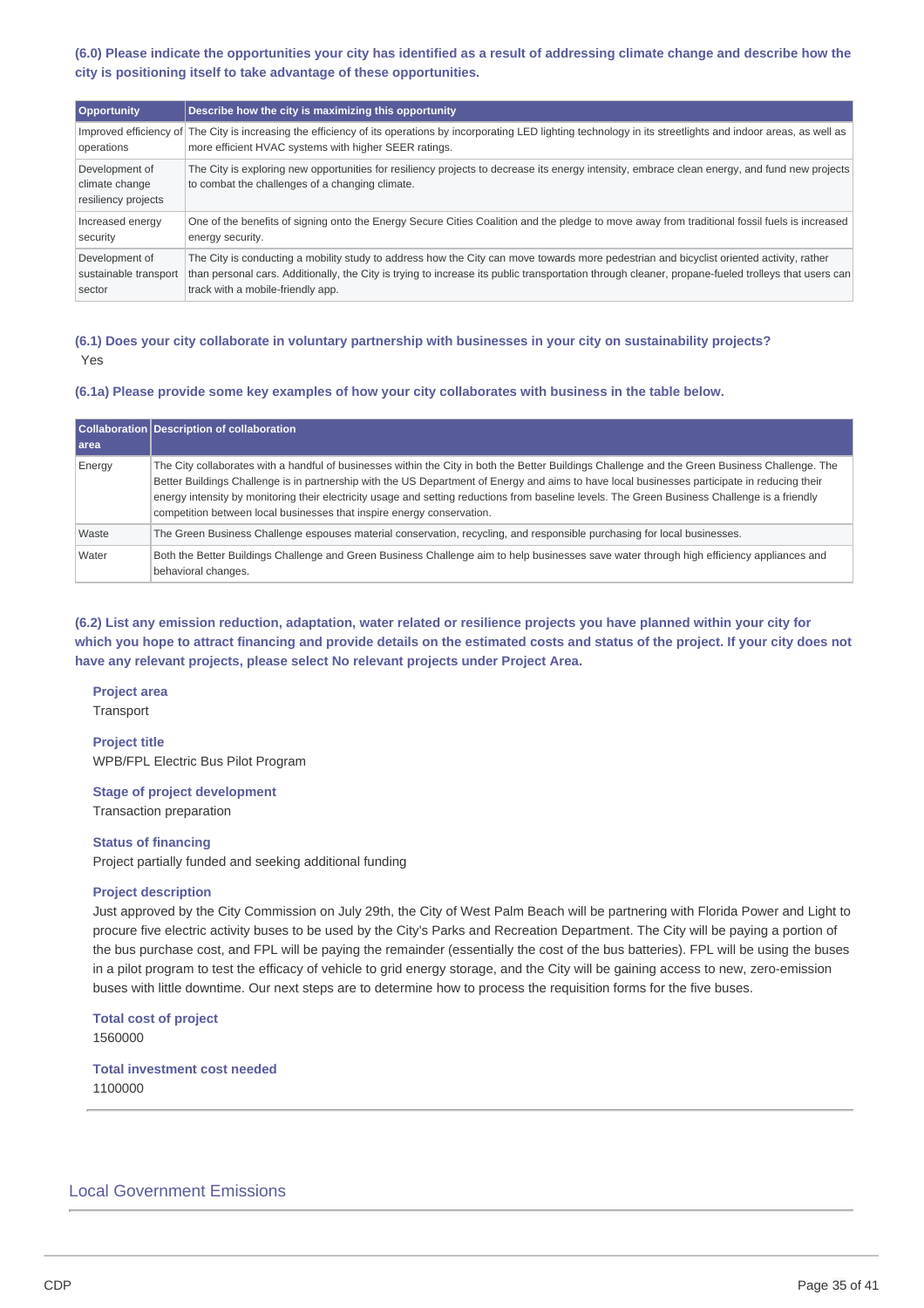(7.0) Do you have an emissions inventory for your local government operations to report? Reporting a Local Government **Operations emissions inventory is optional.**

Yes

(7.1) Please state the dates of the accounting year or 12-month period for which you are reporting an emissions inventory **for your local government operations.**

|                       | <b>From</b>    |                  |
|-----------------------|----------------|------------------|
| Accounting year dates | January 1 2013 | December 31 2013 |

(7.2) Please indicate the category that best describes the boundary of your local government operations emissions **inventory.**

Departments, entities or companies over which operational control is exercised

(7.3) Please give the name of the primary protocol, standard, or methodology used to calculate your local government **operations emissions inventory and attach your inventory using the attachment function.**

|           | Primary protocol and attach             | <b>Comment</b>                                                                                          |
|-----------|-----------------------------------------|---------------------------------------------------------------------------------------------------------|
|           | inventory                               |                                                                                                         |
| Emissions | <b>Local Government Operations</b>      | The City of West Palm Beach has reported its greenhouse gas emissions inventory according to the        |
|           | methodology Protocol (ICLEI/The Climate | methodology set out by ICLEI, to uphold the Paris Climate Agreement at a community level. This is a     |
|           | Registry/California Climate Action      | requirement of the campaigns that West Palm Beach is actively participating in: We Are Still In, Global |
|           | Registry/ California Air Resources      | Covenant of Mayors of Climate and Energy, and U.S. Climate Mayors.                                      |
|           | Board)                                  |                                                                                                         |
|           | Government GHG Summary                  |                                                                                                         |
|           | $2013 \times$ SX                        |                                                                                                         |
|           | Govt and Comm GHG                       |                                                                                                         |
|           | Summary final.xls                       |                                                                                                         |

### **(7.4) Which gases are included in your emissions inventory? Select all that apply.**

CO2

CH4

N2O

(7.5) Please give the total amount of fuel (refers to Scope 1 emissions) that your local government has consumed this year.

| <b>Source</b>           | Fuel           | Amount  | <b>Units</b> | <b>Emissions (tonnes CO2e)</b> |
|-------------------------|----------------|---------|--------------|--------------------------------|
| Municipal vehicle fleet | Diesel/Gas oil | 2640892 |              | 5554.                          |
| Buildings               | Natural gas    | 28229   | Therms       | 47.6                           |

(7.6) Please provide total (Scope 1 + Scope 2) GHG emissions for your local government operations, in metric tonnes CO2e. **Scopes are a common categorization method.**

**Local government emissions breakdown**

**Total Scope 1 + Scope 2 emissions (metric tonnes CO2e)** 54847.2

**Total Scope 1 emissions (metric tonnes CO2e)** 7373.1

**Total Scope 2 emissions (metric tonnes CO2e)** 47474.1

**Comment**

**(7.7) Do you measure local government Scope 3 emissions?** Yes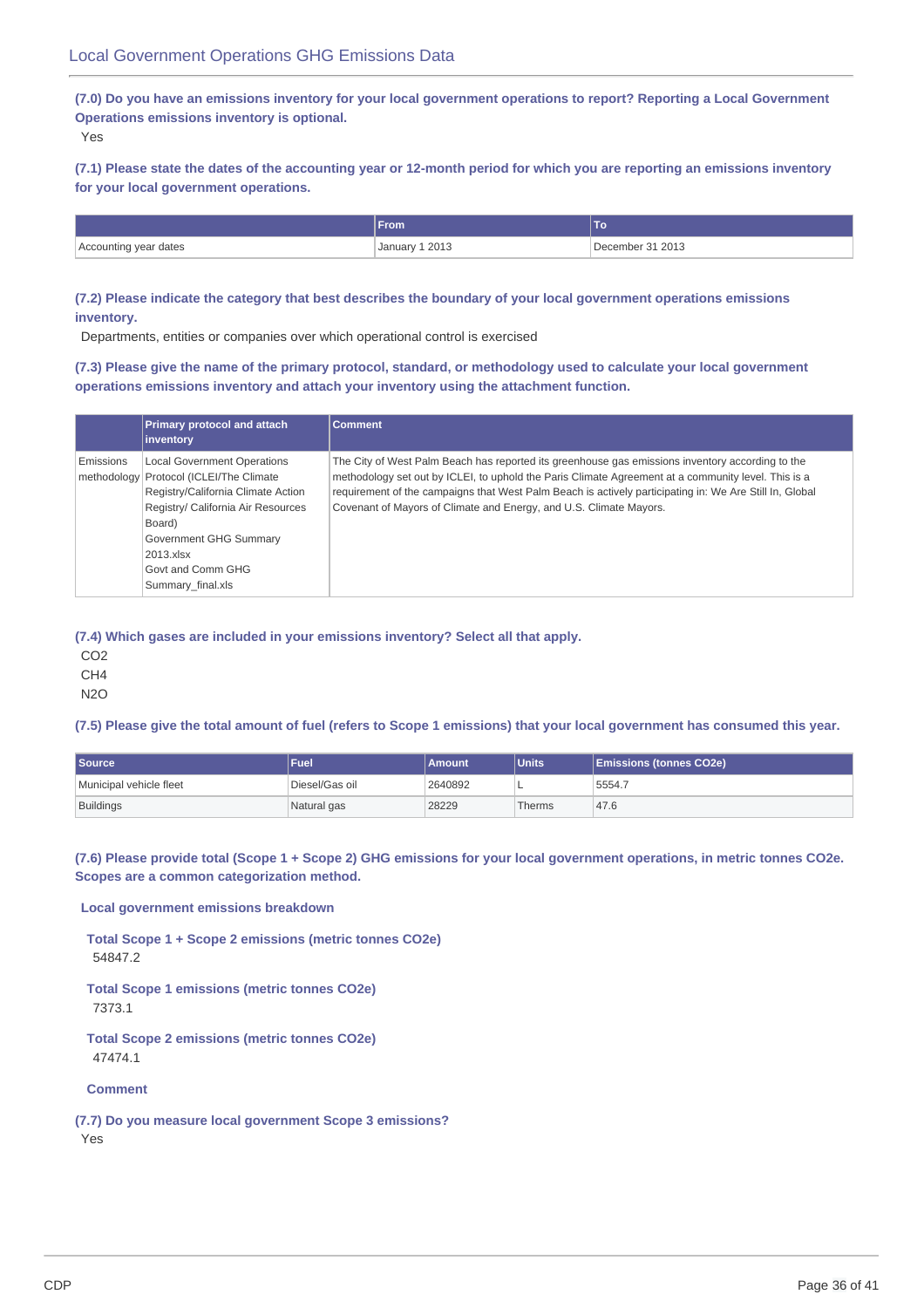### **(7.7a) Please complete the table.**

| Source of Scope 3 emissions            | <b>Emissions (metric tonnes CO2e)</b> | <b>Comment</b> |
|----------------------------------------|---------------------------------------|----------------|
| Employee commuting                     | 3868                                  |                |
| Waste related Scope 3 emission sources | 13773.6                               |                |

(7.8) Please indicate if your local government operations emissions have increased, decreased, or stayed the same since **your last emissions inventory, and please describe why.**

|         | <b>Change in Primary</b> | emissions reason for | Please explain                                                                                                                                                                                                                                                                                                                                                                                                               |
|---------|--------------------------|----------------------|------------------------------------------------------------------------------------------------------------------------------------------------------------------------------------------------------------------------------------------------------------------------------------------------------------------------------------------------------------------------------------------------------------------------------|
|         |                          | change               |                                                                                                                                                                                                                                                                                                                                                                                                                              |
| explain |                          | change               | Please Decreased Technological The biggest decreases in local government operations are due to FPL's "greening" of our local electricity grid, which has a<br>lower emissions factor than our 2008 inventory. This is in part due to the predominance of natural gas used for electricity<br>production instead of coal, which has a higher emissions factor, as well as solar energy. The City also upgraded its City-owned |
|         |                          |                      | and operated streetlights to LEDs in 2012, which saved a considerable amount of electricity, further lessening emissions.                                                                                                                                                                                                                                                                                                    |

### Local Government Emissions Verification

(7.9) Has the GHG emissions data you are currently reporting been externally verified or audited in part or in whole? Not intending to undertake

(7.9b) Please explain why your local government operations inventory is not verified and describe any future plans for **verification.**

|                | Reason            | <b>Explanation</b>                                                                                                                                                                                                                                              |
|----------------|-------------------|-----------------------------------------------------------------------------------------------------------------------------------------------------------------------------------------------------------------------------------------------------------------|
| Please Lack of | explain funding / | The Department of Public Utilities budget was not able to accommodate the funding for the verification of the inventory. We hope to verify<br>our government operations inventory in the future when we go through the process of reallocating funds in FY2020. |
|                | resources         |                                                                                                                                                                                                                                                                 |

### Energy

**(8.0) Does your city have a renewable energy or electricity target?**

Not intending to undertake

(8.0b) Please explain why you do not have a renewable energy or electricity target and any plans to introduce one in the **future.**

|             | <b>Reasoning Comment</b> |                                                                                                                                                 |
|-------------|--------------------------|-------------------------------------------------------------------------------------------------------------------------------------------------|
|             | Please The grid is       | In 2016, our previous Mayor, Jeri Muoio, set a "net zero emissions by 2050" goal for the community. We will be evaluating renewable energy      |
| explain not |                          | targets in the near future. Note that the % of renewable energy production figures may be higher than reported as we do not have a database     |
|             | controlled               | of all projects and these are figures from FPL (not local). FPL is anticipating on their SolarTogether program to help businesses and residents |
|             | by the city              | access to solar energy without having to install any physical solar panels. The SolarTogether program is a solar subscription service that      |
|             |                          | would allow customers to pay for a share of FPL's solar farm kW production to offset their traditional electricity usage. Customers would start |
|             |                          | to earn solar credits about 5-7 years after signing up for the program. The program still has to pass the Florida Public Service Commission.    |

**(8.1) Does your city have energy consumption data to report?**

Yes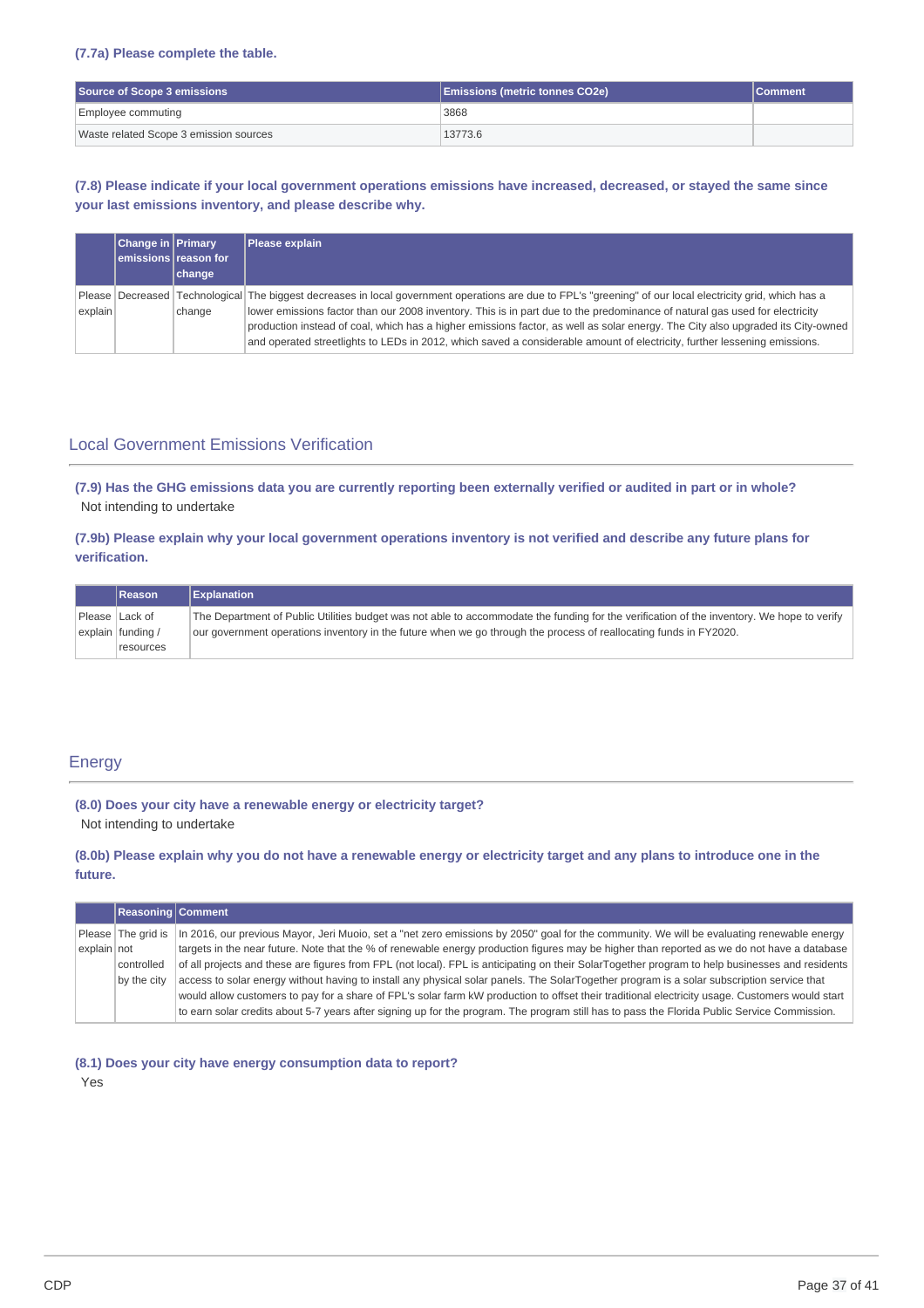**(8.2) Please indicate the energy mix of electricity consumed in your city.**

| <b>Percent</b>                                |
|-----------------------------------------------|
| Coal<br>5.34                                  |
| Gas<br>70.04                                  |
| Oil<br>0.38                                   |
| <b>Nuclear</b><br>17.13                       |
| <b>Hydro</b><br>$\mathbf 0$                   |
| <b>Biomass</b><br>$\mathbf 0$                 |
| <b>Wind</b><br>$\Omega$                       |
| <b>Geothermal</b><br>$\mathbf 0$              |
| <b>Solar</b><br>0.06                          |
| <b>Other sources</b><br>7.05                  |
| Total - please ensure this equals 100%<br>100 |

### **(8.3) What scale is the energy mix data reported above?**

City-wide energy mix reported

### (8.5) How much (in MW capacity) renewable energy is installed within the city boundary in the following categories?

|                                    | <b>MW</b><br>capacity | Please describe the scale of the energy source                                                                                                                   |
|------------------------------------|-----------------------|------------------------------------------------------------------------------------------------------------------------------------------------------------------|
| Renewable district<br>heat/cooling | 0                     | Not applicable.                                                                                                                                                  |
| Solar PV                           | 1.22                  | This is the amount of solar PV potential installed in the City limits of West Palm Beach, provided by out electricity utility,<br>Florida Power and Light (FPL). |
| Solar thermal                      | $\mathbf 0$           | Not applicable.                                                                                                                                                  |
| Ground or water source   0         |                       | Not applicable.                                                                                                                                                  |
| Wind                               | $\mathbf 0$           | Not applicable.                                                                                                                                                  |
| Other: (please specify)            | $\overline{0}$        | Not applicable.                                                                                                                                                  |

### **(8.6) Does your city have a target to increase energy efficiency?** Intending to undertake in the next 2 years

(8.6b) Please explain why you do not have an energy efficiency target and any plans to introduce one in the future.

|               | Reasoning        | <b>Comment</b>                                                                                                                                            |
|---------------|------------------|-----------------------------------------------------------------------------------------------------------------------------------------------------------|
|               | Please Target is | The City of West Palm Beach and their Office of Sustainability is considering establishing a energy benchmarking ordinance to make                        |
| explain under |                  | government and private industry buildings accountable in lowering their energy intensity. The City would establish a baseline and then                    |
|               |                  | development enforce incremental declines in energy use intensity to reduce energy use by a certain percentage by a certain date. This is in consideration |
|               |                  | but has not been implemented yet.                                                                                                                         |
|               | consideration    |                                                                                                                                                           |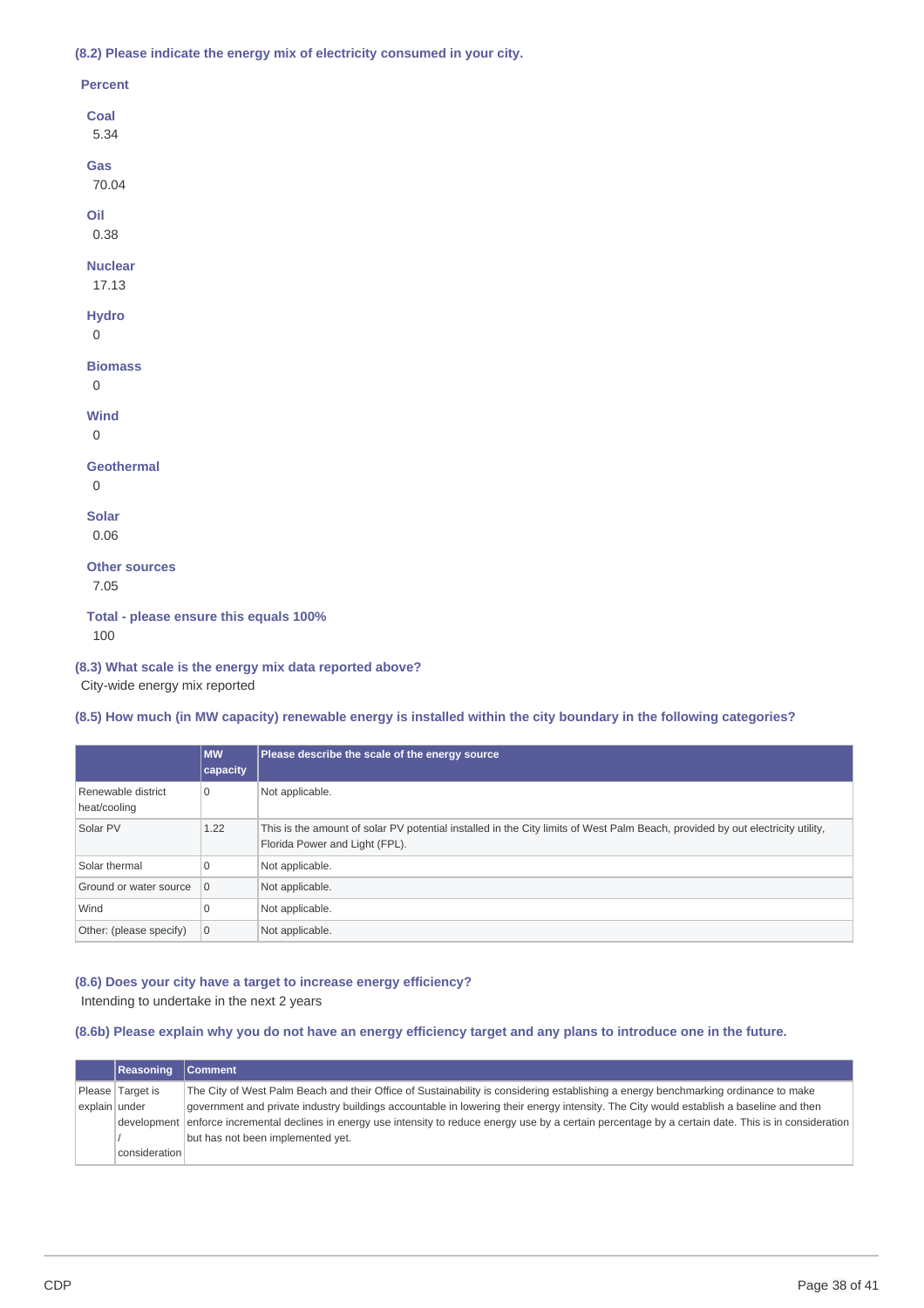### **Transport**

(10.0) Do you have mode share information available to report for the following transport types? Select all that apply. Passenger transport

### **(10.1) What is the mode share of each transport mode in your city for passenger transport?**

|                    | <b>IPrivate motorized</b><br><b>Itransport</b> | Rail/Metro/Tram   Buses (including<br><b>BRT</b> | <b>Ferries/River</b><br><b>I</b> boats |     |     | Walking Cycling   Taxis or For Hire<br>Vehicles <sup>1</sup> | <b>Other</b> |
|--------------------|------------------------------------------------|--------------------------------------------------|----------------------------------------|-----|-----|--------------------------------------------------------------|--------------|
| Please<br>complete | 92                                             |                                                  |                                        | 3.5 | 0.6 | 0.9                                                          |              |

### (10.5) Please provide the total fleet size and number of vehicle types for the following modes of transport:

|                  | of.<br>private<br>cars | <b>of</b><br>buses | Number Number Number of<br>municipal<br>fleet<br>(excluding<br>buses) | $ $ of<br>freight<br> vehicles | Number Number Transport<br>of taxis Network<br><b>Companies</b><br>fleet size | <b>Customer-drive</b><br>carshares (e.g.<br>Car <sub>2</sub> Go,<br>(e.g. Uber, Lyft) Drivenow) fleet<br>size |
|------------------|------------------------|--------------------|-----------------------------------------------------------------------|--------------------------------|-------------------------------------------------------------------------------|---------------------------------------------------------------------------------------------------------------|
| Total fleet size |                        |                    | 634                                                                   |                                |                                                                               |                                                                                                               |
| Electric         |                        |                    | 15                                                                    |                                |                                                                               |                                                                                                               |
| Hybrid           |                        |                    | 36                                                                    |                                |                                                                               |                                                                                                               |
| Plug in hybrid   |                        |                    | $\mathbf 0$                                                           |                                |                                                                               |                                                                                                               |
| Hydrogen         |                        |                    | 10                                                                    |                                |                                                                               |                                                                                                               |

*Although the government portion of the data is accurate, we could not access reliable city-wide data for this section. We will update our report as soon as we find accurate data.*

(10.7) Do you have a low or zero-emission zone in your city? (i.e. an area that disincentivises fossil fuel vehicles) No

### Food

(12.0) How many meals per year are served through programs managed by your city? (this includes schools, canteens, **hospitals etc.)**

The City of West Palm Beach currently does not have any policies referring to the procurement of food and contracting of catering services. There is no data to share for the 2018 calendar year, but this is something that would be interesting to explore in years to *come.*

(12.4) Does your city have any policies relating to food consumption within your city? If so, please describe the expected **outcome of the policy.**

|          |    | Response Please describe the expected outcome of the policy                                                                                       |
|----------|----|---------------------------------------------------------------------------------------------------------------------------------------------------|
| Please   | No | The City currently does not have any policies that relate to food consumption. The City is implementing a "Food Forest" program to plant fruit    |
| complete |    | trees in an undeserved area of the City that residents can visit and pick fruit for consumption. There are no policies pertaining to this program |
|          |    | and food distribution.                                                                                                                            |

### Water Security

### Water Supply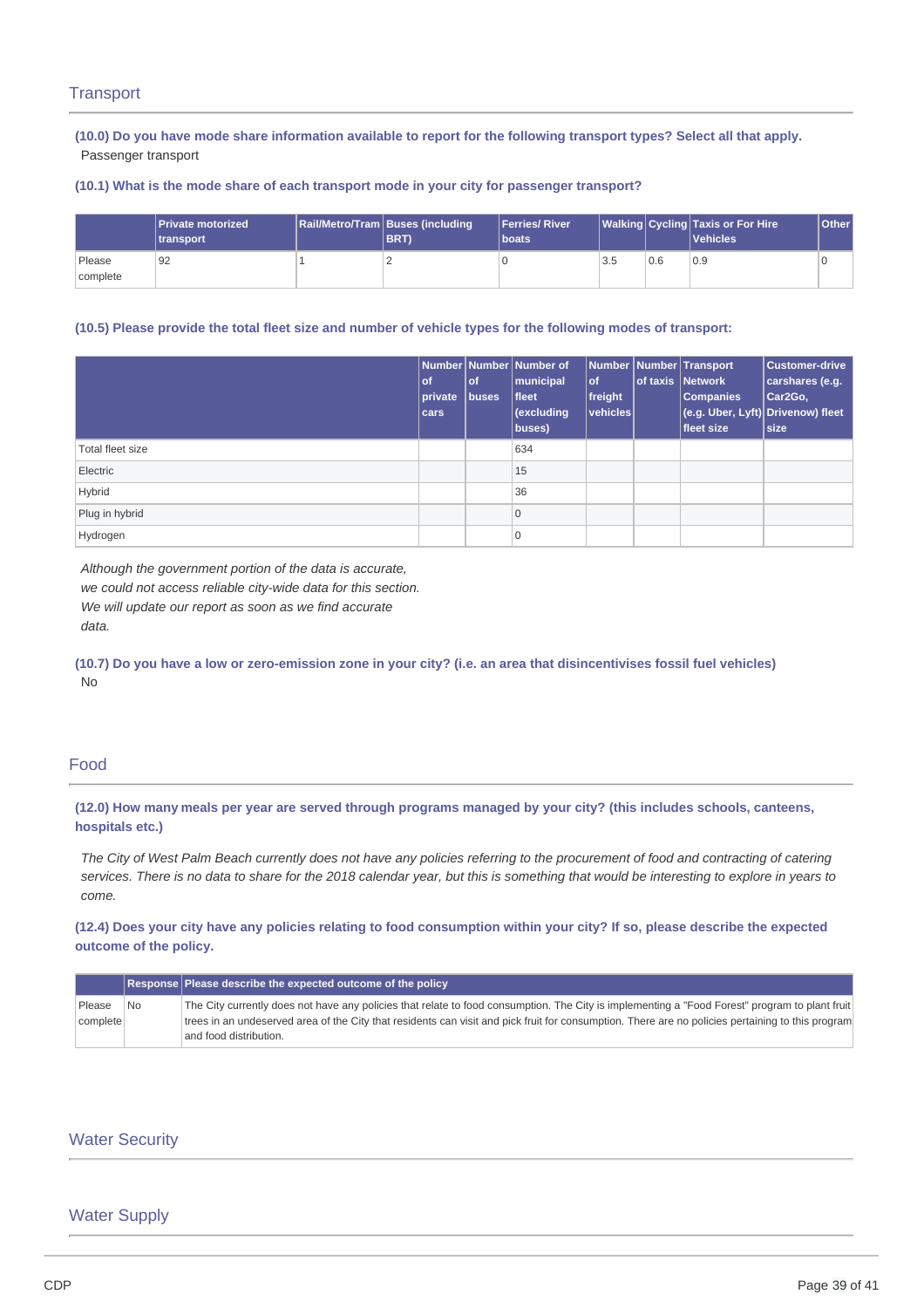**(14.0) What are the sources of your city's water supply? Select all that apply.** Surface water

**(14.1) Where does the water used to supply your city come from?** From a river basin within the city boundary

**(14.2) What percentage of your city's population has access to potable water supply service?** 100

**(14.3) Are you aware of any substantive current or future risks to your city's water supply?**

Yes

(14.3a) Please identify the risks to your city's water supply as well as the timescale and level of risk.

| <b>Risks</b>                              |                    | timescale magnitude | <b>Estimated Estimated Risk description</b>                                                                                                                                                                                                                   |
|-------------------------------------------|--------------------|---------------------|---------------------------------------------------------------------------------------------------------------------------------------------------------------------------------------------------------------------------------------------------------------|
| Increased water<br>stress                 | Short-term Serious |                     | Less frequent rainfall and prolonged drought periods place stress on the total water supply for the community.<br>Additionally, the City's population is continuing to grow, which only exacerbates the demand for potable and non-potable<br>water supplies. |
| Inadequate or<br>ageing<br>infrastructure | Short-term Serious |                     | We have seen increases in reports of flooding, especially in low-lying areas near the Intracoastal Waterway, which could<br>be the result of ageing storm drain systems. Our Stormwater Master Plan is addressing this issue, in particular.                  |

### Water Supply Management

**(14.4) Please select the actions you are taking to reduce the risks to your city's water supply.**

**Risks** Increased water stress

**Adaptation action**

Conservation awareness and education

**Status of action** Implementation

### **Action description and implementation progress**

The City has several water conservation initiatives that aim to educate residents and business owners on saving water and lowering their water utility bills. These include the Office of Sustainability's programs, such as the High Efficiency Toilet Voucher Program, which offers residents and business owners the chance to receive a \$125 HET toilet voucher to replace older, more water intensive toilets, and the Rain Barrel program, which offers utility customers one free 55 gallon rain barrel for outdoor water use. Additionally, in late 2019, West Palm Beach will roll out a digital water conservation app and webpage through the vendor Dropcountr, which will show utility customers a monthly water use report and offer suggestions on where to save water throughout their home. This is replacing a similar platform that the City has with WaterSmart during the 2015-2018 contract years.

#### **Risks**

Inadequate or ageing infrastructure

**Adaptation action**

Stormwater management (natural or man-made infrastructure)

**Status of action** Implementation

**Action description and implementation progress** The City is finalizing its Stormwater Master Plan which includes projections for sea level rise and rainfall-induced flooding.

### **(14.5) Does your city have a publicly available Water Resource Management strategy?** In progress

The City's Stormwater Master Plan is using the data collected from the FernLeaf/NEMAC vulnerability assessment to determine which capital improvement projects will be of utmost importance to quard against the impacts of sea level rise and rainfall-induced *flooding impacts. The Master Plan in its entirety is not yet available for public distribution.*